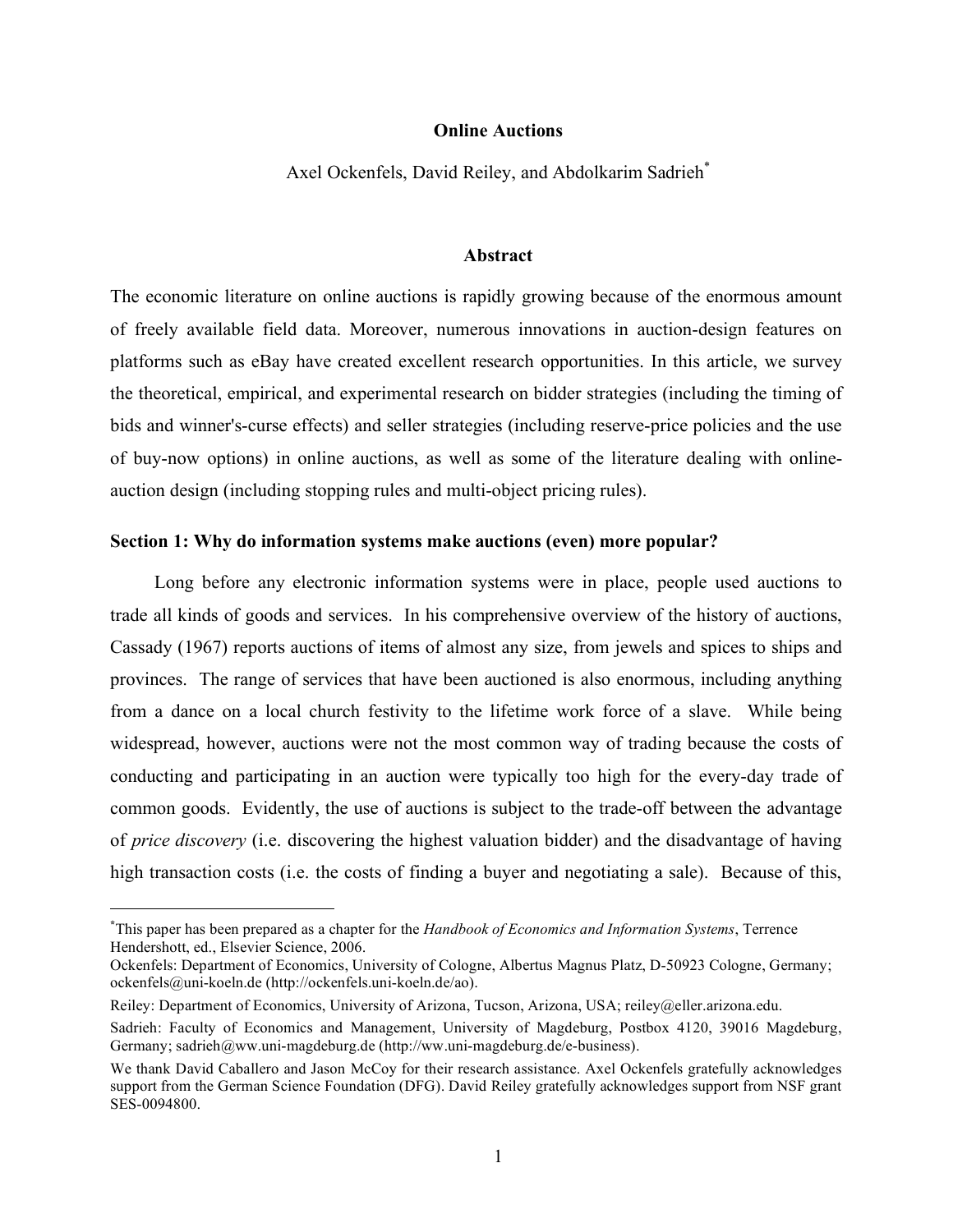auctions are most valuable when the party running the auction (both in buy and sell auctions) is very uncertain of the item's market value and, thus, receives a considerable advantage from the price discovery through the auction.

With the emergence and spread of electronic information systems, both the advantages and disadvantages have changed radically. On one hand, the transaction costs associated with conducting and participating in an auction have decreased so substantially, that auctions seem worthwhile even when the expected advantage of detecting the true market value of the item is relatively low. On the other hand, the expected advantage of price discovery has increased sharply, because many more potential auction participants can virtually meet in an online auction house than at any physical location. The effect is magnified by the fact that software agents in virtual auction houses enable participants to interact "on time" without having to be present in person. The time and space emancipation provided by electronic information systems has increased the expected number of potential participants at an auction, making it more likely for the auctioneer to meet participants with especially high valuations.

Since transaction costs have decreased and potential gains of trade have increased, it comes as no surprise that the volume of online auction trades has exploded ever since the service was first offered online. Meanwhile, there is no doubt that online auctions constitute a major market with growing significance for the global economy.

Not only size matters, for in addition to the significance of trade volume, online auctions have also taken a central role in market research and innovation. No other economic institution has induced as much innovation and created as many research opportunities as online auctions have. New features concerning the design of online auctions are proposed and discussed almost on a daily basis. At the same time, the enormous amount of market data that is generated in online auctions and recorded electronically has enabled researchers to empirically address many issues that previously were not researchable. Finally, the open access to online auctions has also opened a door for field experimentation that enables the research of controlled variations in a running market.

In this chapter, we provide an overview of some of the theoretical, empirical, and experimental research on online auctions. The literature in this field is expanding so quickly that comprehensive coverage is impossible. Nevertheless, we have tried to cover all major aspects of the research in the field with the one notable exception being the work on reputation in online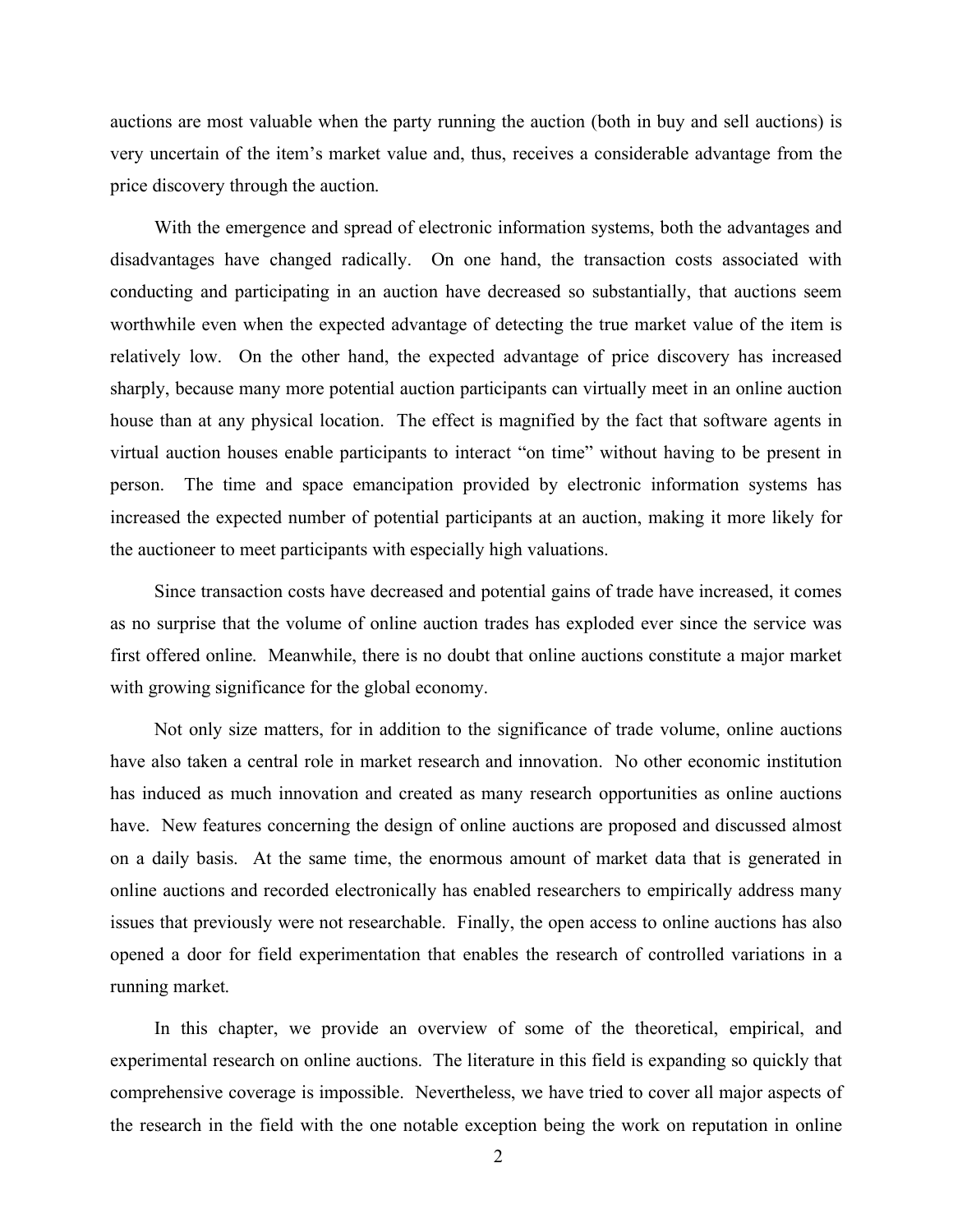auctions. The reason for leaving out reputation in this chapter is that an entire other chapter of this book deals extensively with the issue of online reputation.

The rest of this chapter is organized as follows. In section 2, some of the foundations of auction theory are presented for the simplest case of single-object auctions. The theoretical results are compared to experimental findings and related to empirical observations in online auctions. In section 3, we discuss theoretical and empirical aspects of using public and secret reserve prices in online auctions. Furthermore, we present the research on the relationship between alternative reserve price instruments, such as minimum bids and shill bids. In section 4, we present the research on late and incremental bidding in online auctions. This research deals with the fact that in some online auctions the decisive bids are submitted within the last few moments. An interesting aspect of this strand of research is that it is entirely motivated by phenomena that were first discovered in online auctions. In section 5, we present the research on the buy-now option, which is widespread in online auctions, but rarely observed in classical auctions. The buy-now option creates a hybrid market situation that allows bidders to choose between normal bidding or accepting a posted sale price. While the buy-now option represents an outside option provided by the auction seller, in section 6, we examine parallel auctions and other seller provided options. In section 7, we present the research on multi-object auctions that are both theoretically and empirically more difficult to deal with than the single-object auctions, and in section 8, we conclude the chapter with some general remarks on the design of online auctions.

#### **Section 2: Single-object auctions: theory and experiments**

1

Auction theory has been remarkably influential on the design of electronic market mechanisms. It has also motivated much of the empirical research on auction behavior that we are surveying in this chapter. This section, together with our discussion of multi-object auctions in section 7, reviews some of the central theoretical and experimental results relevant to online auctions. 1

<sup>&</sup>lt;sup>1</sup> For more comprehensive and mathematical treatments of auction theory see, e.g., Klemperer (1999), Krishna (2002), Milgrom (2004), and Menezes and Monteiro (2005).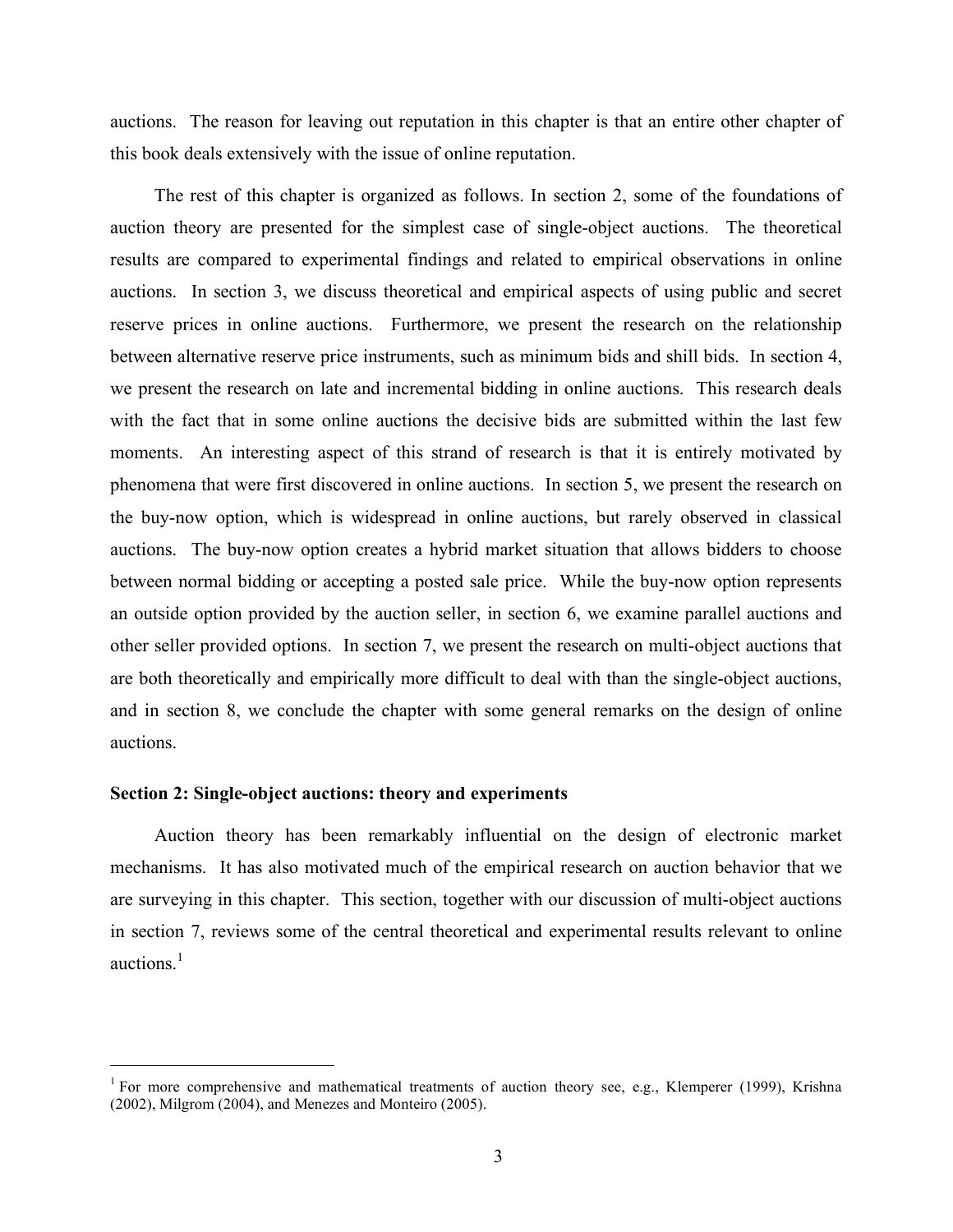# *2.1 Standard auction mechanisms and models*

-

An auction elicits information, in the form of bids, from potential buyers regarding their willingness to pay. The outcome – who wins and pays how much – is then determined based on this information. In a single-object auction, one indivisible object is for sale. There are four single-object auction types, which are widely used and analyzed both in theory and practice: the ascending-price auction (sometimes called English auction), the descending-price auction (sometimes called Dutch auction), $<sup>2</sup>$  the first-price sealed-bid auction, and the second-price sealed-</sup> bid auction (sometimes called Vickrey auction).

The *ascending-price* auction is probably the best-known auction procedure: the price is raised until only one bidder remains. This remaining bidder wins the object at the price at which the strongest competitor dropped out. There are many ways to run ascending-price auctions: having the seller announce prices, the bidders announce prices, or the price continuously rising on a 'price clock'. In the latter version, which is the one we will refer to when we speak of ascending-price auctions, bidders can quit the auction at any price and observe other bidders quitting. Because the price clock determines the price path, there is no possibility for bidders to speed up or slow down the auction process, or to employ 'jump bids' as a signaling device.

The *descending-price* auction works in the opposite way: the auction starts at a high price, which a price clock then lowers. The first bidder to call out his acceptance of the displayed price immediately stops the clock. This bidder wins the object and pays the price at which the clock stopped. Note that while in the ascending-price auction the winner pays a price determined by his strongest competitor (the price on the clock when the second-to-last bidder exits), the winner in the descending-price auction determines the final price (the price on the clock which he was the first to accept).

In the *first-price sealed-bid* auction, bidders independently submit a single bid, without seeing the others' bids. There is no open, dynamic bidding. The bidder who submits the highest bid wins and pays a price equal to his bid. In the *second-price sealed-bid* auction, again the bidder who submits the highest bid wins, but here he pays a price equal to the second-highest bid.

<sup>&</sup>lt;sup>2</sup> Outside economics, the term "Dutch auction" is often used for different formats like for eBay's ascending-bid multi-unit auction or, in investment banking, for uniform-price sealed-bid auctions such as in the context of the Google IPO.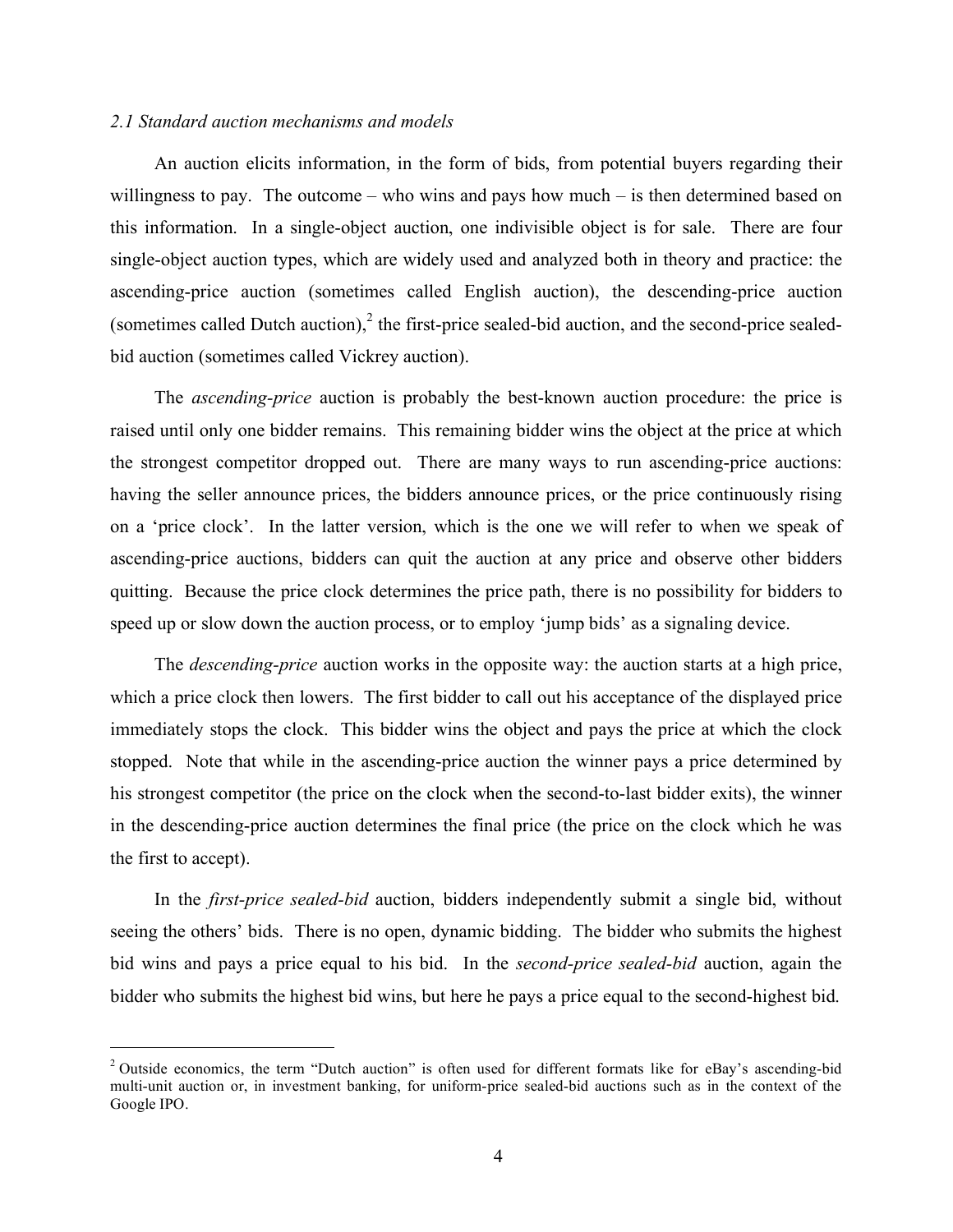In addition to the four types of auctions, there are two standard models of how bidders value an item: the private-value and the common-value model. In the *private-value* model, each bidder knows the value (his maximum willingness to pay) that he assigns to the object, but different bidders may have different values. For auctions to be a meaningful selling mechanism, the seller does not know the values of the potential buyers.<sup>3</sup> Furthermore, there is typically asymmetric information among bidders: one's value is private information to oneself.<sup>4</sup> Provided that there are no entry fees or other costs involved in bidding, the auction winner's net gain is his value of the object minus the final auction price. The losers' net gain is zero since they neither get nor pay anything.

In the *common-value* model, the value of the object is the same to all bidders, but bidders have different information about what is the actual value. For example, the 'true' value of an antique statue may be very similar to all bidders, but bidders may get different 'signals' about whether the statue is genuine or a fake. In such situations, bidders typically want to change their estimates of the value when they learn about the competitors' signals. In the private value model, on the other hand, bidders' values are unaffected by learning the competitors' information. There are also more general modeling approaches, encompassing both special cases of private-value and common-value. In these models, each bidder gets a private signal, and the value to the bidder is a function of all signals.

# *2.2 Bidding behavior and auction outcomes in theory*

We begin with the private-value model. In the *ascending-price* auction, it is a 'dominant strategy' to stay in the auction until the price reaches the bidder's value. That is, no other strategy may yield a strictly higher expected payoff regardless of the competitors' strategies. It follows that the bidder with the highest value wins (the auction outcome is efficient). The price paid by the winner (the auction revenue) equals the value of the strongest competitor, which is the second-highest value of all bidders.

 $3$  If the seller knew bidders' values, he would simply make a take-it-or-leave-it offer to the bidder with the highest value.

<sup>&</sup>lt;sup>4</sup> Thus, the appropriate equilibrium concept is Bayesian Nash-equilibrium, in which each bidder maximizes his expected payoff given the competitors' strategies (which are functions of the respective bidder's information) and his beliefs about the other bidders' information.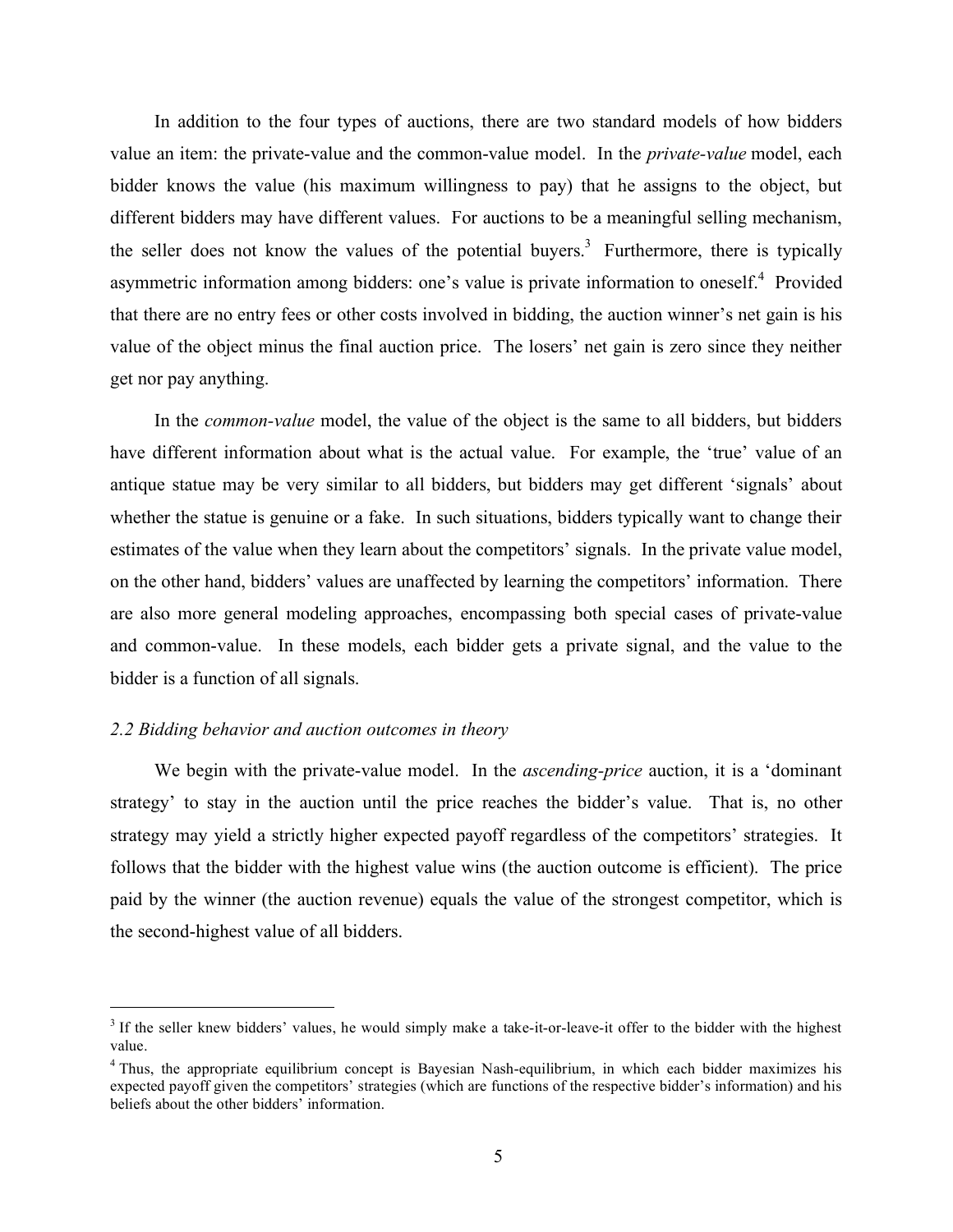In the *second-price sealed-bid* auction, a *losing* bid will determine the price. Thus, a bid only affects whether the bidder wins or not, but not his payoff. A bid equal to bidder's value makes sure that the bidder wins if and only if the price is below his value, regardless of the strategies employed by the competitors. Thus, bidding one's value is a dominant strategy (as first observed by Vickrey (1961)). It follows that, as in the ascending-price auction, the bidder with the highest value wins at a price equal to the value of the strongest competitor.

The *first-price sealed-bid* and the *descending-price* auction formats are strategically equivalent. In the descending-price auction, each bidder decides on the price at which he plans to stop the auction. This plan cannot be conditioned on other bidders' bids, because the first bid immediately ends the auction. Similarly, in the first-price sealed-bid auction a bidder must submit a bid without knowing the competitors' bids. Furthermore, the winner pays a price equal to his bid, thus the outcomes of both auctions are equivalent.

In contrast, bidding in the first-price sealed-bid and the descending-price auctions is more difficult than bidding in the other auctions. The only way to make a strictly positive gain is to 'shade the bid', that is to bid less than one's value. For example, in the simple case when the bidders know the values of their competitors, the bidder with the highest value will bid just above the second-highest value. This ensures that he will win at the lowest possible price. <sup>5</sup> If values are private information, however, each bidder faces a risk-return trade-off. The equilibrium strategy then depends on what bidders believe about other bidders' values, as well as their own risk attitudes. The more competition he expects from other bidders or the more risk-averse is a bidder, the higher the optimal bid.

To be more specific, let us assume that bidders are risk-neutral and that values are independent draws from the same distribution, which is the so-called *symmetric independent private-values model*. Then, in equilibrium, each bidder will bid his expectation of the value of his strongest competitor conditional on having the highest value (only in this case is the bid payoff-relevant). As a result, the bidder with the highest value wins (the auction outcome is efficient). The auction revenue is, on average, equal to the second highest value. That is, under our assumptions, the descending-price and first-price sealed-bid auctions yield the same expected revenue as the ascending-price and second-price sealed-bid auctions. Bidders adjust their

 $<sup>5</sup>$  If he bids below the second-highest value, the best response of the strongest competitor would be to outbid him.</sup>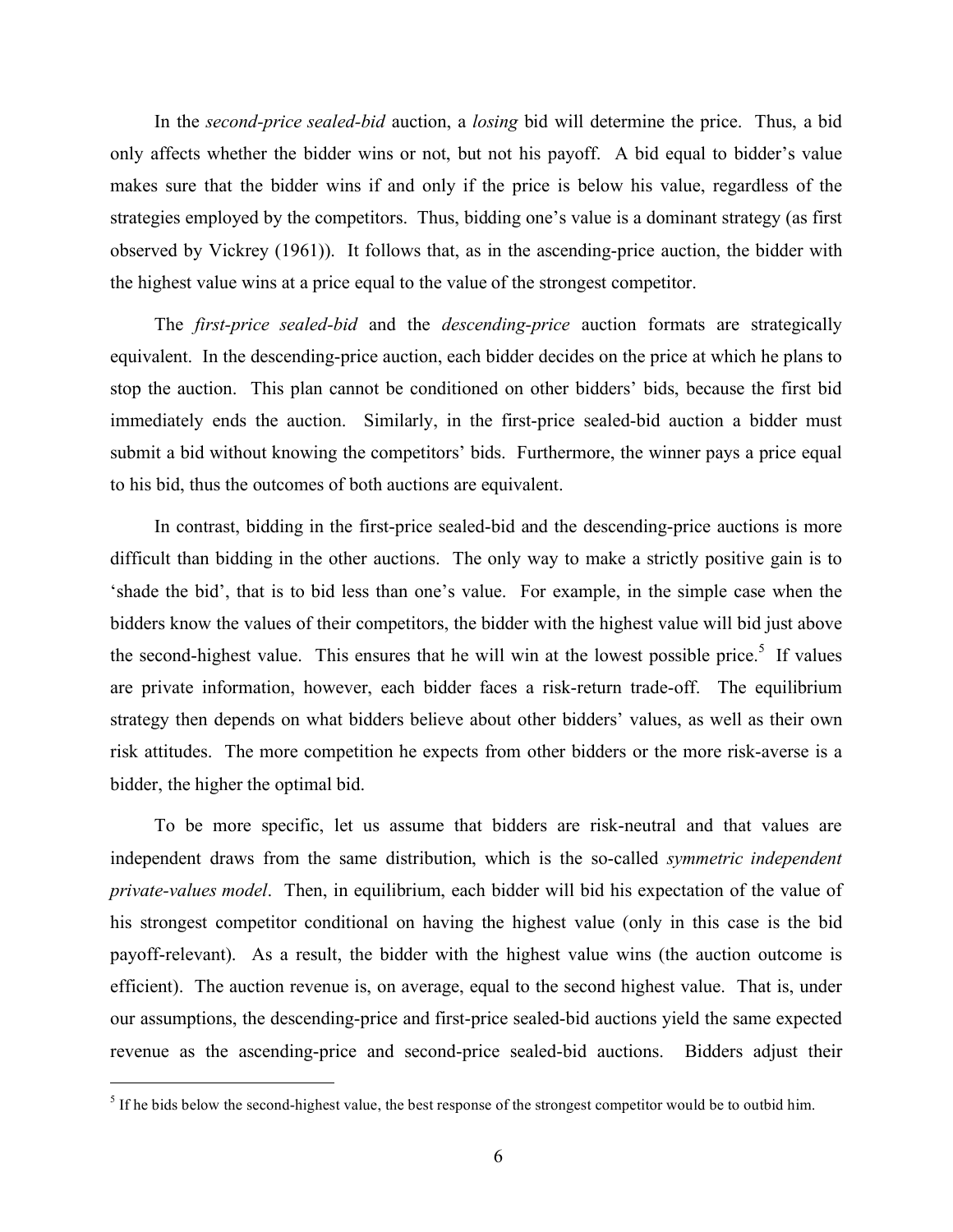behavior to changes in the auction rules in a way such that winners do not pay more than what they need to in order to win: the value of the strongest competitor. This is the famous *Revenue Equivalence Theorem* by Vickrey (1961) that has later been generalized by Myerson (1981) and Riley and Samuelson (1981), among others.<sup>6</sup>

The Revenue Equivalence Theorem not only holds for the private-value model, but also for common-value models, if the signals are independent. In auctions with common-value components, however, bidding is more complicated because bidders must take into account that they run the risk of suffering from the *winner's curse*. Each bidder must recognize that (in symmetric equilibria) she wins only if she has the highest estimate of the value. In this sense, winning the auction is bad news: it implies that all other bidders have information that led them to bid more cautiously, so that the winner would probably have revised her value downwards if she had access to competitors' information. The winner's curse refers to the fact that winners may not anticipate this bad news that comes with victory. They run the danger of systematically paying more, on average, than the actual value. Of course, this cannot happen in equilibrium with rational bidding, where bidders would adjust their bids downwards.

Outside the controlled laboratory and field experiments of the sort we survey in the next subsection, the theoretical results described above typically do not directly apply to online auctions, because the circumstances often differ from those assumed in the theory. Bidders may be neither rational nor risk-neutral. They may collude, endogenously enter the auction, or they may be asymmetric with respect to value distributions. Sellers may employ reservation prices or impose participation costs. The same or competing auctioneers may simultaneously or sequentially sell substitutes or complements of the object. There might also be technical risks involved in electronic bidding, and anonymous and geographically dispersed interaction in online auctions may create moral hazard and adverse selection issues. We will address many of these complicating aspects later in this chapter, but first, the next subsection deals with empirical tests of the simple theory.

<sup>&</sup>lt;sup>6</sup> More formally, one version of the Revenue Equivalence Theorem states that if each bidder has a privately known signal (in the private-value model: his private value), independently drawn from a common strictly increasing distribution, then any efficient auction mechanism in which any bidder with the lowest-feasible signal expects zero surplus, yields the same expected revenue.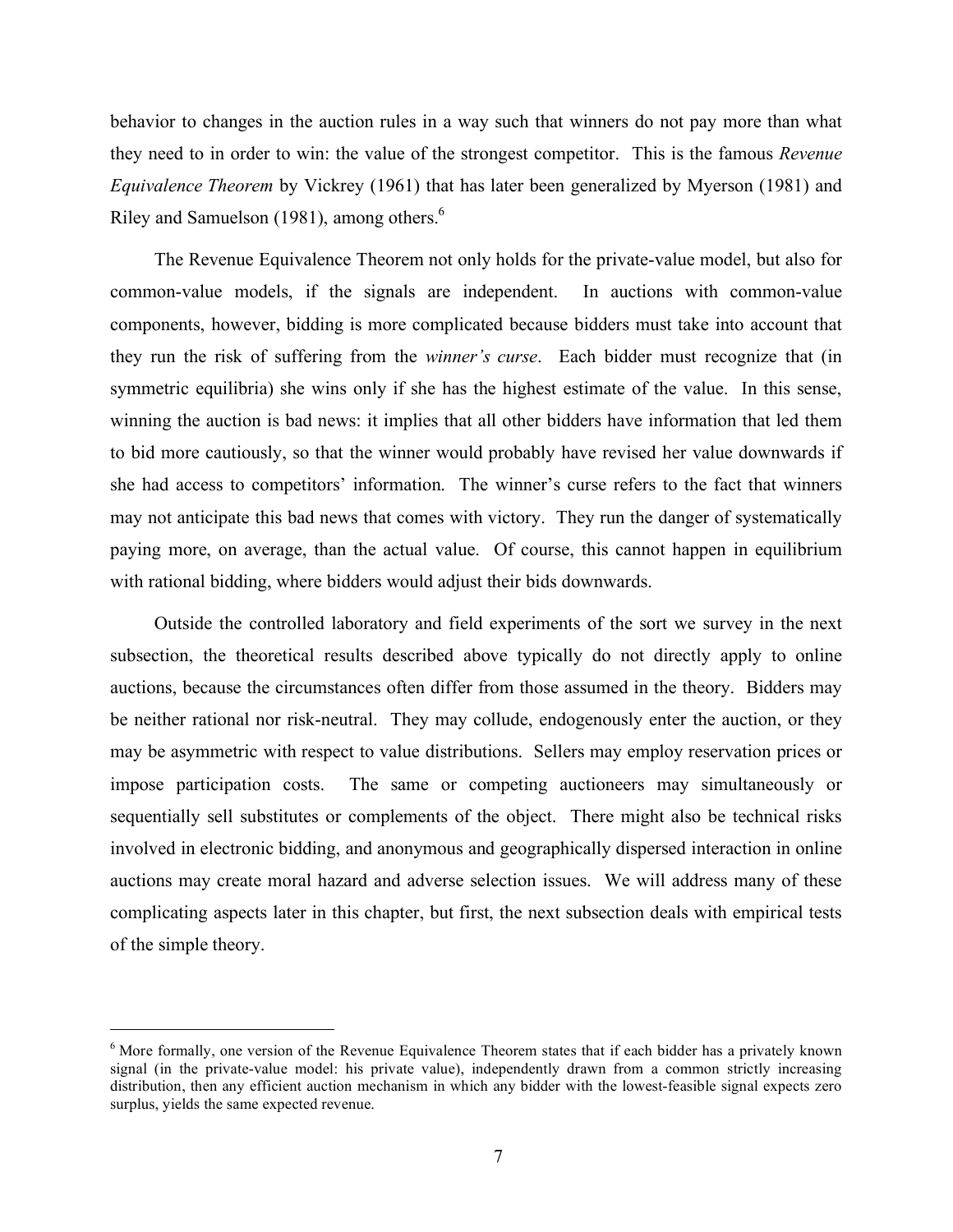## *2.3 Bidding behavior in controlled laboratory and field experiments*

Auction experiments in the laboratory and in the field serve as a test of auction theory (Kagel 1995), as an empirical foundation of new approaches in behavioral game theory and other disciplines concerned with economic decisionmaking (Camerer 2003), as a test-bed for alternative auction rules (Roth 2002), and as a teaching tool (Asker et al. 2004). Auction experiments have been conducted in highly controlled laboratory settings to reproduce as accurately as possible the environmental assumptions of a given theoretical model. Particularly in the online-auction era, field experiments can also take place in more natural environments, increasing external validity and decreasing the amount of control by the experimenter. In this section, we concentrate on experimental tests of simple auction theory, focusing on those laboratory and field experiments most relevant to online auctions.

While individual values for the auctioned object are typically unobservable in the field, they can be controlled in experimental settings with the help of the so-called induced-value method (Smith 1976). The trick is to sell money. In a laboratory experiment, bidders compete to win a fictitious good. The bidder who wins the good may subsequently redeem it with the experimenter for a specified amount of cash. This redemption value is typically different for each bidder. So, for example, a bidder with a value of \$30 who wins the auction at a price of \$21 will earn a cash payment of \$9 from the experimenter. By inducing these values and giving information to the bidders about the probability distribution of other subjects' values, the experimenter may impose the assumptions of a given theoretical model.

Laboratory experiments with induced private values demonstrate that bidders tend to bid up to their values in ascending-price auctions, in agreement with theoretical predictions. However, in first-price sealed-bid auctions, bids are typically higher than predicted given the assumptions of the Revenue Equivalence Theorem. This overbidding is a robust effect observed in numerous experiments. Bidder risk aversion was the earliest proposed theoretical explanation for this behavior, but this theory also generated quite a bit of skepticism; see the comprehensive discussion in the survey by Kagel (1995). More recent studies propose explanations based on emotions and bounded rationality. For example, the theoretical papers by Engelbrecht-Wiggans (1989) and Morgan et al. (2003) and the experimental papers by Ockenfels and Selten (2005) and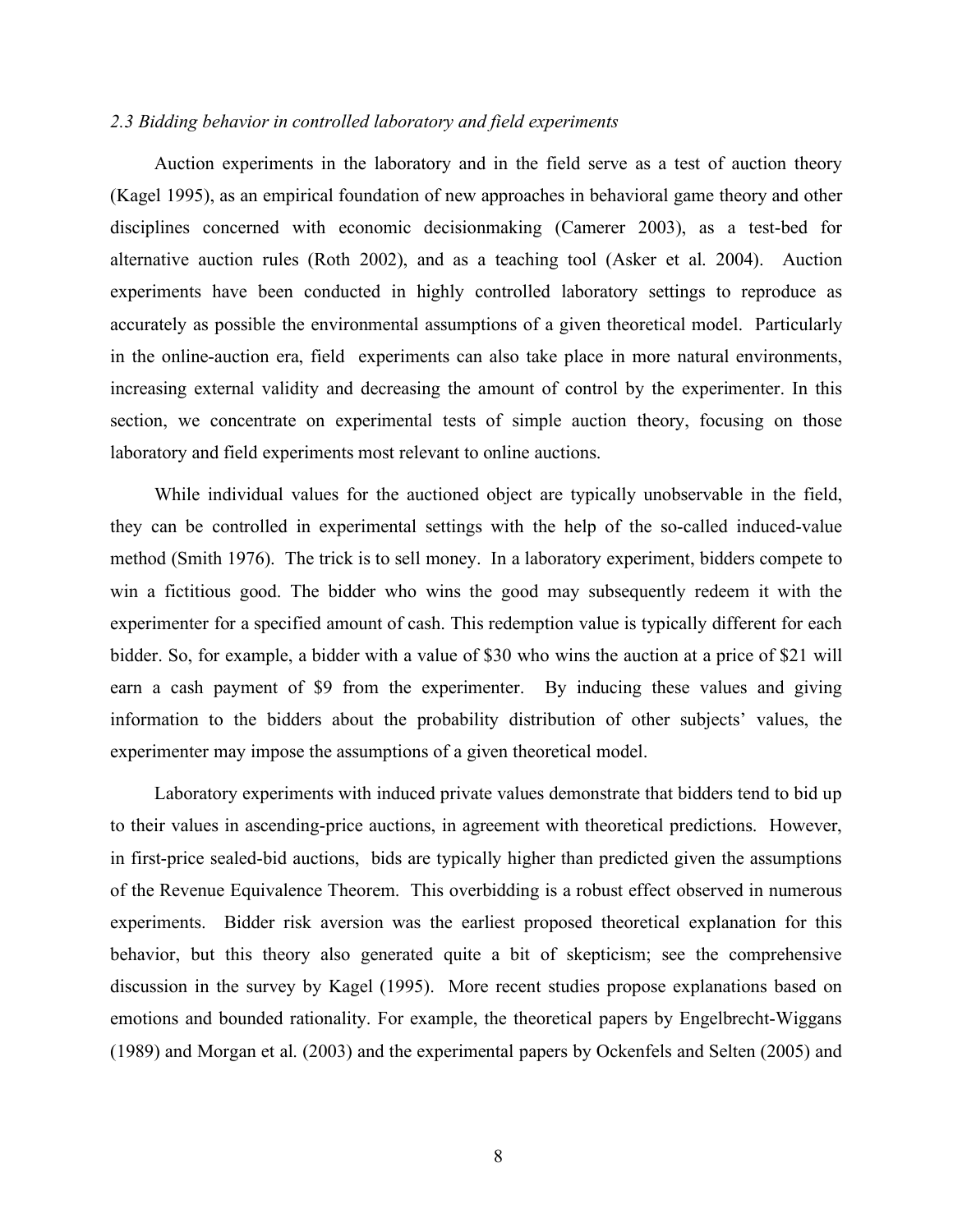Engelbrecht-Wiggans and Katok (2005) argue that overbidding is consistent with concerns for relative standing, spite or regret.<sup>7</sup> Kirchkamp and Reis (2004), on the other hand, provide experimental evidence suggesting that overbidding is an artifact of laboratory testing, which often allowed over- but not underbidding on the whole value range.

Laboratory experiments also found that, contradicting the Revenue Equivalence Theorem, open auctions generally raise less revenue but are more efficient than the equivalent sealed-bid auctions (Kagel 1995; see also Engelmann and Grimm 2004 for an analogous result in multi-unit auctions). In particular, descending-price auctions typically raise less revenue than first-price sealed-bid auctions, and bidders in second-price auctions often overbid with respect to their dominant strategy and rarely underbid (Kagel and Levin 1993, among others). However, recent experimental studies in environments that are closer to 'naturally occurring' online auction environments sometimes seem to qualify these findings.

In the first online-auction experiment, Lucking-Reiley (1999) auctioned off collectible trading cards over the Internet. By going into the field, he sacrificed some control – e.g., he did not induce values, he allowed for endogenous entry etc. – in order to assess the predictive power of the theory in a 'real-world' auction. He found that descending-price auctions earn approximately 30 percent more revenue than first-price sealed-bid auctions, which is inconsistent with both the Revenue Equivalence theorem and previous laboratory results. He could not find a significant difference between the ascending-price and the second-price sealed-bid formats,

Other experiments exploit the fact that many online auction platforms, such as eBay, operate much like second-price auctions. EBay asks the bidders to submit maximum bids (called "proxy bids") and explains that "*eBay will bid incrementally on your behalf up to your maximum bid, which is kept secret from other eBay users*." That is, once a bidder submits his (proxy) bid, eBay displays the currently winning bid as the minimum increment above the previous high proxy bid. $8$  At the end of the auction, the bidder who submitted the highest bid wins the auctioned item and pays a price equal to the second-highest bid plus the minimum increment.<sup>9</sup>

-

 $7$  Recent social comparison models such as Bolton and Ockenfels (2000) and Fehr and Schmidt (1999) proved to be quite successful in capturing 'anomalous' behavioral patterns in a wide range of economic situations.

 $8$  While proxy bidding became widespread with the advent of eBay. Lucking-Reiley (2000b) documents similar rules being used by auctioneers who wished to allow absentee bids, dating back at least to the 1800s.

<sup>&</sup>lt;sup>9</sup> If the second-highest bid plus one increment exceeds the highest bid, then the highest bidder pays his own bid.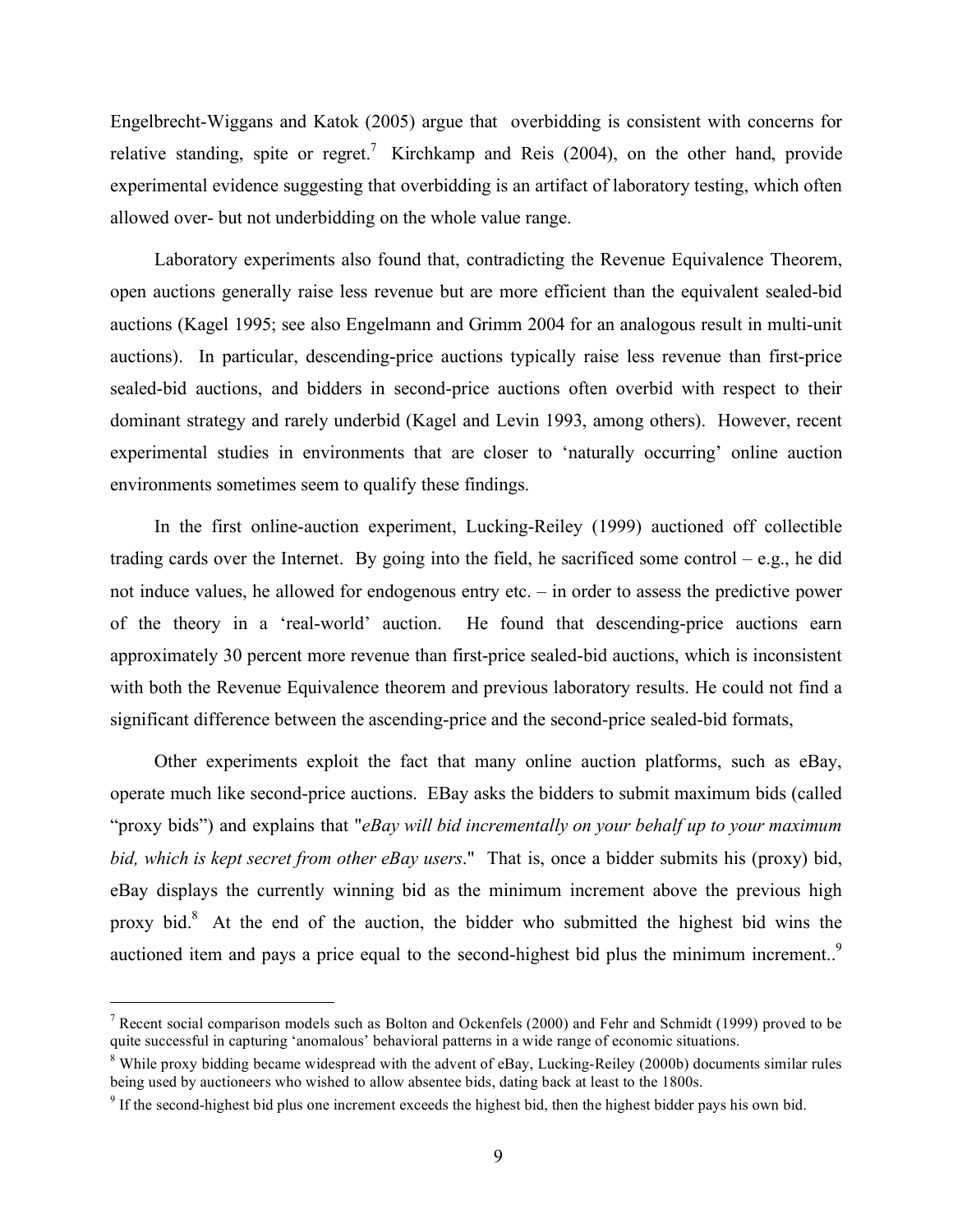In the analysis that follows, we shall assume the minimum increment amount to be negligibly small.

To understand the connection between the single-unit eBay auction and the second-price sealed-bid auction, assume for the moment that nobody learns about the proxy bids of other bidders until the auction is over. Then, in fact, eBay becomes a second-price sealed-bid auction, in which each bidder has a dominant strategy to bid his value. EBay explains the economics of second price auctions to their bidders along these lines, and extends the conclusion to its own auctions, in which bids are processed as they come in: "*eBay always recommends bidding the absolute maximum that one is willing to pay for an item (…)*." Ockenfels and Roth (forthcoming) support this view based on a game-theoretic analysis of a continuous-time model of eBay's single-object auction. They show that, while there is no dominant strategy in eBay's open second-price format, strategies that involve bidding above one's value are dominated, and that bidders 'sooner or later' will always bid their value.<sup>10</sup>

Garratt, Walker and Wooders (2004) investigated bidding behavior of eBay buyers and eBay sellers, experienced with eBay's second-price rule, using induced values in a second-price sealed-bid auction experiment conducted on the Internet. While even highly experienced eBay bidders tend to not bid exactly equal to their values, there was no greater tendency to overbid than to underbid as previously observed in laboratory experiments. Furthermore, Garratt et al. found that, on average, subjects with selling experience on eBay bid significantly less than subjects with only buying experience on eBay. One important implication of this study is that background and experience with online auctions seems to affect bidding behavior.

Ariely et al. (forthcoming) investigated eBay bidding behavior in the laboratory by programming an experimental auction that emulated eBay's central auction rules as described above. In one study, they compared the performance of eBay's open second-price auction format with an analogous second-price sealed-bid format. For inexperienced bidders, they reported that the median sealed bids were substantially lower than in the open auction. Consistent with previous laboratory studies, the open format results in more efficient outcomes, but inconsistent with previous results, the open format also yields higher revenues. One reason for the better

 $10$  To be slightly more specific, this holds for all Bayesian equilibria in undominated strategies of their private-value auction model.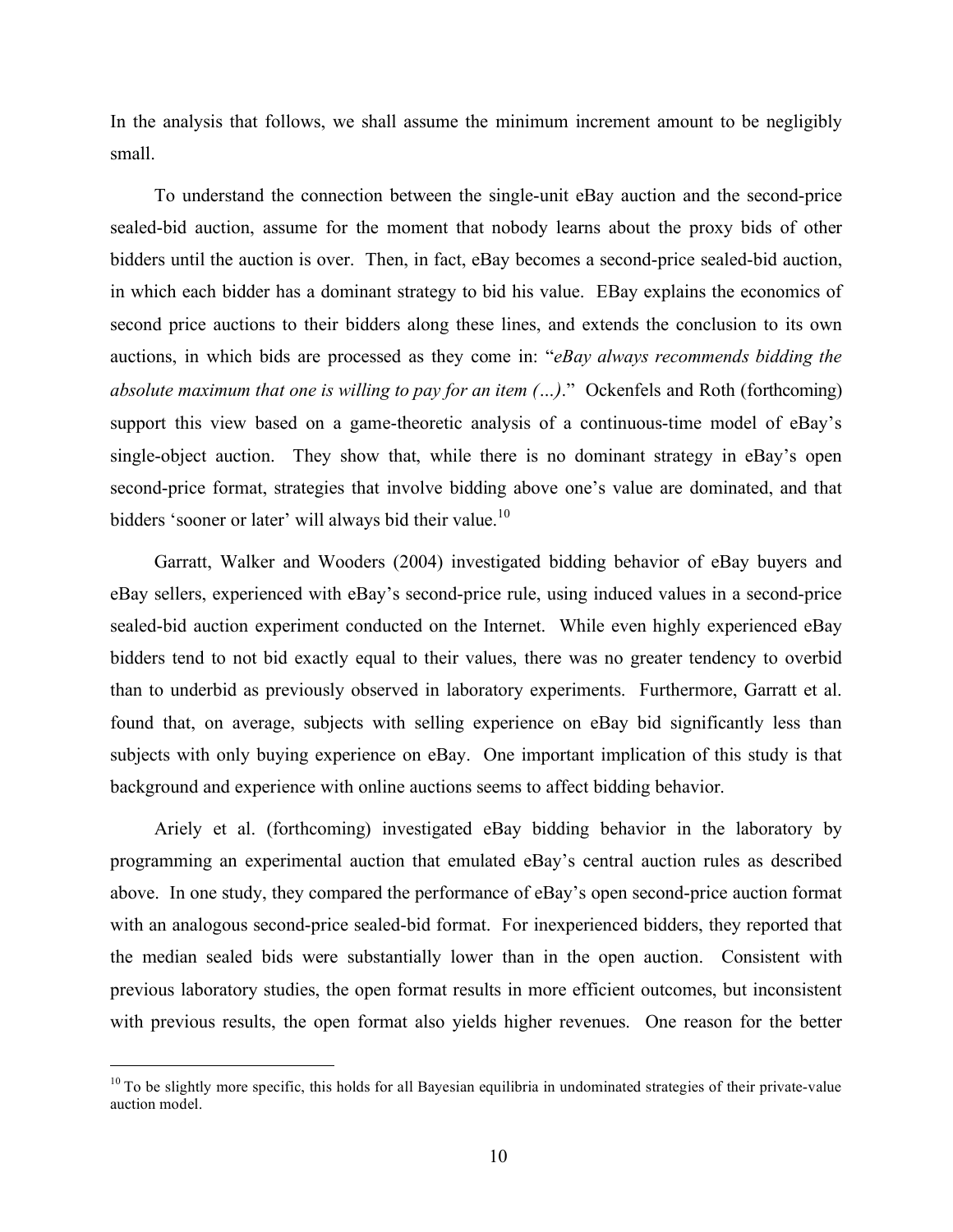performance of the open format is that learning in the sealed-bid auctions only takes place across auctions, while learning in the dynamic auctions also takes place within auctions. For example, a bidder who imagines that he can win with a low bid does not learn that he is mistaken in a sealedbid auction until after the auction is over. However, in open auctions, he can revise his bid as soon as someone outbids him. For experienced bidders, Ariely et al. reported median final bids in both the sealed-bid and the open auctions that converge to the equilibrium prediction: 100 percent of values.

Ockenfels (2005) studied bidder behavior in a one-shot field experiment, using eBay as the experimental platform. He invited eBay bidders through posters and email to register for online, eBay experiments; the only requirement was a valid eBay account. Bidders were privately informed about their induced values. All communication and data collection were automated and via the Internet. Due to the second-price rule employed by eBay, final bids should theoretically be equal to induced values. Ockenfels found that, on average, the losers' final bid (eBay's interface does not reveal the winners' maximum bids) were indeed close to the induced values.

Regarding common-value auctions, laboratory experiments consistently show that inexperienced bidders are subject to the winner's curse: on average, winners typically overpay (Kagel and Levin 2002). Learning to avoid the winner's curse appears difficult. Ball et al. (1991) explored the winner's curse in a bilateral bargaining game with asymmetric information, and found virtually no adjustment to the winner's curse over twenty trials (see also Grosskopf et al. 2003). Kagel and Levin (1986) observed that experienced bidders in first-price, commonvalue auctions can overcome the winner's curse only with relatively few bidders, but succumb again with larger number of bidders. Observe that a larger number of bidders heightens the winner's curse problem – winning is worse news when there are more competitors who think the object is not worth the final price. So, in theory, more bidders require further shading of bids, while, in fact, the subjects in the experiment by Kagel and Levin (1986) tended to bid more aggressively in larger bidding groups. Kagel et al. (1995) replicated this finding in laboratory, second-price, common-value auctions. Bidders again failed to respond in the right direction to more competitors.

Given the laboratory evidence, it is reasonable to expect that the winner's curse also plays a role in online auctions, because many online auctions have common-value components. For one, online auctions often make it too costly for buyers to inspect in person the object being sold, so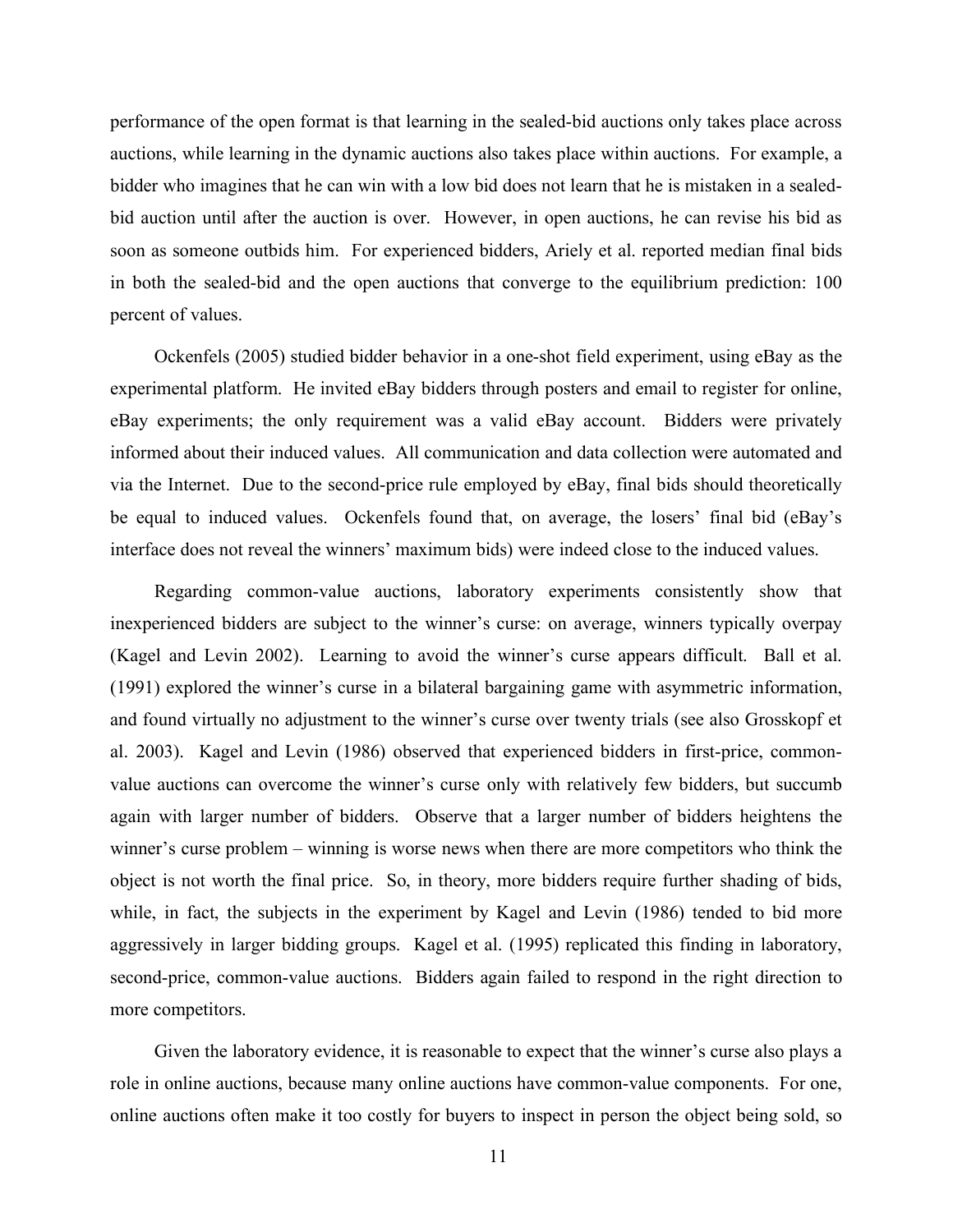that an assessment of the 'true' condition of the object can be difficult and may vary across bidders, depending on the sources and quality of individual information. Moreover, there is often a risk of being exploited by a fraudulent seller on C2C auction platforms. Because bidders may differ with respect to their assessment of a seller's trustworthiness, winning the auction may imply bad news regarding the seller's intentions. Finally, online auctions often attract large numbers of potential bidders, which further amplifies the winner's curse; winning an object on eBay means, in the extreme, that thousands of other users do not think that the object is worth its final price.

A couple of papers looked for winner's curse effects on eBay. While direct evidence from field experiments supports the laboratory findings that winner's curse effects are a real and robust phenomenon,<sup>11</sup> indirect statistical analyses of eBay data also support the view that bidders, to some extent, respond in a strategic way to take the risk of overpayment into account.

Jin and Kato (2004, 2005) conducted a field experiment searching for the winner's curse on eBay. They bid on eBay auctions for upgraded, baseball cards, and then let a professional grading service evaluate the cards. They found that claims of high value result in more fraud (i.e., default or sending counterfeits) and no better card quality. However, eBay buyers were willing to pay 23 to 54 percent more for cards that claimed quality of mint or better. Overall, Jin and Kato concluded that some buyers have fallen prey to the winner's curse by having underestimated the probability of fraud (see also Bajari and Hortacsu 2004 for a discussion of these findings). A more indirect test by Bajari and Hortacsu (2003) relied on analyzing strategic bidding within a common-value auction model of eBay. The model is a second-price, sealed-bid auction with an uncertain number of bidders. The sealed-bid aspect of the model implies that no bidder can learn about the value from the bids of others.<sup>12</sup> Using field data of collectible coin auctions and applying various statistical instruments to account for the endogeneity of the number of bidders, the authors found that bids decline with the number of competing bidders. This is in line with theory but inconsistent with laboratory research. Regarding experience effects, Bajari and Hortacsu found that experienced bidders are slightly more cautious. On the other hand, Ow and

<sup>&</sup>lt;sup>11</sup> A related but distinct phenomenon is price dispersion: bidders often pay a higher price for an object than prices for an identical object offered at the same time by a different seller; see, e.g., Ariely and Simonsohn (2003) and the survey by Morgan, Baye and Scholton (2005) in this Handbook.

<sup>&</sup>lt;sup>12</sup> The authors justify this modelling approach by noting that many bids are submitted in the last minute of the auctions.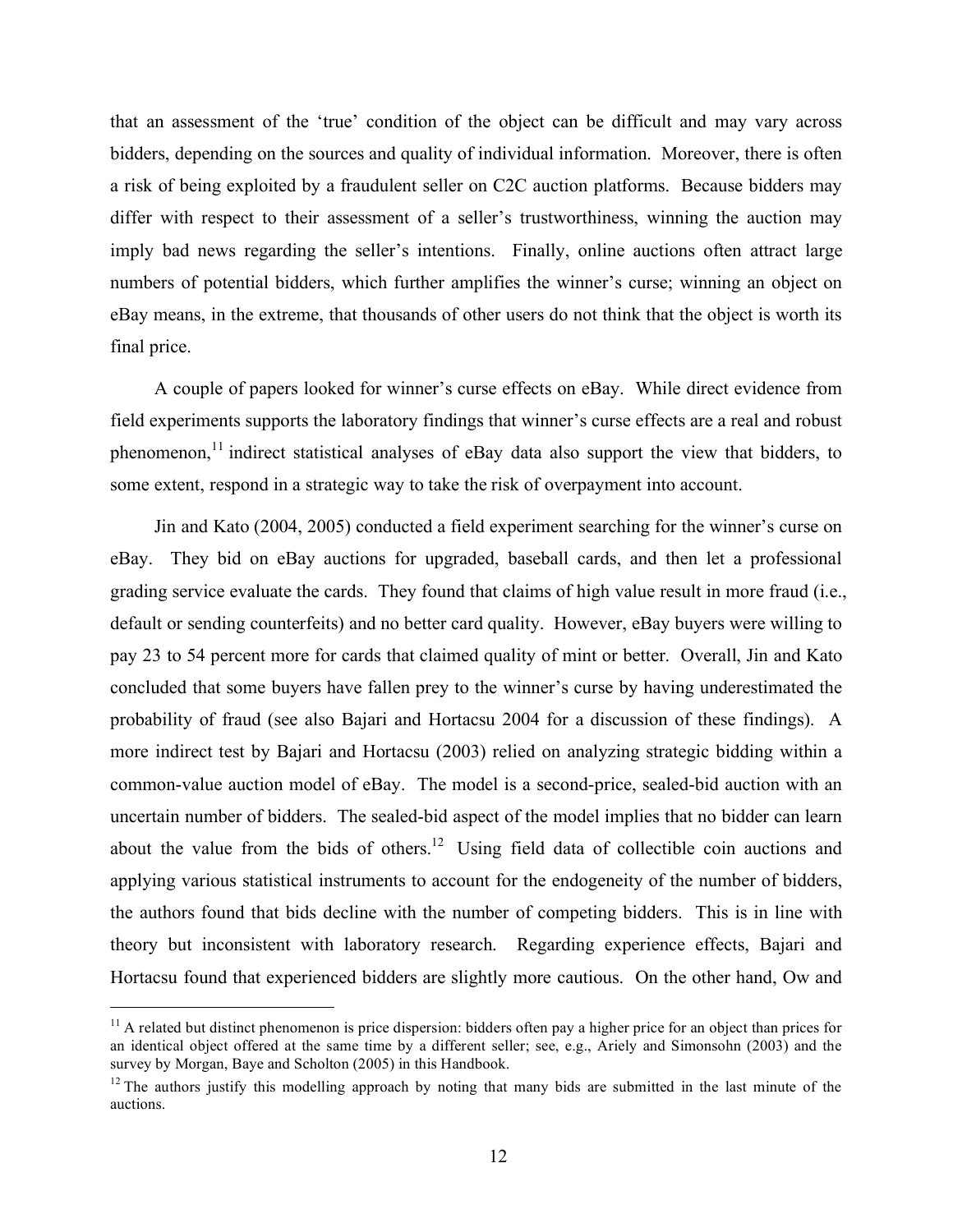Wood (2004) reported, also based on a field study of rare-coin eBay auctions, that more experience leads to more aggressive bidding. However, this is not necessarily inconsistent with the winner's curse story put forward by Bajari and Hortacsu, since Ow and Wood argue that the winner's curse effect is partly overlaid by an "initial lack of institution-based trust" that decreases with experience. Other evidence in favor of rational reactions to winner's curse effects comes from survey information on completed eBay auctions by Yin (2005). She showed that the winning bid in a sample of eBay auctions is negatively correlated with the variance of the selfreported, ex-ante estimates of the objects' values.<sup>13</sup> That is, the more certain a bidder is of the item's value, the more aggressively they bid.

The data surveyed here suggest that auction theory and laboratory results are sometimes, but not always, a good predictor of online auction behavior. For instance, auction theory has difficulties capturing overbidding in first-price auctions and overpaying in common-value environments. Field behavior seems to differ from laboratory behavior when it comes to overbidding in second-price auctions and to experience and number effects in common-value environments. Some causes for these discrepancies suggest themselves: lack of bidder experience (Garrat et al. 1994); small decision costs and stakes (List and Lucking-Reiley 2002); uncontrolled institutional differences, self-selection and subject-pool effects; and presentation effects.<sup>14</sup> However, to date, there is too little research on the external validity of theoretical and experimental auction research. One of the exceptions is Bolton and Ockenfels (2006), who had 'real' experienced eBay traders interact in the 'real' eBay market, played out by eBay's rules, and they do so with no sacrifice of control over theoretical predictions. They are able to partly link the behavioral patterns observed in their controlled experiments on eBay both to behavior observed in fully controlled laboratory experiments and to behavior observed in the fully uncontrolled eBay market. The data confirm laboratory results (predicted by social preference theory), that buyer competition yields highly competitive results, while bilateral trading environments yield more equitable outcomes, which are inconsistent with standard auction and

-

<sup>&</sup>lt;sup>13</sup> High variances occur in auctions with poorly designed web pages or where the object had ambiguous characteristics.

<sup>14</sup> For the latter, observe for instance that eBay's 'proxy bidding' explanation of second-price auctions ("*… think of the bidding system standing in for you as a bidder at a live auction"*) appears much more understandable than a typical explanation used in a laboratory experiment (*"You pay the amount of the second-highest bid -- i.e., the highest bid placed by any other participant in the auction."*)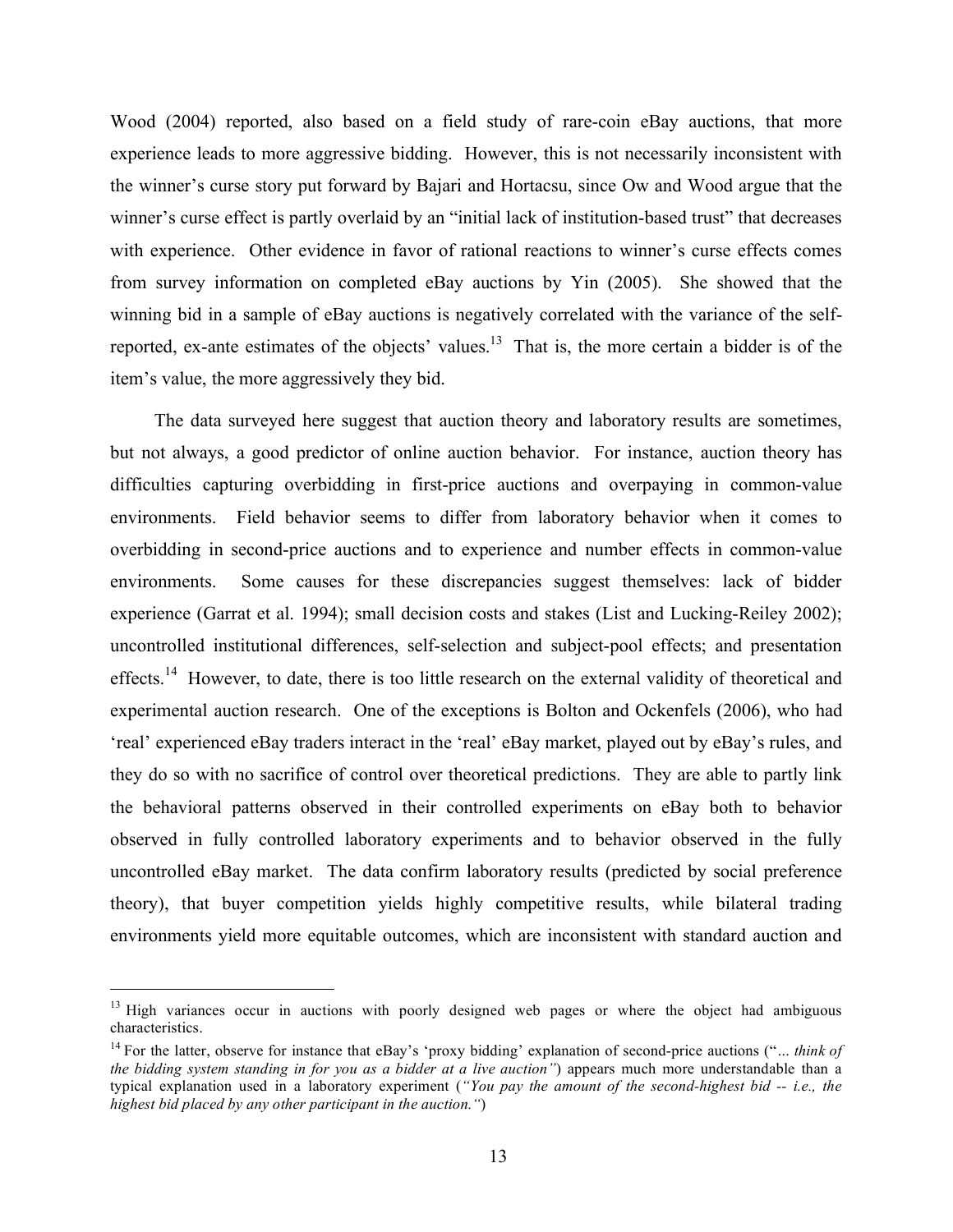bargaining theory. At the same time, the data show that a priori experience with eBay affects the sellers' trading strategies in the field experiment. It appears likely to us that, because online auctions allow "losing control in a controlled way" (Bolton and Ockenfels 2006), they will play an important role in investigating how laboratory and field behavior are linked to each other.

# **Section 3: Reserve prices, minimum bids, and shill bids**

-

Superficially, it may seem that all activity in an auction comes only from bidders submitting offers, while the seller running the auction simply waits and hopes that the auction will be profitable. However, in addition to the initial choice of auction mechanism, the seller can also choose a *reserve price* that prevents low-revenue sales and stimulates competition. Strictly speaking, a reserve price defines the minimum amount that a seller will accept for the auction to end with a sale.<sup>15</sup>

The most straightforward behavior for the seller is to set a reserve price equal to her true willingness to accept and announce it at the outset of the auction. In this case, the reserve price would serve to enhance efficiency, preventing the item from being sold if none of the buyers values it as highly as the seller. However, the seller may also make strategic use of the reserve price by setting it higher than her willingness to accept. The theoretical results discussed in the next subsection will show that optimal reserve prices are often – but not always – set strictly higher than the seller's willingness to accept.

In most online auctions, the seller may make a strategic choice not only of the amount of the reserve price, but also whether the reserve price should be secret or public and, if made public, at what point in the auction. Finally, though this violates the formal rules of the auction game at  $e$ Bay and most other online auction sites  $16$ , the seller may effectively camouflage and dynamically adjust the reserve price during the auction by using *shill bids*, or bids covertly placed by the seller or by the seller's confederates to artificially inflate the final sale price. Clearly, any

 $15$  For convenience, we restrict our attention to the case where the auction is held by the seller, but the same discussion applies equally well (with obvious adjustments) to procurement auctions held by a buyer.

<sup>&</sup>lt;sup>16</sup> Most online auctions explicitly forbid shill bidding on their sites. eBay, for example, writes: "Shill bidding is the deliberate use of secondary registrations, aliases, family members, friends, or associates to artificially drive up the bid price of an item. (This is also known as "bid padding.") Shill bidding is strictly forbidden on eBay. EBay members found shill bidding may receive warnings or indefinite suspensions of their accounts." And: "Shill Bidding undermines trust in the marketplace since prices are being artificially manipulated. Furthermore, it is illegal in many locations throughout the world. To ensure that buyers' and sellers' trust in eBay's marketplace is appropriately placed, Shill Bidding is not permitted."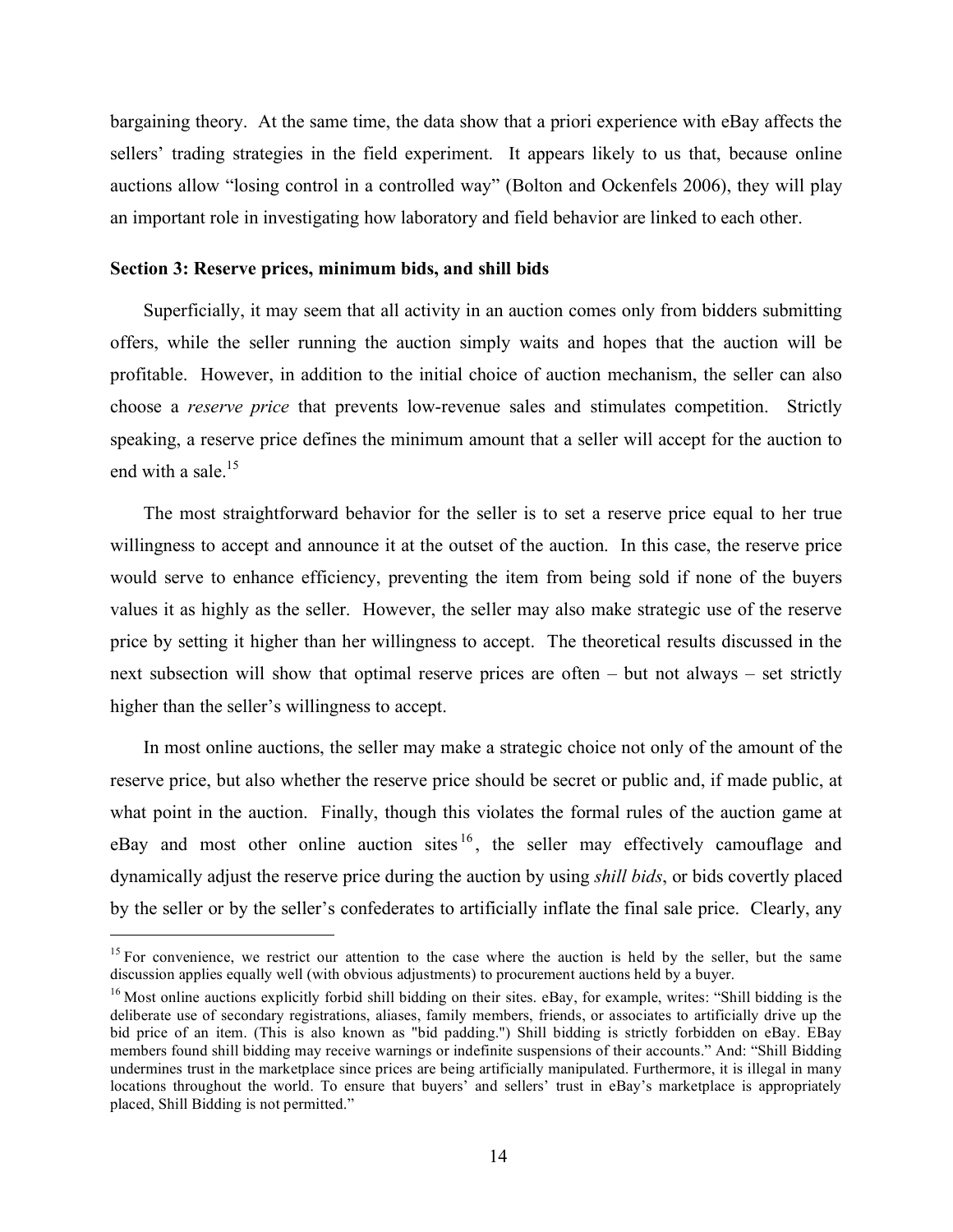of these strategic options (or combinations thereof) may be used by the seller to increase the expected revenue from the auction.

The most popular type of reserve price used in online auctions is the *minimum bid* (sometimes also called the *opening bid* or *starting bid* in dynamic auctions). A minimum bid defines the lowest bid that a bidder may submit at the outset of an auction. Because it is publicly announced before the auction begins and cannot be adjusted later, a minimum bid represents a static *public reserve price*.

When the seller sets the minimum bid below her valuation, she often combines this strategy either with a *secret reserve price* or with shill bidding by the seller or a colluder. Neither of these reserve-price variants are made public; in fact, shill bidding is a type of fraud. However, both have similar effects to public reserve price: a trade only occurs if the final highest bid is above the secret reserve price or the shill bid. The three instruments differ in their informational and dynamic aspects. Secret reserve prices are fixed with the auctioneer before the auction starts. On eBay and most online auction sites, bidders are informed that an auction has secret reserve, and whether or not it has yet been met by the bidding. (In an interesting contrast, traditional, live auction houses like Christie's and Sotheby's do not inform bidders whether any secret reserve price has yet been exceeded.)

By contrast with secret reserve prices, shill bids  $-$  like all bids in dynamic auctions  $-$  can be submitted and updated at any time during the course of the auction. Bidders are not informed of the presence of shill bidding, but obviously, they might guess that shill bidding is taking place. These differences in the informational and dynamic features are not only theoretically relevant, but in many countries also have legal consequences. It is important to note, however, that online shill bidding can be well organized (e.g. with a relatively large set of paid colluders, a rotating scheme with peer sellers, or through the use of a false online identity) and hard to detect. The possibility to use any number of anonymous online identities has substantially simplified undetectable shill bidding.

# *3.1 Theoretical considerations*

A public reserve price can increase the revenue of a seller, both in the independent-value setting (Myerson 1981, Riley and Samuelson 1981) and in the affiliated or common-value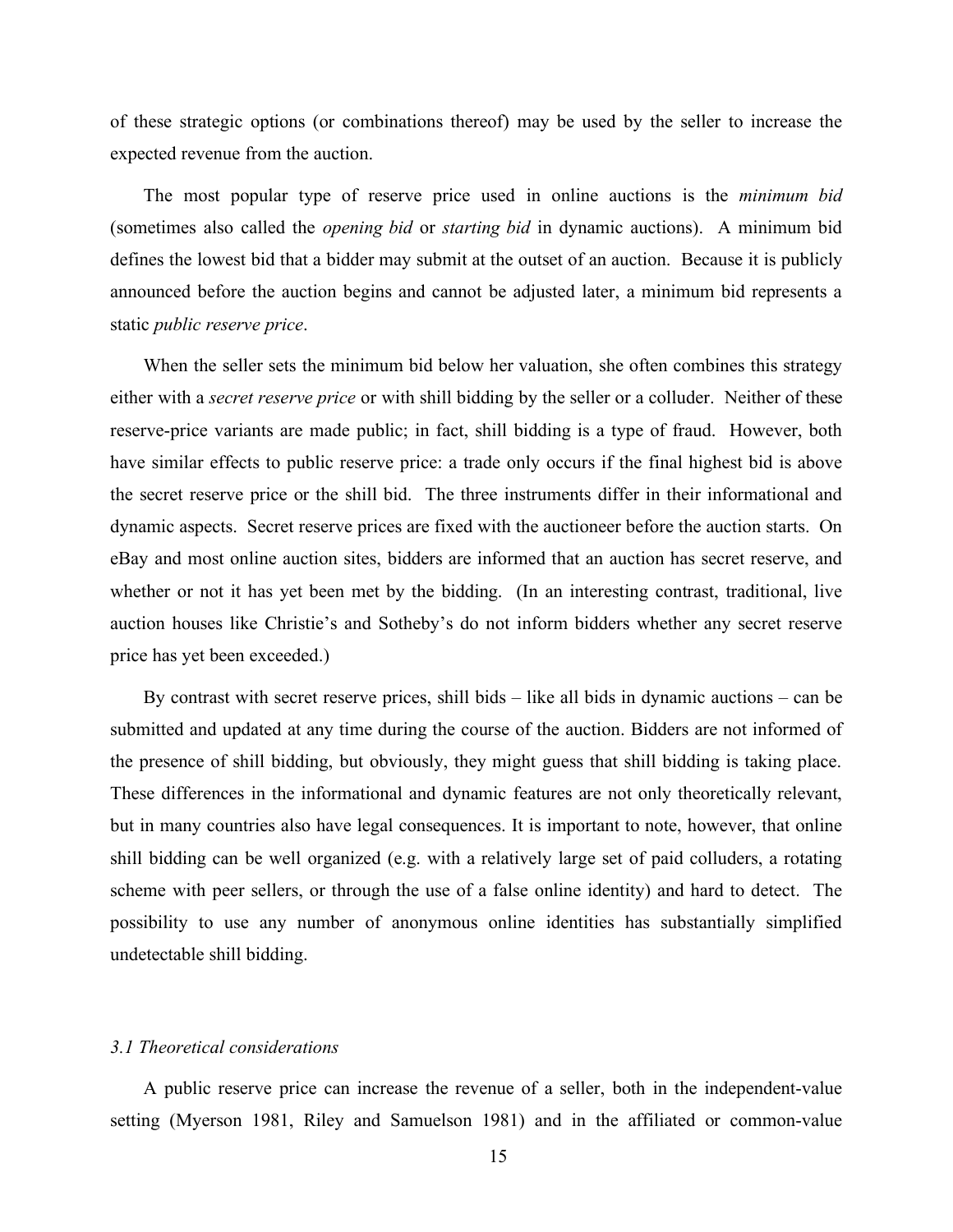settings (Milgrom and Weber 1982). In the first case, the seller should choose a reserve price that maximizes his expected income by extracting the expected surplus from the highest bidder. This optimal reserve price will typically be well-above the seller's valuation. Since the seller does not know the realized buyer valuations, the optimal reserve price will sometimes turn out to be higher than the highest bidder's valuation, in which case no trade will occur. Hence, analogous to the case of monopoly pricing, the optimal reserve price raises expected revenues for the seller but leads to inefficiency through reducing the quantity of trade. A number of authors have argued that this inefficiency cannot persist, because it entails incentives for re-negotiations and reauctioning, unless the item is extremely perishable. The modeling of post-auction resale leads to different conclusions about equilibrium auction outcomes and optimal reserve prices (Haile 2000, Zheng 2002).

In the case of affiliated and common values, where bidders do not know their own values with certainty, the seller's revenue will usually increase with a public reserve price. Since the announcement of the reserve price may improve the bidders' information about the true value of the auctioned item, the bidders can reduce their cautious bid shading and submit higher bids (Milgrom and Weber 1982). At the same time, however, a public reserve price may reduce the amount of information available to the active bidders in an ascending bid auction. Since in this case the bidders with signals below the reserve price cannot participate, their signal information is not revealed in their bids.

The theoretical results mentioned above are based on the assumption of a fixed and known number of bidders, who incur no cost of entry. When the number of bidders is endogenous (i.e. bidders can choose whether or not to participate) and bidders have some cost of entry, it may be advantageous for the seller to set the reserve price no higher than her valuation in order to encourage efficient levels of entry (Samuelson 1985, Engelbrecht-Wiggans 1987, McAfee and McMillan 1987, Levin and Smith 1994).

The theoretical effects of secret reserve prices are also rather mixed. The obvious marketdesign question is whether the use of a secret reserve price is more beneficial than a public reserve price (minimum bid). Tatsuya Nagareda (2003) models a second-price, sealed-bid auction where the seller can either set a public or a secret reserve price. He finds that no symmetric equilibrium exists in which secret reserve prices increase the expected revenue of the seller. Other researchers, such as Elyakime et al. (1994) analyze an independent-value, first-price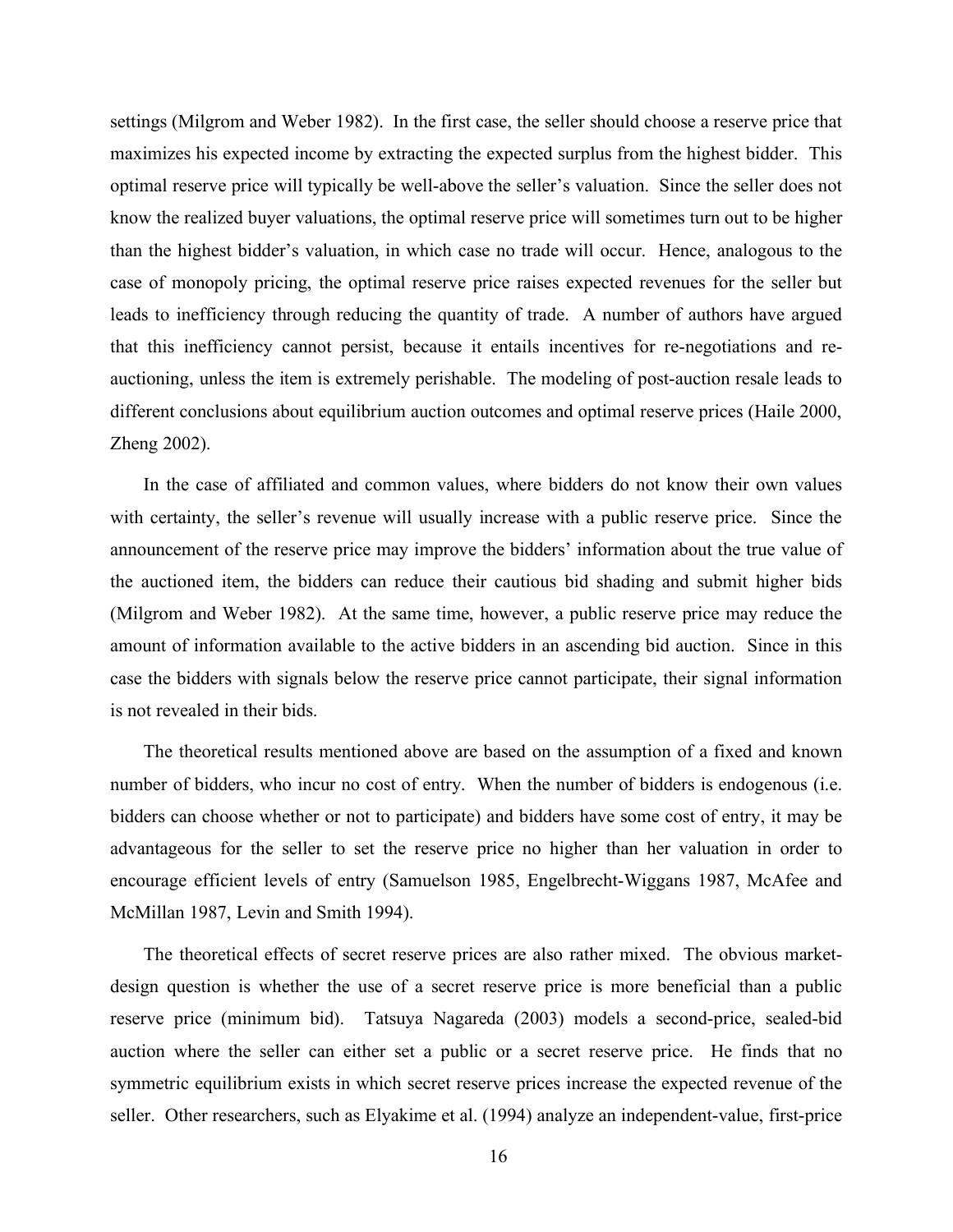auction and conclude that a seller is strictly worse off using a secret reserve price versus a minimum bid.

Not all theoretical models predict a disadvantage to secret reserve pricing. Li and Tan (2000) focus on risk-averse bidders rather than risk-neutral bidders. The authors find that with risk-averse bidders, a secret reserve may increase the seller's revenue in an independent, privatevalue, first-price auction. On the other hand, in second-price and English auctions, risk preference does not play a role and the seller should be indifferent between a private or public reserve price. The work of Vincent (1995) provides an example where setting a secret reserve price in an English or second-price auction can increase a seller's revenue in an affiliated-values setting. He argues that since a nonzero minimum bid can cause some bidders to avoid the auction entirely, the attending bidders will have less information than in an auction with a secret reserve price, but no minimum bid. As usual, less information on other bidders' signals in an affiliatedvalues auction leads to more cautious equilibrium bidding and hence lower prices.

With shill bidding, the informational situation is rather different than in the case of secret reserve prices. For one thing, the bidders in such auctions receive no explicit notice that seller is effectively imposing a reserve. Of course, in an institution in which shill bidding is possible, buyers may expect it to happen. In fact, Izmalkov (2004) shows that in an English auction with asymmetric independent private values, there exists an equilibrium with shill bidding that has an equivalent outcome to that of Myerson's (1981) optimal mechanism. The intuition for this result is best described by Graham et al. (1990 and 1996), who show that setting a reserve price dynamically, that is after having observed some bidding, can increase the seller's revenue. The effect is due to the fact that the longer the seller can observe bidding in the auction, the more precise becomes the seller's information buyers' values. In the absence of penalties for shilling, the seller should weakly prefer an adjustable reserve price (e.g. a shill bid) to an ex-ante fixed reserve price.

Similar, more detailed results for the independent-private-value ascending auction are shown by Sinha and Greenleaf (2000) and Wang et al. (2004). For example, Sinha and Greenleaf's discrete-bidding model shows that the advantage to the seller of shilling depends on a number of parameters, including the number of active bidders and their "aggressiveness" as well as the sequence of buyer and shill bids. They find that, in some cases, sellers should optimally refrain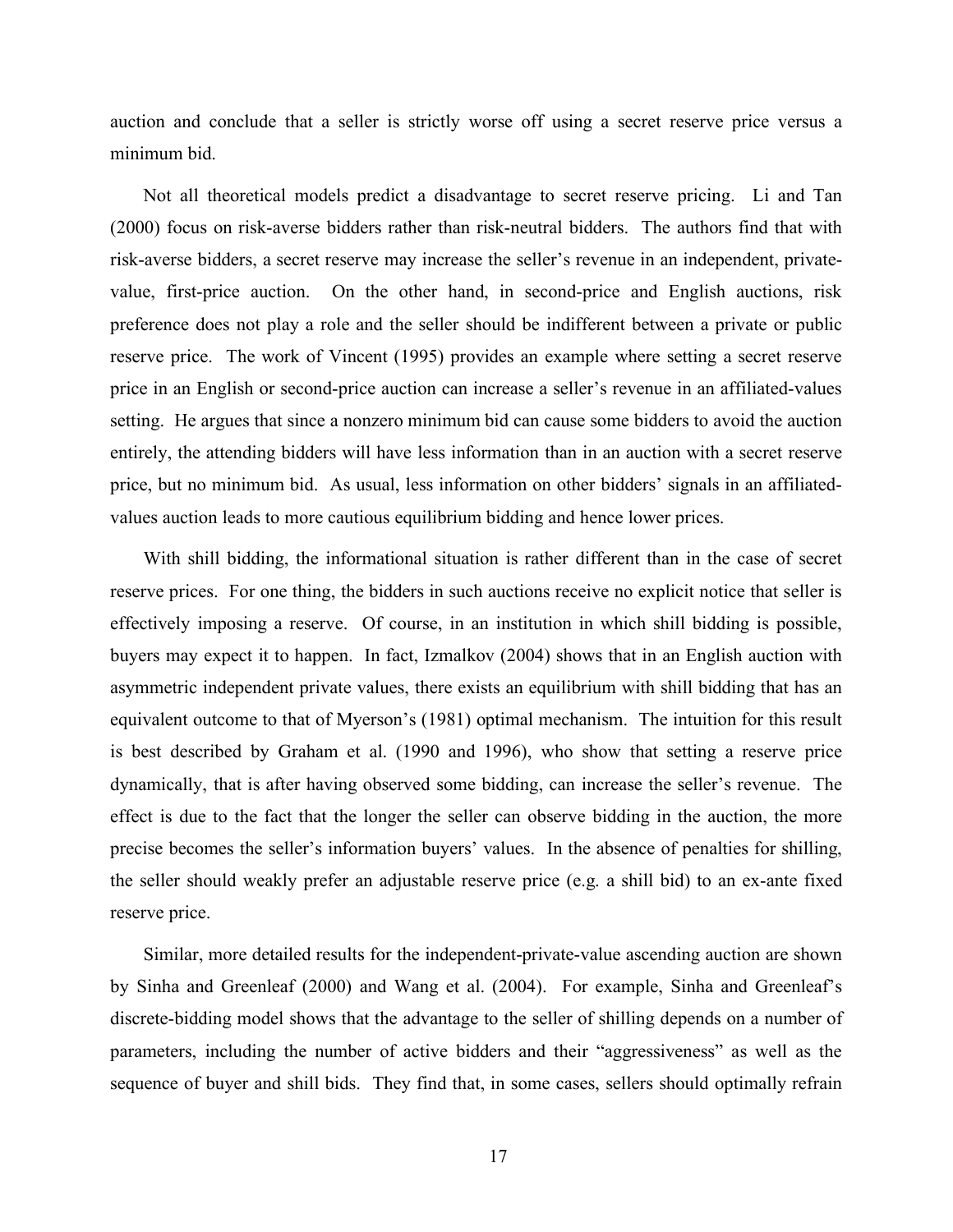from shill bidding and credibly commit to their abstinence. This commitment ensures that bidders shade their bids less than when they fear shill bidding occurs.

Chakraborty and Kosmopoulou (2004) derive a similar result for the case of dynamic shill bidding in a common-value setting with an ascending auction. Their model uses a pool of bidders who are only able to see a binary signal for the value of the good (high or low). They show that as a seller increases his rate of shill bids, while holding bidder behavior constant, he increases his selling price, since common-value bidders infer higher item value from greater participation. However, since bidders guess that the seller will employ shill bidding, they decrease the amount of their bids, which lowers the final sale price. Furthermore, when the seller happens to win his own auction with a shill bid, he must pay a fee to the auctioneer without actually making a sale. If these two negative effects outweigh the potentially higher selling price, the seller would prefer to commit to a policy of no shill bidding. However, the seller has a credibility problem with committing to not shill, because in any auction where bidders do not believe shill bidding is occurring, a seller has a clear incentive to shill in order to increase the final price. Given the seller's lack of credibility, bidders should always believe that shill bidding will occur and lower their bids accordingly.

Finally, some features unique to online auctions make shilling behavior more attractive to the seller. Engelberg and Williams (2005), for example, argue that dynamic shill bidding is strongly supported by eBay's system of "proxy bidding" to approximate a second-price auction. The bidder with the highest bid in an eBay auction is called the "high bidder" and holds the "current bid" that usually is equal to the next highest proxy bid plus a fixed bidding increment. One important exception is that if the proxy bid of the high bidder is not large enough to provide a full minimum increment over the second-highest bid, then the current bid is set to exactly the value of the high bidder's proxy bid. In that event, the second-highest bidder can infer that the high bidder's proxy bid amount has just been reached.

Engelberg and Williams point out that this feature of eBay's rules facilitates a "discover-andstop" shilling strategy.<sup>17</sup> They observe that most bidders enter bids of whole- or half-dollar amounts, so a particularly effective shilling strategy would place bids with unusual decimal parts, for example, making all shill bids end in 37 cents. Continuously increasing the shill bid by the

 $17$  Shah et al. (2002) describe a similar pattern of "uncovering" behavior, without the special eBay details.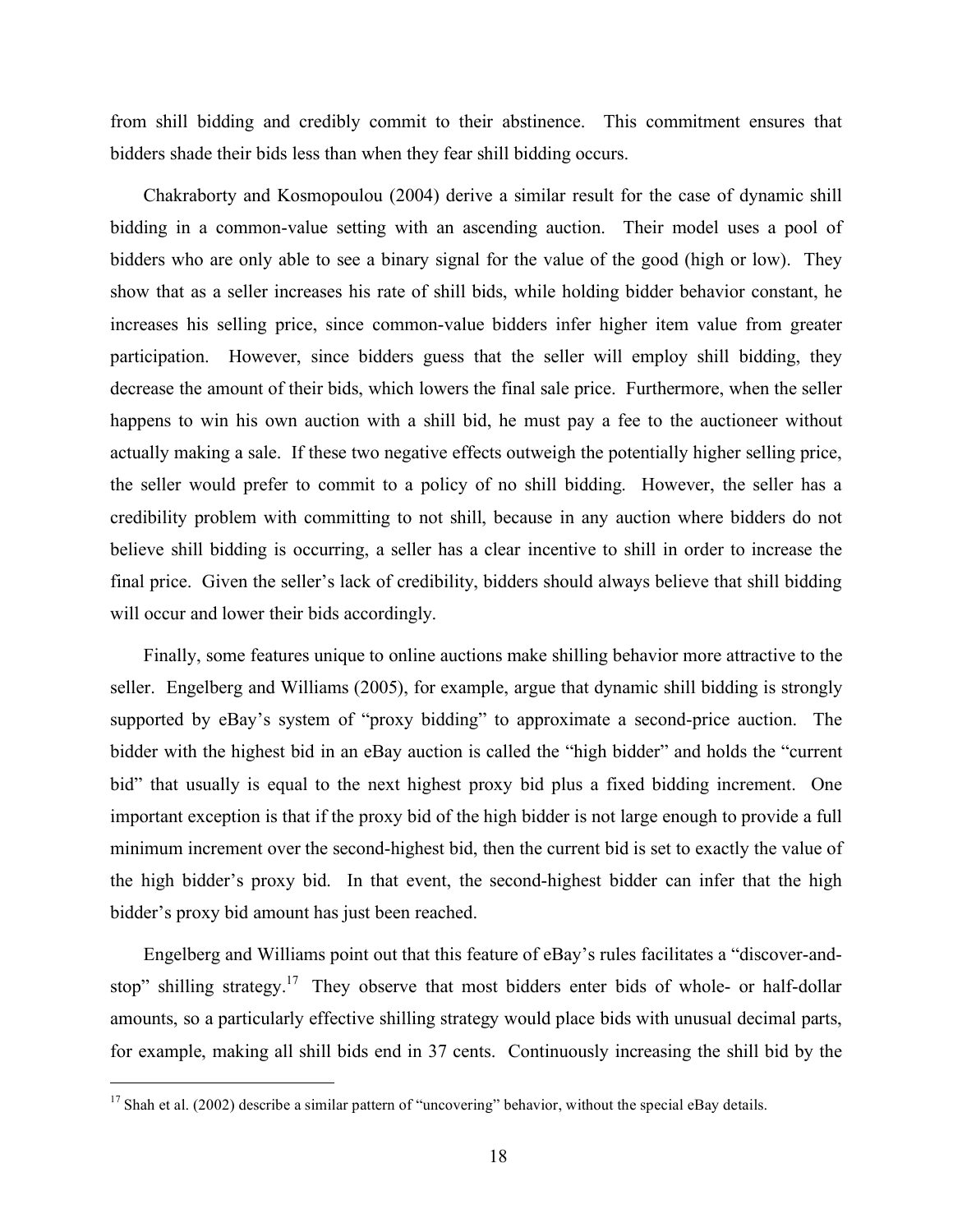minimum bid increment up to the point in which the current bid is no longer increased by the full amount of the minimum bid increment, allows sellers to squeeze the full value of the item from the highest bidder, while minimizing the chances of winning the auction and receiving no revenue. For example, suppose that the high bidder has submitted a proxy bid of \$7.50 and that the minimum bid increment is 50 cents. The seller first submits a shill bid of \$5.37, which results in eBay showing the high bid as \$5.87. He continues with a series of shill bids increasing in onedollar steps: \$6.37, \$7.37. At this point, the system reports a current bid of \$7.50 instead of \$7.87, revealing the high bidder's maximum bid to be exactly \$7.50. At this point, the shill bidder stops, extracting the bidder's full willingness to pay, without risking overbidding the true bidder and failing to sell the item. Engelberg and Williams (2005) conjecture that a bidder's best response to this discover-and-stop shill strategy is one of sniping, or withholding their true bid until the last seconds before the closing of the auction (see Section 4).<sup>18</sup>

Overall, it seems clear that the theoretical predictions concerning the different variants of reserve prices depend on many details. Clearly, all of the reserve-price variants can, under some circumstances, increase the seller's revenue. However, the rational reaction of the buyers often involves increased bid shading. As the sellers become smarter in their effort to uncover bidder's valuation information, bidders should become ever more cautious about revealing information in their bids. Hence, empirical and experimental work is needed to assess the actual economic impact of reserve prices and to compare the effects of different reserve-price strategies.

#### *3.2 Empirical and experimental observations*

-

Many of the theoretical results concerning public and secret reserve prices depend on the details of the models used. The effects of reserve prices are especially sensitive to theoretical assumptions about the information and valuations of bidders. While the empirical and

 $18$  In an environment without proxy bidding, Kirkegaard (2005) discovers a related theoretical result: bidders may wish to submit jump bids as a defense against shilling. By mixing jump bids and normal bids, bidders obscure the information about their willingness-to-pay, making dynamic shilling less effective. Note that proxy bidding precludes jump bidding, because a single bidder can't cause the current bid to jump above the second-highest bid; someone wishing to execute a real jump bid on eBay would have to use two different bidder accounts. Note also that Kirkegaard uses the term *phantom bidding*, which is technically distinguished from shill bidding because the former refers to the auctioneer making up a non-existent (i.e. "phantom") bid, while the latter refers to the seller or a confederate actually placing a bid with the auctioneer.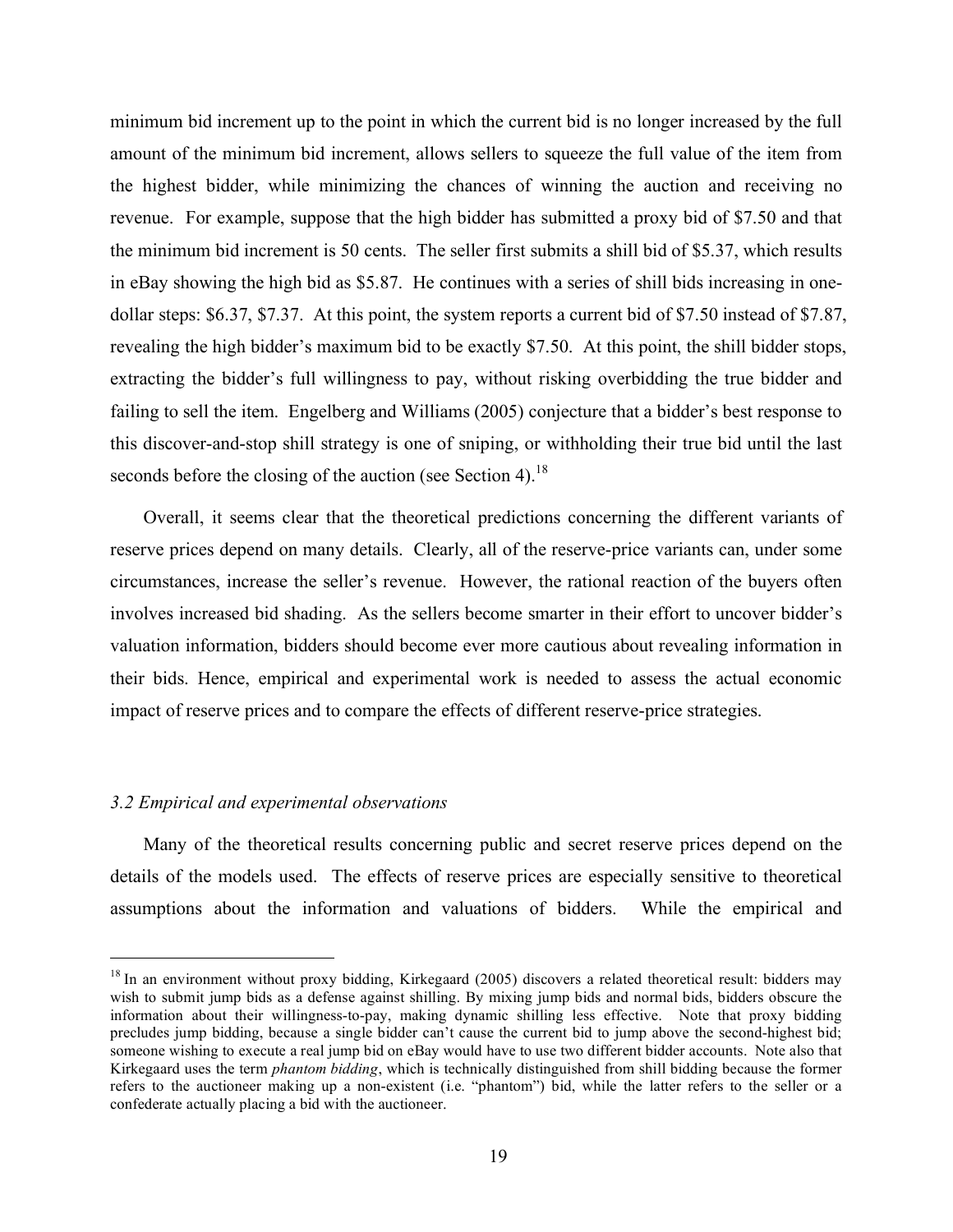experimental research we introduce in this subsection provides some help in sorting out and matching the appropriate models and auction situations, we will also see many questions left open for further research.

# *3.2.1 Entry and revenue effects of public and secret reserve prices*

Although details may differ, there are a few predictions that are shared by all theoretical models. These basic predictions are amongst the earliest studied in the field. The first basic hypothesis is that reserve prices (whether public or secret) should lead to a decrease in the number of bids and the number of bidders in an auction. The second hypothesis is that the number of auctions ending without a trade should increase when reserve prices are used. What overall effect these two observations have on average prices (i.e. revenues) depends on the details of the theory used.

An early test of these hypotheses was performed by Reiley (2006). In his field experiment, collectible trading cards from the game "Magic: The Gathering" were sold in first-price, sealedbid auctions on Internet newsgroups. The size of the minimum bid (public reserve price) was varied systematically as a fraction of each card's book value, or reference price . The main results of the experiment are consistent with the basic hypotheses above: holding all other variables constant, the use of a public reserve price (1) reduces the number of bidders, (2) increases the frequency with which goods go unsold, and (3) increases the revenues received on the goods conditional on their having been sold. Furthermore, bidders clearly exhibit strategic behavior in their reactions to the public reserve prices. High-value bidders, for example, raise their bids above the reserve in anticipation that rival bidders will do the same.

Ariely and Simonson (2003) study eBay auction prices for tickets to the 2000 Rose Bowl (a popular, American, collegiate football game). They found that the minimum bid and the total number of bids have a positive correlation to the price. Unfortunately, the authors do not report the interaction between the minimum bid and the number of bids. According to the first basic hypothesis and given the evidence from the other empirical studies, we should expect that the number of bids will depend on the value of the minimum bid and cannot simply be viewed as an exogenous parameter. In fact, in a follow-up field experiment on VHS, DVD, CD, and Book sales on eBay reported in the same paper, the authors observe that bidder activity and the number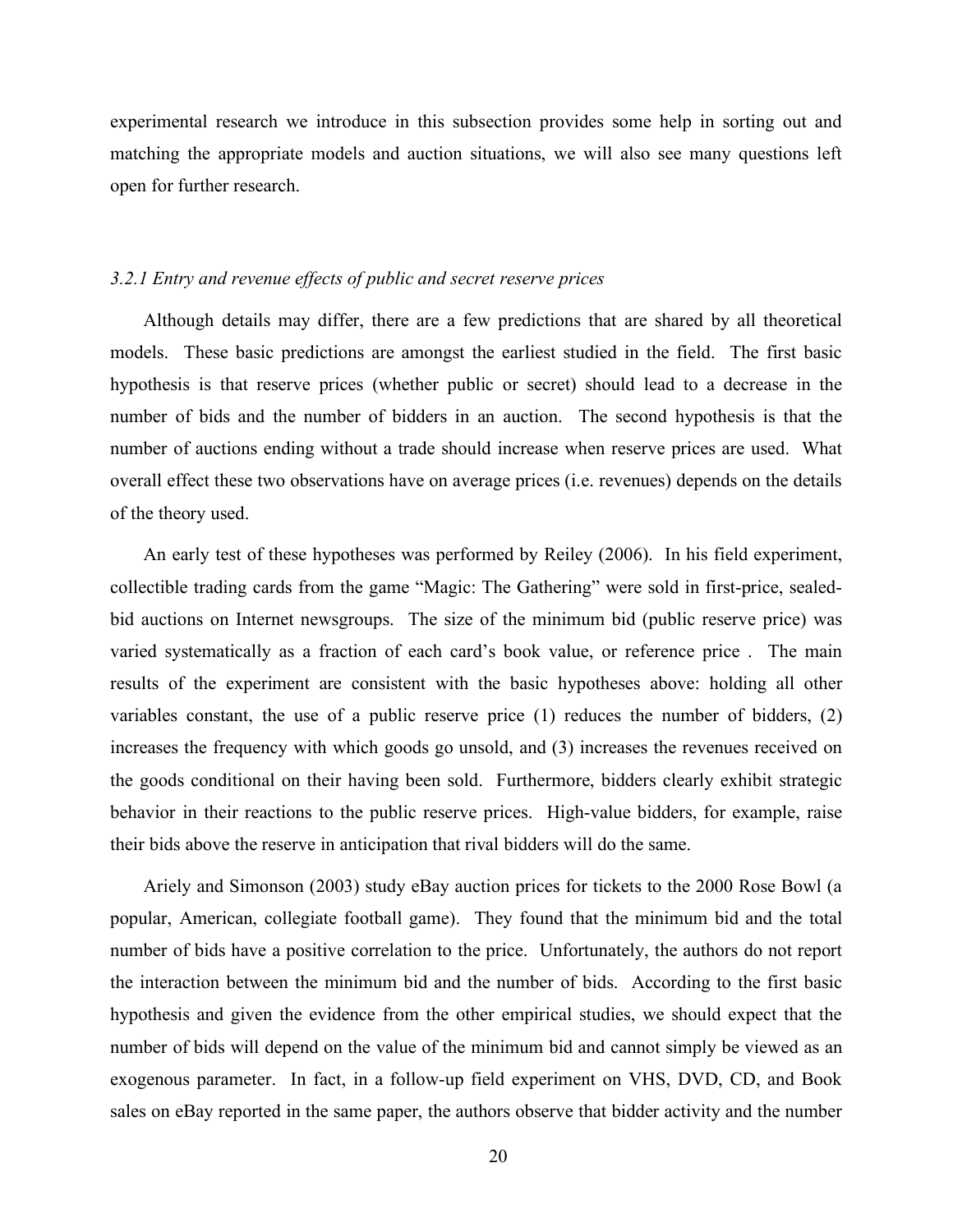of bids submitted were greater for a low minimum bid than for a high one. This clearly indicates that activity measures such as the number of bids should be treated as endogenous parameters in empirical work on auctions.

With their field experiment, Ariely and Simonson (2003) show that there is another exogenous parameter that may affect the market activity level and may interact with the effect of the minimum bid on prices. This exogenous parameter is a measure of the amount of supply by other sellers. When many sellers are offering identical (or very similar) items at the same time, <sup>19</sup> then auctions with both high and low minimum bids end at roughly the same price. Thus, a high degree of supply by other sellers reduces the effect of the public reserve price. By contrast, when there are few other sellers offering the same item, a high minimum bid yields empirically higher auction prices. Note that this effect is not in line with standard auction theory. In a standard auction model, we would expect high seller-side competition to lead to a lower number of bidders per auction. This, in turn, should make the use of a public reserve price more valuable to the seller, because it helps to drive up the price especially in "thin" markets. Hence, standard auction theory would predict the greatest difference between auctions with low and high minimum bids when seller-side competition is high. The authors explain their results by claiming that the low seller-side competition reduces the probability that bidders compare competing auctions and, thus, enables the minimum bid in each auction to be a much more effective psychological "anchor" for the bidding behavior.

The anchoring hypothesis finds some support in the field and laboratory auction experiments reported by Häubl and Popkowski Leszczyc (2003). In their field experiments, they auction identical postage stamps, while systematically varying the minimum bid, and the shipping and handling costs. They find that the total selling price substantially increases with the minimum bid and the fixed cost of shipping. The effect seems especially strong when the true value of the item is harder to estimate. However, an external reference point does not alleviate the effect.

Hossain and Morgan (2006) conduct eBay field experiments for Xbox games and music CDs, systematically varying the shipping costs. They find that for Xbox games, setting a low minimum bid and a high shipping cost yields more revenue than doing the reverse. Buyers do not seem to take the extra shipping cost as much into account as the stated minimum bid in the

<sup>&</sup>lt;sup>19</sup> Ariely and Simonson term this "high comparability."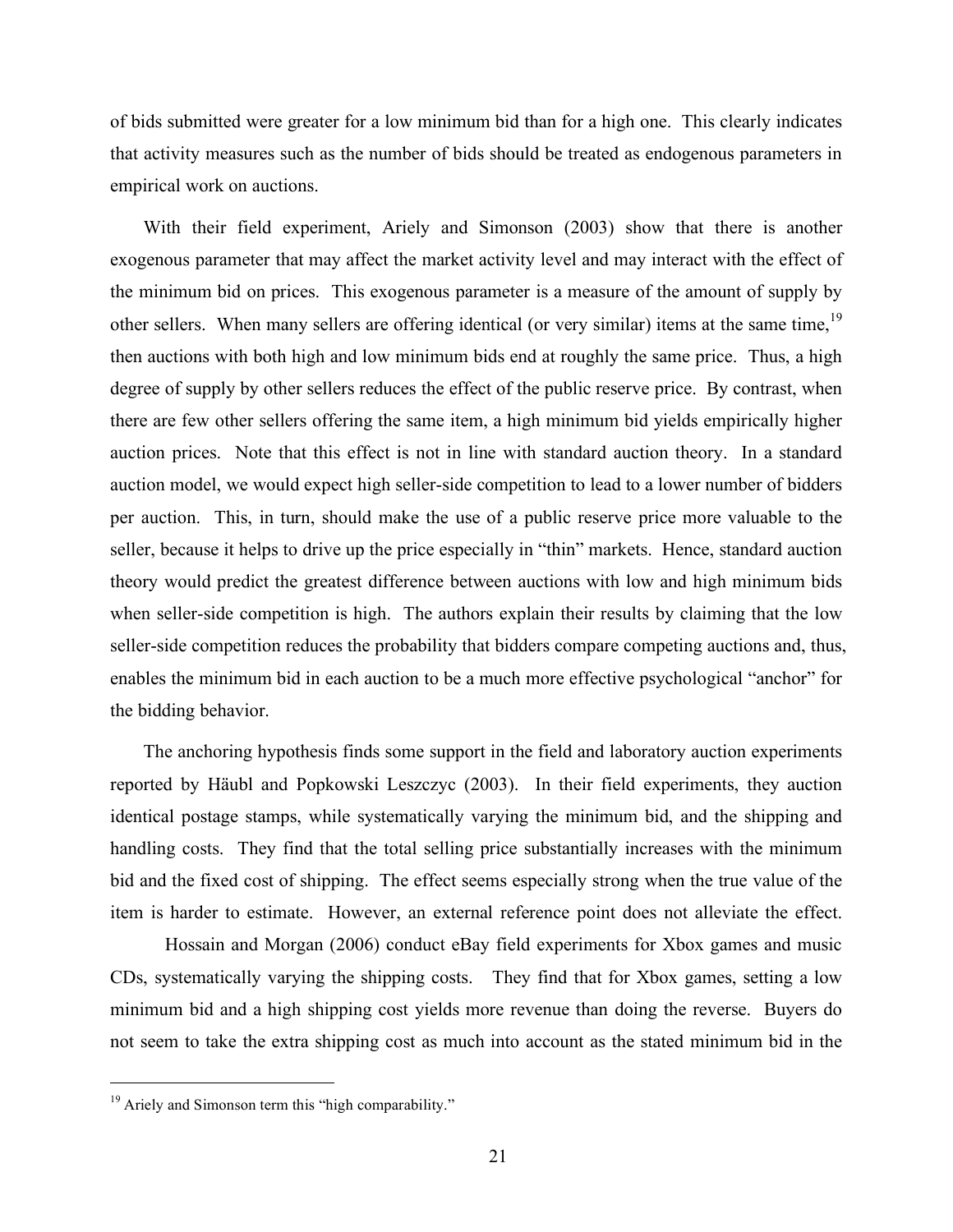auction. They do not discover the same effect for music CDs; when the shipping costs were a substantial fraction of the item's selling price, the bidders took shipping costs into account just as much as minimum bids. These results are consistent with psychological anchoring effects being present but limited in scope.

Anchoring can obviously be effective only with public reserves, not secret ones. Hence, if the anchoring hypothesis is true, we should expect to observe a greater correlation between a public reserve price and the auction outcome, than between a secret reserve price and the auction outcome. Unfortunately, we know of no study so far, that systematically varies the amount of the secret reserve price. There are, however, a number of studies comparing public and secret reserve prices.

In an early empirical study, Bajari and Hortaçsu (2003) examined the effects of minimum bids and of secret reserve prices in all 407 auctions for mint and proof sets of U.S. coins that occurred on eBay during a week in late September of 1998. Only 14% of the observed auctions used a secret reserve, with the average book value of these items being more than 20 times higher than the average of items without a secret reserve. While 84% of the items without a secret reserve sold, only 49.1% of the items with a secret reserve sold. Surprisingly, the average number of bidders for auctions with a secret reserve was substantially higher (5.0) than in the other auctions (2.8). This correlation disappears when the confounding effect of item value is taken into consideration: high-value items generally induce more bidding activity, and are also more likely to have secret reserves. However, these high-activity auctions are also associated with lower bids relative to book values. Overall, the results suggest that a secret reserve has less of an entry-deterring effect than a public reserve, but a secret reserve does have a positive effect on revenue. Hence, the authors suggest that a combination of a low minimum bid and a secret reserve is likely to be the optimal configuration from a seller's point of view, especially in auctions of high-value items.

Dewalley and Ederington (2004) also analyzed eBay auctions to measure the impact of secret reserve prices on bidding strategies and final auction prices. Their data on 5,275 auctions of classical Silver Age comic books was gathered in 2001 and 2002. Unlike Bajari and Hortaçsu (2003), they find clear statistical evidence that the use of a secret reserve reduces the number of active bidders in an auction and, thus, has a negative impact on the seller's revenue. This result is strongly supported and extended by Katkar and Reiley (2005), who report on a field experiment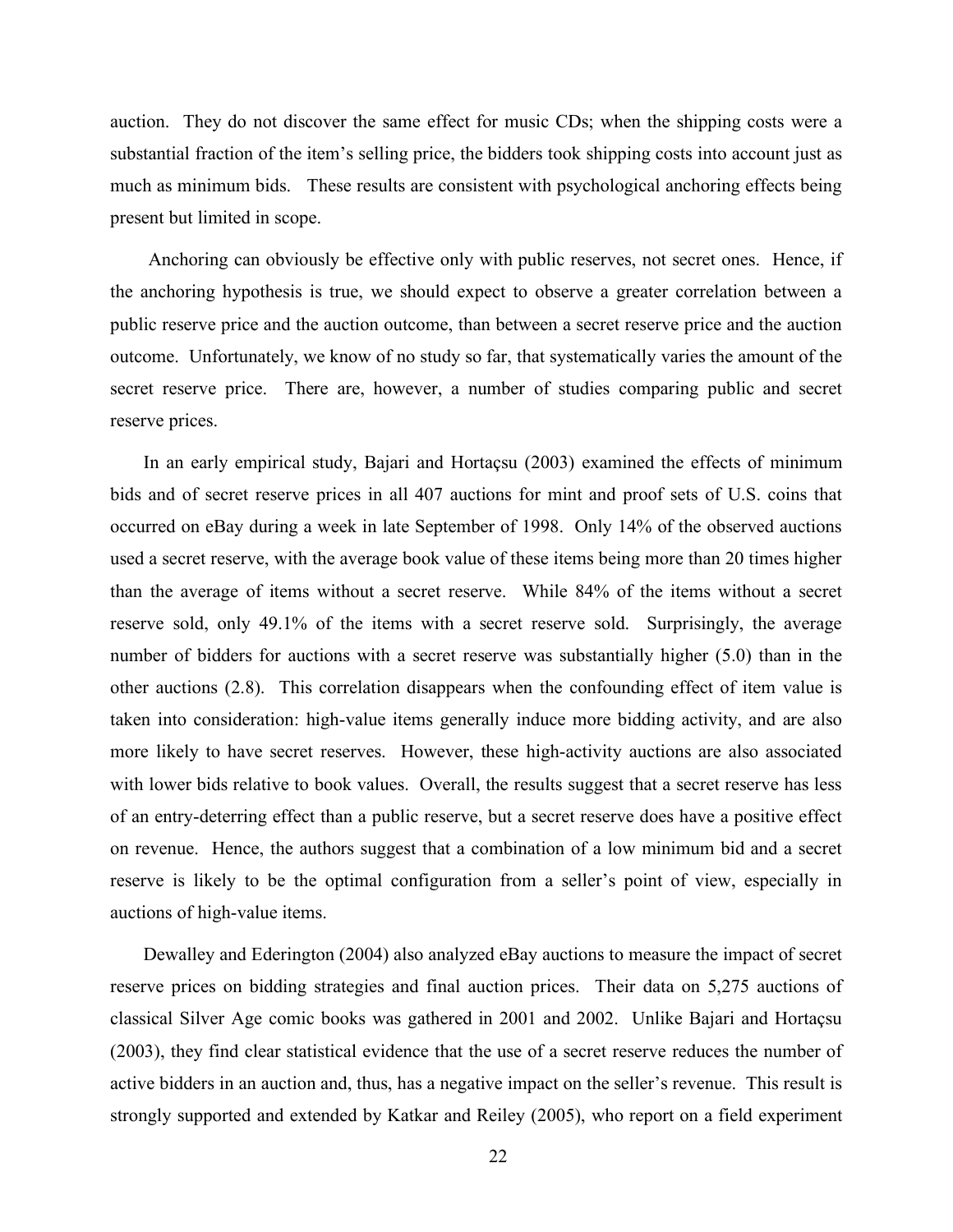in which they auctioned on eBay 50 matched pairs of Pokémon trading cards. One card of each pair was auctioned with a minimum bid, while the other was auctioned with an equivalent secret reserve price. On average, the secret-reserve auctions return 10% less revenue and are more than 30% less likely to end in a sale.

## *3.2.2 Auction fever*

Auction fever is one of the most frequently discussed issues concerning online auctions.<sup>20</sup> In general, auction fever is thought to be an excited and competitive state-of-mind, in which the thrill of competing against other bidders increases a bidders' willingness to pay in an auction, beyond what the bidder would be willing to pay in a posted-price setting. Since auction fever supposedly derives from the thrill of competition, one might reasonably expect the effect to increase with the number of active bidders. This theory may explain why some auctioneers prefer a low minimum bid, perhaps lower even than the auctioneer's true willingness to accept. The low minimum bid would attract as many bidders as possible, in an attempt to promote auction fever. (In case auction fever is insufficient, shill bidding could prevent the item being sold below the seller's reservation price.)

It is important to note that auction fever (sometimes also referred to as *competitive arousal*, *bidding frenzy*, or *bidding war*) generates a diametrically opposite prediction to both the standard auction-theoretic argument for reserve prices and the anchoring hypothesis described above. While those imply that installing a high public reserve price will increase seller's revenues, auction fever predicts that a low public reserve price will create a more competitive atmosphere, which in turn leads to bidders' arousal, higher bids, and higher auction revenues.

Häubl and Popkowski Leszczyc (2004) run a series of experiments in which they vary the frequency of bid arrivals and the perceived total number of active bidders in order to find evidence for auction fever.<sup>21</sup> They find both parameters to have positive, significant effects on

 $20$  In many of its ads, eBay actually advertises with an image of aroused bidders enjoying the thrill of bidding and the joy of winning.

 $21$  To be able to manipulate these parameters in a controlled manner, Häubl and Popkowski Leszczyc (2004) let each subject play against bidding robots that are programmed to create each treatment environments. In order not to disturb the emergence of auction fever, the authors mislead their subjects to believe that they are bidding against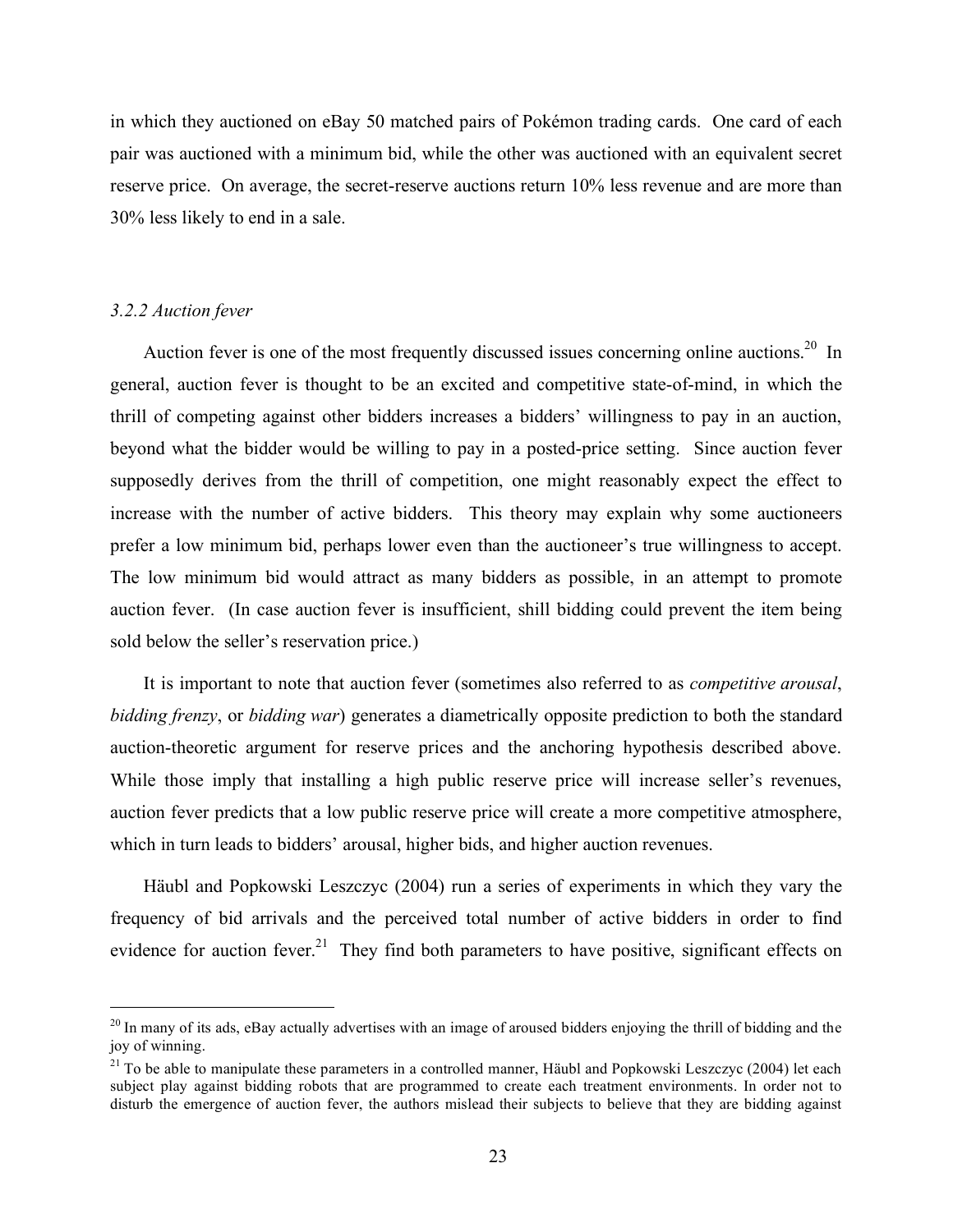revenues, indicating that auction fever may be effectively pushing up prices. No such effect is observed when bid increments and time pressure are varied.

Ku, Malhotra, and Murnighan (2005) explore field and survey data of online and offline auctions to look for evidence for competitive arousal. The survey results seem to provide evidence for auction fever. In addition to the evidence for auction fever, the authors also find evidence of overbidding due to an attachment effect, which is when long bidding durations and other sunk costs intensify the desire to win the auction, leading to increased revenues for the seller. Both effects are also observed in a controlled laboratory experiment, in which the sunkcost parameter and the number of bidding rivals was varied.

Heyman, Orhun, and Ariely (2004) also examine these two phenomena of competition and attachment. They use the term "opponent effect" to describe the arousal due to competing with others and the term "quasi-endowment" for increased valuation due to having been attached to the item as the high bidder over a long period. In two experiments, one comparing different hypothetical scenarios, and one examining real transactions in the laboratory, they vary the number of rival bids and the duration of quasi-endowment (i.e. time spent as the high bidder). Both an increase in the number of rival bids and an increase of the duration of quasi-endowment have a positive effect on the final price. The authors conclude that sellers may be able to increase revenues by increasing the total auction duration and by lowering the minimum bid in order to induce more "feverish" bidding.

The evidence to date suggests that auction fever may be a real phenomenon. This implies that sellers might be able to increase revenues by setting very low minimum bids in order to increase the number of active bidders; however, that prediction has not yet been tested directly.<sup>22</sup> These studies also report somewhat higher bids from those bidders who were the high bidder for a longer duration (and hence would have more opportunity to become "attached" to the item).

other human players. Strictly speaking, it is not clear to what extent subjects from a subject pool that has been exposed to deception in experiments, will actually believe any part of the information that they are given.

 $^{22}$  Reiley (2006) presents some evidence along these lines in field experiments involving first-price sealed-bid auctions: realized prices were slightly higher with no minimum bid than with a minimum bid at 20% of book value. However, "auction fever" typically refers to ascending-bid auctions where bidders can observe the number of competitors, not to sealed-bid auctions where the number of competitors is uncertain.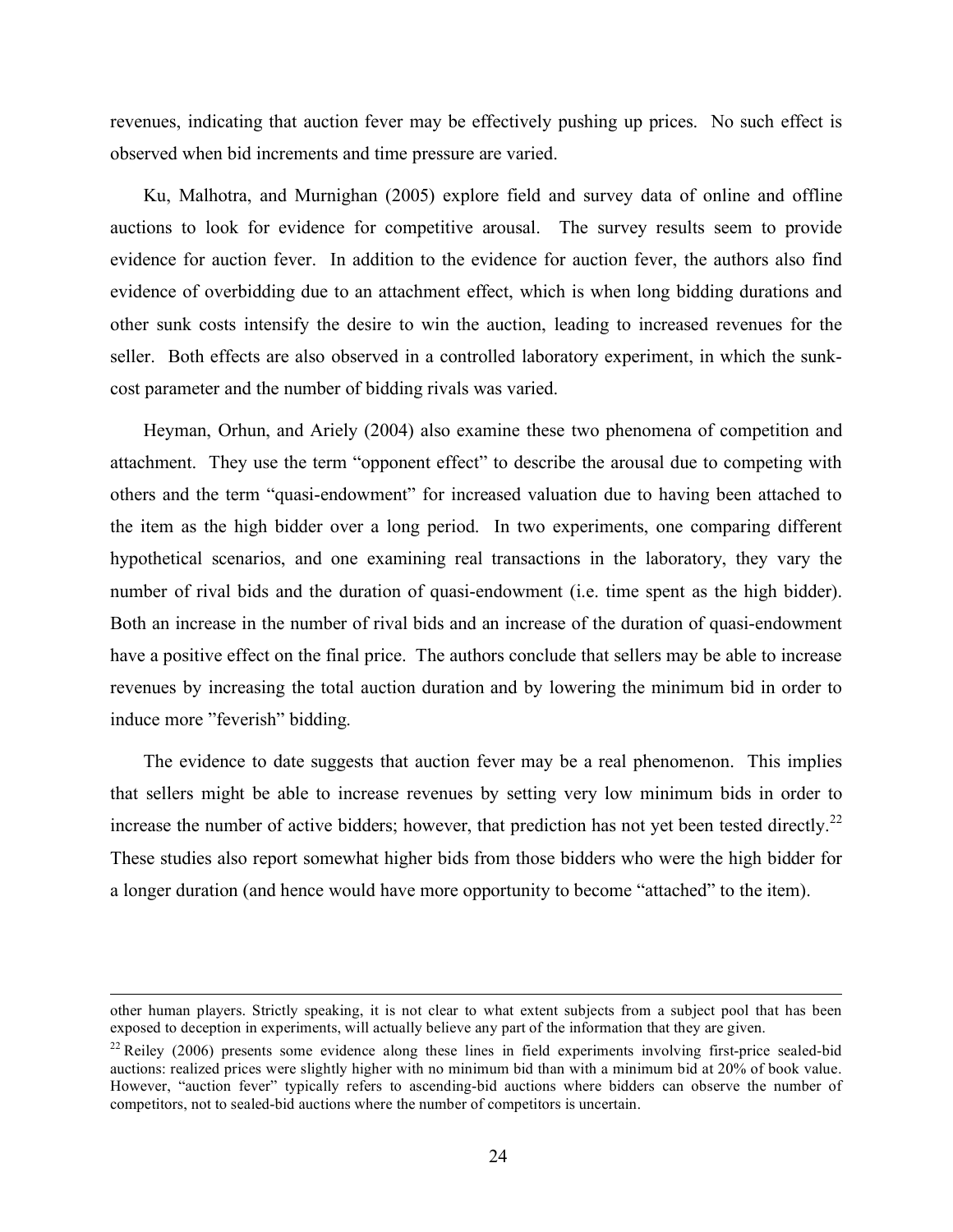# *3.2.3 Shill bids*

Identifying shill bids in field data is an extremely difficult task, even though most online auction sites provide detailed bid-history information for every auction. The most crucial issue is that online identities are easily created and cannot be tracked back to the physical identities without inside information, nor is it easy to prove collusion among legitimate seller identities. This means that, in theory, a seller can create any number of online buyer identities and have them bid on the items auctioned. Obviously, creating online identities is not free of cost: at the very least, the seller will incur opportunity and effort costs. In practice, this means that sellers who shill will have some incentive to try to minimize the number of fake identities they use to cover up the shill bidding. But even with a small number of fake online identities, identifying the connection between a seller and the seller's *confederates* remains a difficult empirical task. Proving such a connection is even more difficult.

Some authors have presented clever approaches to this difficult problem. Kauffman and Wood (2003) gathered data from eBay auctions of rare coins. Their central instrument for the detection of shill bidding consists of the search for "questionable bids," meaning bids that appear to be strictly dominated from the bidder's point of view, but could be rationalized as a seller's shill bid. Kauffman and Wood (2003) consider the following criteria to detect questionable bids: (1) there are two auctions of identical items at about the same time, where auction A ends before auction B; (2) the questionable bid is placed in auction B, even though an equal or lower bid in A would have been the highest bid in A; (3) the bidder who submitted the questionable bid in B, did not bid in A. Clearly, a buyer who places such a questionable bid could have done better by submitting a lower or equal bid to auction A, which terminates earlier than B.

Since questionable bids might appear for reasons other than shill bidding, Kauffman and Wood introduce additional requirements for identifying shill behavior. The criteria for detecting shill bids consist of: (1) shill bids are questionable bids; (2) shill bids are submitted by buyers who concentrate their bidding on the auctions of very few unique sellers; (3) shill bids are submitted earlier than average; (4) shill bids increase the current bid by more than the average bid; (5) shill bids are less likely to win the auction than the average bid. Of the more than 10,000 auctions examined by Kauffman and Wood (2003), 622 auctions (i.e. 6%) met their criteria for shill bidding. The authors also find that the probability of observing shill bidding in an auction increases when the minimum bid is relatively low, when the book value of the item is higher,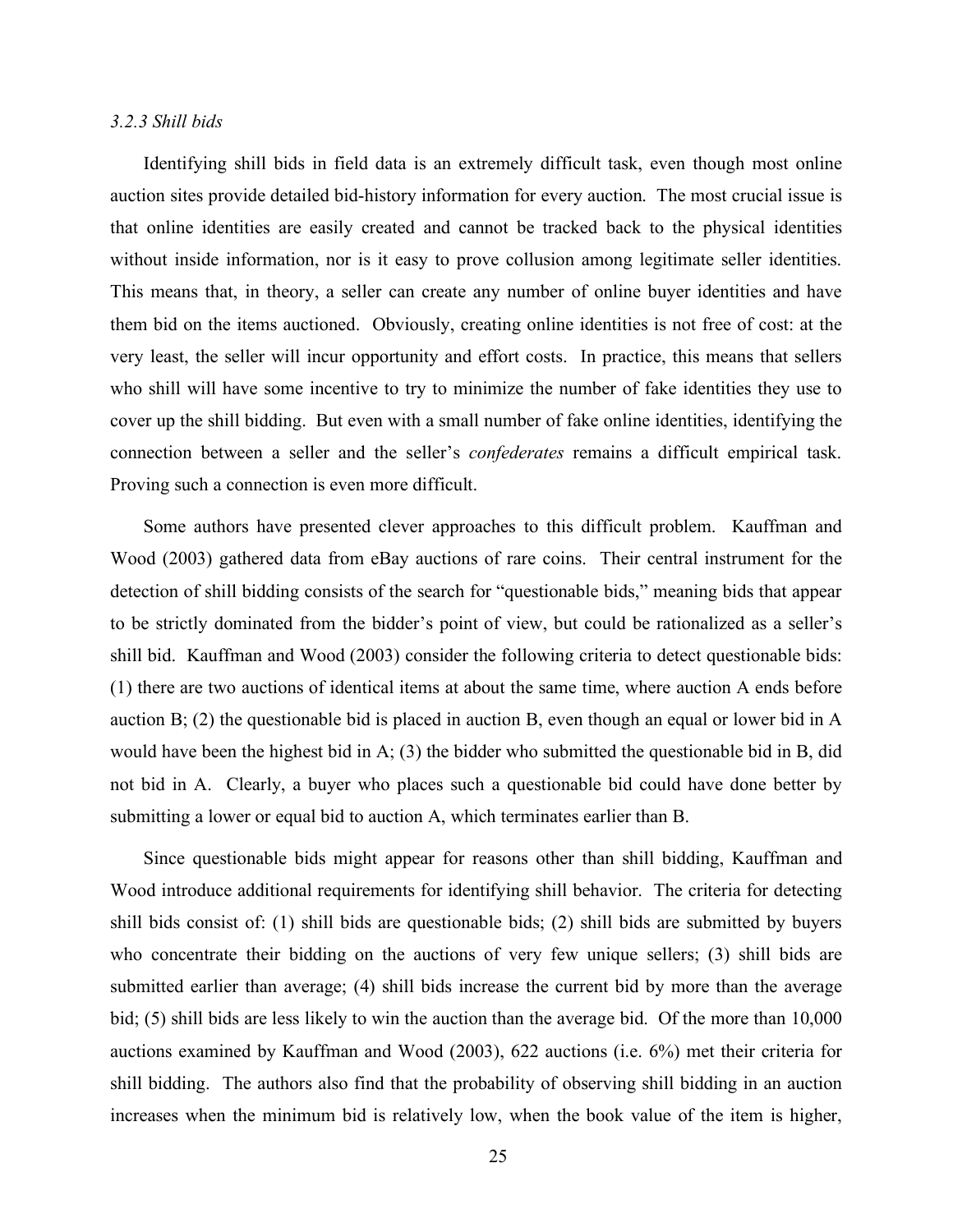when the auction duration is relatively long, and when the seller's other auctions appear to feature shill bidding. In a second paper, Kauffman and Wood (2005) show that when they identify an auction as having a shill bid, that auction tends to yield a higher price.

In another empirical study of shill bidding, Engelberg and Williams (2005) concentrate on finding evidence for the discover-and-stop technique described above. They examine almost 40,000 event-ticket auctions on eBay in September 2004, collecting additional information about the other auctions participated in by the buyers and sellers in that sample. In their 40,000 auctions, they find that 3% of all bids are discover-and-stop bids<sup>23</sup>, and estimate that half of these, or 1.5%, are intentional shill bids. They also find that when bidders bid frequently on the same seller's auctions, the observed bids are more likely to be discover-and-stop shill bids.<sup>24</sup>

Hoppe and Sadrieh (2006) take a completely different approach than those of the empirical studies. They conduct a field experiment in which they auction blockbuster-movie DVDs and collectible-coin bundles. They auction three copies of each item simultaneously in three different treatments: (1) an auction with the minimum bid set to the lowest possible value, (2) an auction with the minimum bid set to about 60% of the book value, and (3) an auction with the minimum bid set to the lowest possible value, but with a later shill bid at about 60% of the book value. Both the literature on auction fever and the notion of avoiding the auctioneer's reserve-price fee suggest that the last treatment with the shill bid should result in the highest seller profit. In fact, the experiment shows that sellers in online auctions may have good reasons to use this latter setup. Although the observed prices are indistinguishable between treatments, seller profits are significantly higher in the two treatments with low minimum bids, because those strategies avoid paying additional fees for setting a high public reserve price. Interestingly, the effects are very similar no matter whether the auctioned item is in a "thick" market (blockbuster DVD) or in a "thin" market (unique collector's bundle).

 $23$  Engelberg and Williams define a discover-and-stop bid to be a bidder who bids twice, incrementally, within 10 minutes, and stops bidding as the second-highest bidder with evidence that the high bidder's bid is less than one increment higher.

<sup>&</sup>lt;sup>24</sup> Shah *et al.* (2002) use data-mining techniques, on 12,000 eBay auctions of video-game consoles, to look for suspicious relationships between buyers and sellers, finding evidence suggestive that sellers often use multiple pseudonyms or confederates to execute their shilling. They point out the possibility of a shilling strategy of "unmasking," similar to Engelberg and Williams' discover-and-stop strategy, and propose (but do not execute) an analysis similar to that later performed by Engelberg and Williams.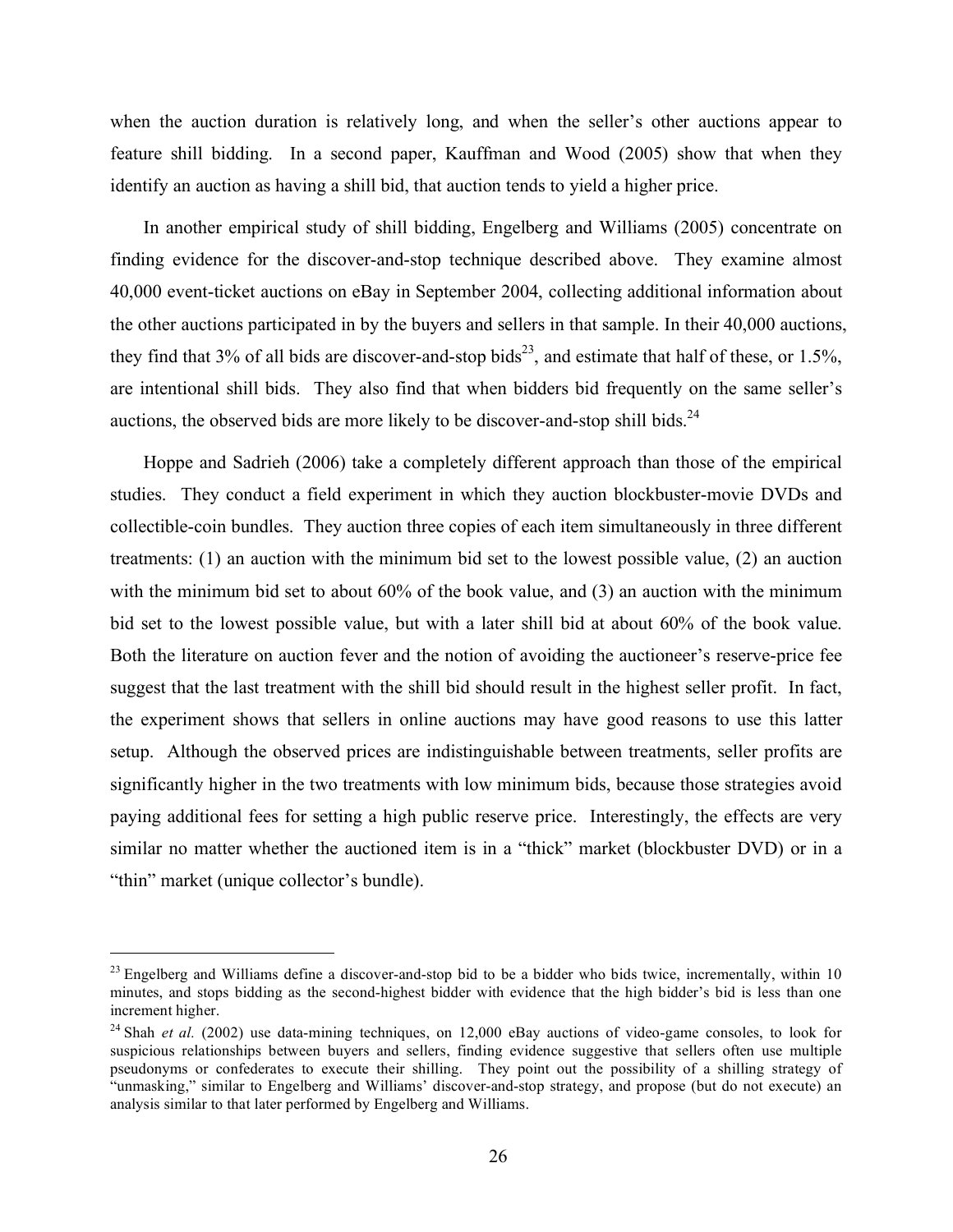Hoppe and Sadrieh (2006) observe no additional bid shading in the auctions with a shill bid; bidders in this environment would have no idea which auction (if any) involved shill bidding. By contrast, Kosmopoulou and De Silva (2005) verify the theoretical prediction of Chakraborty and Kosmopoulou (2004), that providing the subjects with knowledge about confederate bidding would induce them to increase their bid shading. In their laboratory experiment, subjects first participated in a number of ascending-price auctions without bid shilling, before the sellers were allowed to participate in bidding. Once the ability of the seller to participate was announced, the bidders' bid levels dropped, and average seller profit dropped from 97.5% to 88.9% of the item value. These findings highlight the seller's dilemma: sellers make more profit when there is no possibility of shilling, yet they always have an incentive to shill when bidders believe that shilling is not taking place. Once a seller's ability to shill is recognized by the bidders, bid levels drop, regardless of whether shill bids can actually be observed.

To summarize the results on shilling, we note that experimental research has shown that shill bids are effective tools for sellers in ascending-bid auctions, and that shill bids allow sellers to increase profits merely by escaping reserve-price fees. However, theory and experiments also suggest that sellers might be better off if the auctioneer could find some way to guarantee the absence of shill bidding. Empirical analysis suggests that shilling probably takes place in more than 1% but less than 10% of eBay auctions. EBay could probably reduce the rate of shilling not only by tracking close relationships between certain buyer and seller usernames, but also by changing its bidding system to thwart the discover-and-stop shilling strategy. For example, one possible remedy would be to eliminate the kinds of odd-number bids most effective in the discover-and-stop strategy, requiring all bids to be an even multiple of the current bid increment. Enforcement of rules against shilling can be quite tricky, especially as sellers become more sophisticated: a new service called XXLSell.com now provides a service (at least to Germanspeaking online-auction sellers) that automates the process of shilling, apparently using thousands of other XXLSell members' usernames to execute the shills in a way that is more difficult to detect.<sup>25</sup>

 $25$ Thanks to Henning Krieg for pointing out this interesting new development to us.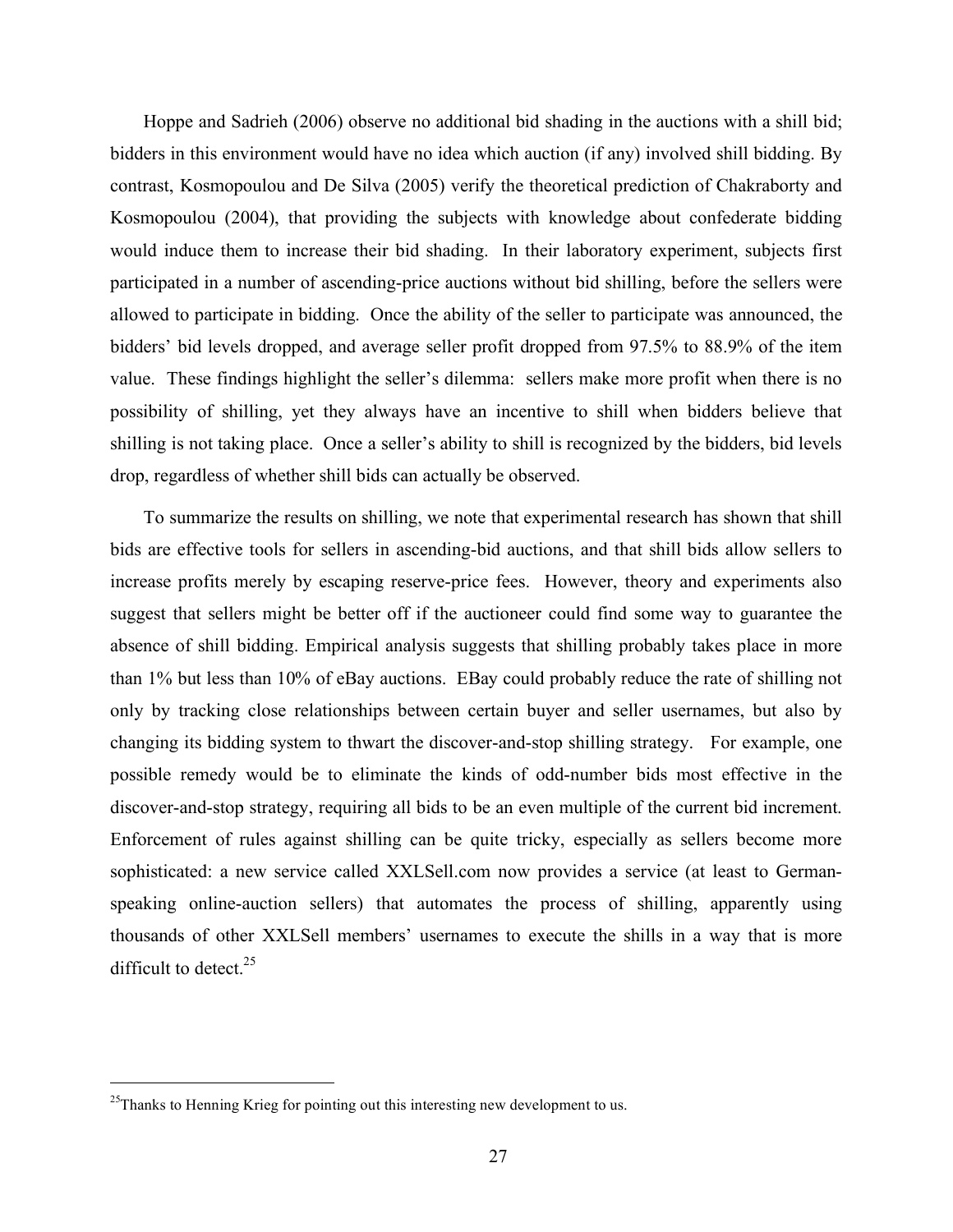## **Section 4: Late and incremental bidding**

1

Many researchers found that bids on eBay, where auctions run typically for a week, often arrive very near to the closing time – a practice called "sniping". For instance, in the sample of computer and antiques auctions with at least two bidders, Roth and Ockenfels (2002) found that about 50 percent of all auctions still have bids in the last five minutes, 37 percent in the last one minute, and still 12 percent in the last 10 seconds. Bajari and Hortacsu (2003) found that 32 percent of the bids in their sample are submitted after 97 percent of the auction has passed. Anwar et al. (2004) noted that more than 40 percent of the bids in their eBay sample are submitted during the final 10 percent of the remaining auction time. Simonsohn (2005) reported that in his sample almost 20 percent of all winning bids are placed with just one minute left in the auction, and Hayne et al. (2002) reported that bidding in the last minute occurs on average in 25 percent of their sample of 16,000 auctions. Regarding the whole distribution of the timing of bids, Roth and Ockenfels (2000) and Namazi (2005) observed that bid-submission times on eBay follow a power-law distribution with most bids concentrated at the closing time. Shmueli et al. (2005) added that the start of an auction also sees an unusual amount of bidding activity.<sup>26</sup>

At first glance, last-minute bidding of this sort cannot easily be reconciled with economic theory. As explained in section 2, eBay makes available a software bidding agent, called "proxy bidding," to make bidding simple for bidders without having to be constantly vigilant or online at the close of the auction. As a consequence, not the last bid (as in ascending-price auctions) but the highest bid wins, regardless of submission time. Furthermore, there is a risk involved in late bidding in online auctions. Because the time it takes to place a bid may vary considerably due to erratic internet traffic or connection times, last-minute bids have a positive probability of coming in too late (after the close of the auction).<sup>27</sup> eBay explains the simple economics of second-price auctions and the risks involved in late-bidding and comes to the conclusion: "*eBay always*

 $26$  There appear to be differences with respect to sniping frequencies across countries. Wu (2004) noted that there is much less sniping on eBay's Chinese platform Eachnet. However, one might speculate that Eachnet was not as mature as other platforms at the time of the study; the feedback score of most bidders was zero, and there were almost no competing auctions. Hayne et al. (2003a) reported that in their sample bidding occurs in the last minute of an auction with, for instance, 12 percent probability in United Kingdom and 36.5 percent probability in Sweden.

 $27$  In a survey of 73 bidders who successfully bid at least once in the last minute of an eBay auction, 63 replied that it happened at least once to them that they started to make a bid, but the auction was closed before the bid was received (Roth and Ockenfels 2002). Human and artificial bidders do not differ in this respect. The last-minute bidding service esnipe.com, which offers to automatically place a predetermined bid a few seconds before the end of an eBay auction, acknowledged that it cannot make sure that all bids are actually received on time by eBay.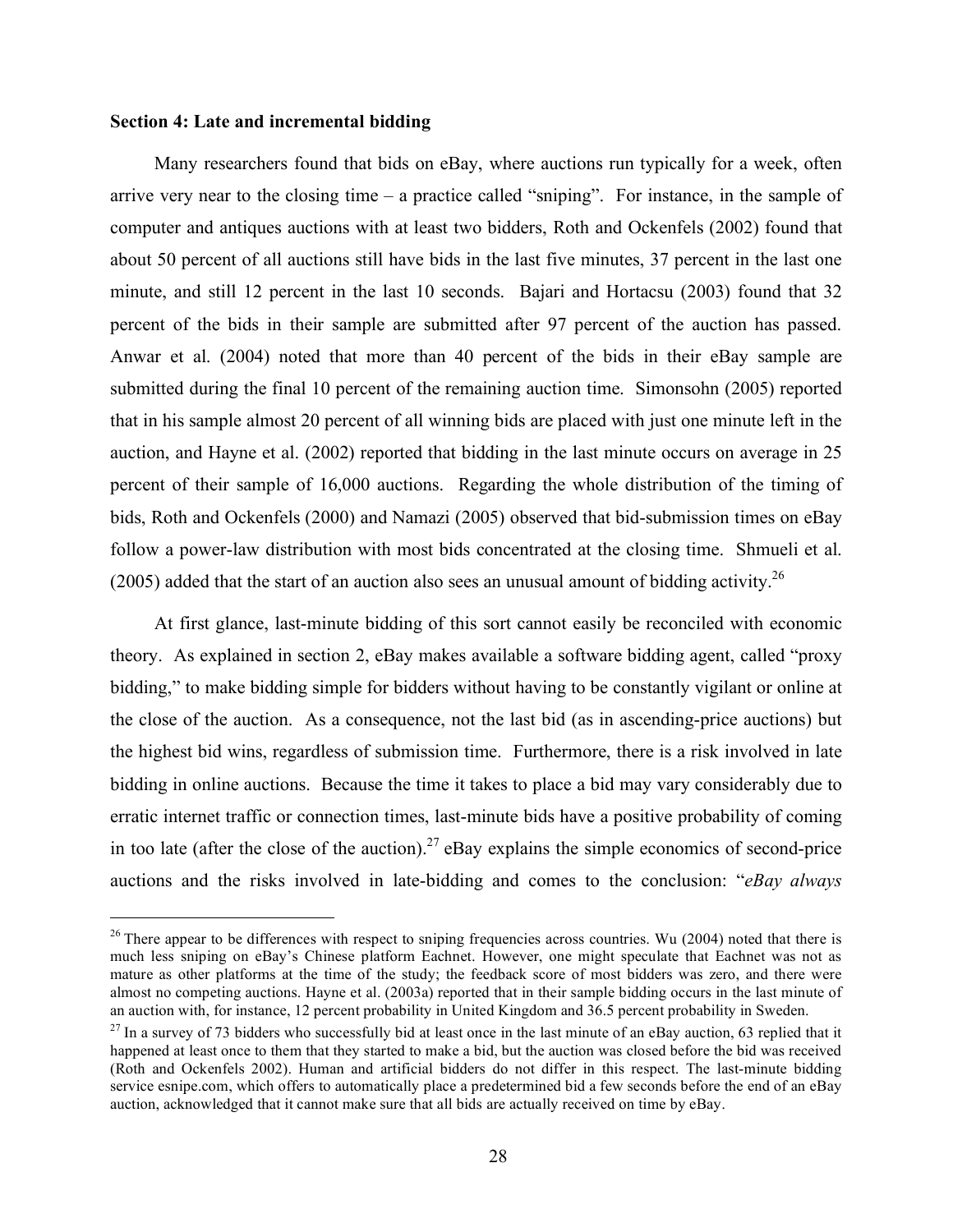*recommends bidding the absolute maximum that one is willing to pay for an item early in the auction. (…) If someone does outbid you toward the last minutes of an auction, it may feel unfair, but if you had bid your maximum amount up front and let the Proxy Bidding system work for you, the outcome would not be based on time*."

However, Ockenfels and Roth (forthcoming) demonstrated within an auction theoretic model that sniping on eBay could be a best response to a variety of strategies. In particular, inexperienced, "naïve" bidders might mistake eBay's proxy system for an ascending-price auction, and thus continually raise their bids to maintain their status as the high bidder. In an eBay style auction that closes at a predetermined deadline ('hard close'), bidding very late might be a best response to 'incremental bidding' (or multiple bidding) of this sort. That is, bidding very near the end of the auction would not give the incremental bidder sufficient time to respond, so a sniper competing with an incremental bidder might win the auction at the incremental bidder's initial, low bid. In contrast, bidding one's value early in the auction, when an incremental bidder is present, would win the auction only if one's value were higher than the incremental bidder's, and in that case one would have to pay the incremental-bidder's value.

Late bidding may also be a best response to other incremental bidding strategies for privatevalue model environments. One of these strategies is shill bidding by confederates of the seller in order to push up the price beyond the second-highest maximum bid. Barbaro and Bracht (2005), among others, argue that bidding late may protect a bidder from certain shill bidding strategies. Engelberg and Williams (2005) demonstrates how shill bidders may use incremental bids and eBay's proxy-bid system to make bidders pay their full valuations.

An additional reason for rational late bidding is given by Rasmusen (2003), where multiple bidding is caused by uncertainty over one's own private valuation (see also Hossain 2006). He argues within a game-theoretic model that bidders are ignorant of their private values. Thus, rational bidders may refrain from incurring the cost of thinking hard about their values until the current price is high enough that such thinking becomes necessary. Note that this, in turn, creates incentives for bidding late, because it prevents those incremental bidders from having time to acquire more precise information on their valuation of the object being auctioned.

Another rational reason for incremental bidding is that bidders may be reluctant to report their values, fearing that the information they reveal will later be used against them (see Rothkopf,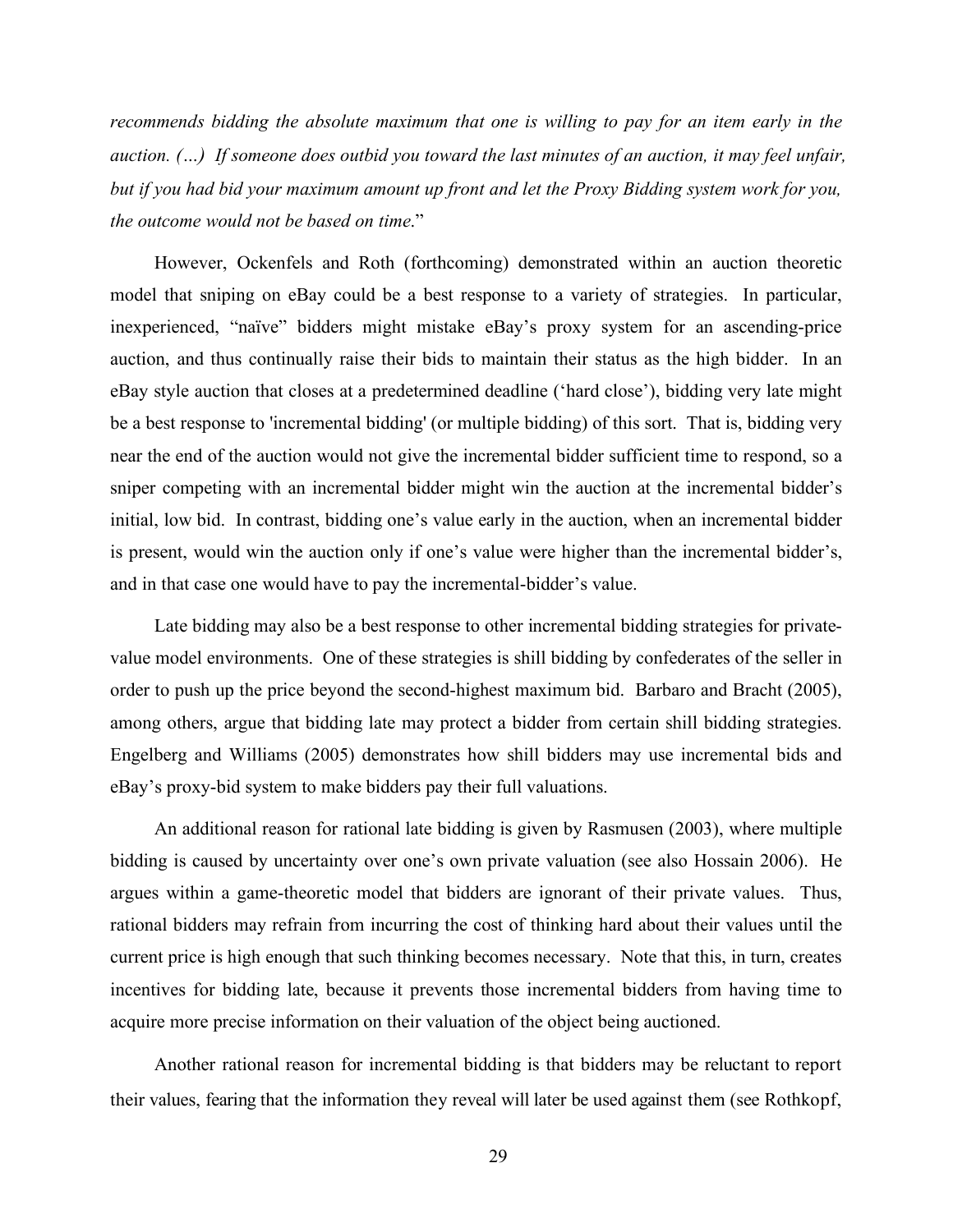Teisberg and Kahn 1990). While the highest maximum bid is kept secret on eBay, it sometimes happens that the winner defaults and that then the seller contacts the bidder who submitted the second-highest bid. If this bidder revealed his value during the auction, the seller can make a takeit-or-leave-it offer squeezing the whole surplus from trade. By bidding incrementally, private information can be protected – but only at the risk that a sniper will win at a price below one's value. Other papers refer to emotional factors as explanations for incremental bidding, such as 'auction fever' (Heyman et al. 2004), escalation of commitment and competitive arousal (Ku et al. 2005). Another explanation along these lines is the 'pseudo-endowment effect' (Wolf, Arkes and Muhanna 2005), which posits that temporarily being the high bidder during an auction increases the bidder's value. Note that not only is late bidding a good strategy to avoid incremental bidding wars with *other* emotional bidders, but also that late bidding may also serve as a *self*commitment strategy to avoid how one's own bids are affected by auction fever and endowment effects.

The evidence in the laboratory and the field indicates that incremental bidding is common, and that sniping is likely to arise in part as a response to incremental bidding. Wilcox (2000) indicates that the average bidder submits 1.5 to 2 bids. Ockenfels and Roth (forthcoming) report that 38 percent of the bidders submit a bid at least twice. Among these bidders, the large majority submits a new bid after being outbid. In particular, 53 percent of the last bids of incremental bidders are placed after the previous bid was automatically outbid by eBay's proxy bidding agent (i.e., by another bidder's proxy that was submitted earlier in the auction), 34 percent are placed after the previous bid was outbid by a newly submitted proxy bid of another (human or artificial) bidder, and only 13 percent are placed by the current high bidder (so that the current price is not changed). Bids per bidder increases with the number of other bidders who bid multiple times in an auction, which suggests that incremental bidding may induce bidding wars with like-minded incremental bidders.<sup>28</sup> In a regression study using eBay field data, Wintr

<sup>&</sup>lt;sup>28</sup> They also note that naive English-auction bidders may also have an incentive to come back to the auction close to the deadline in order to check whether they are outbid. However, the data indicate that among those bidders who submit a bid in the last ten minutes of an eBay auction, one-bid bidders submit their bid significantly later than incremental bidders. The data also reveal that bidders with a larger feedback score tend to submit less bids per auction, suggesting that incremental bidding is reduced with experience. However, in a study by Hayne et al. (2003) the bidders who submitted multiple bids had a higher average feedback score than the average for all bidders.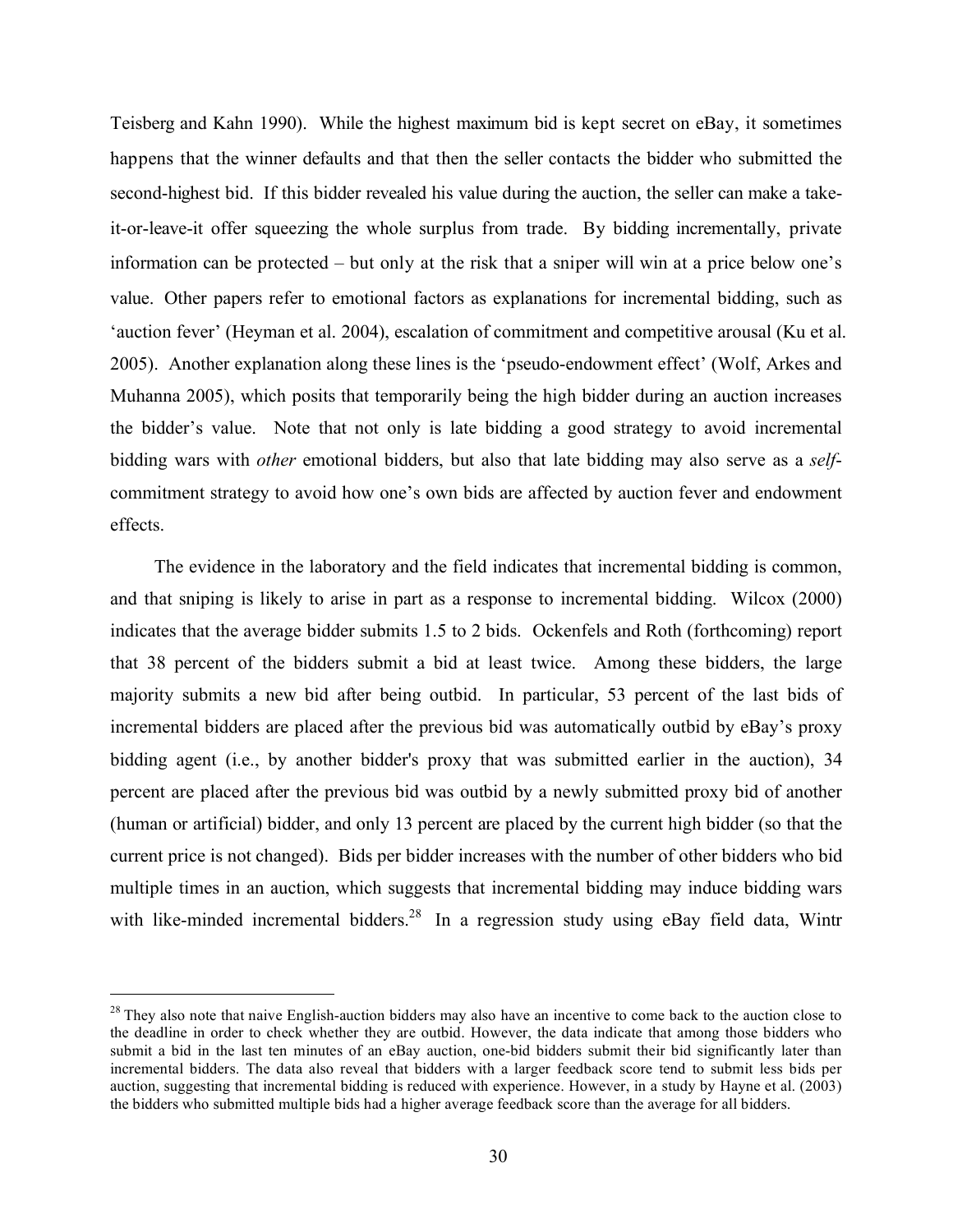(2004) found that the presence of incremental bidders leads to substantially later bids, supporting the view that sniping is reinforced by incremental bidding.

Ariely et al. (forthcoming) investigated the timing of bids in a pure private-value laboratory setting. They observed that early bids are mostly made in incremental bidding wars, when the low bidder raises his bid in an apparent attempt to gain the high bidder status, while late bids are made almost equally often by the current high bidder and the current low bidder. That is, late bids appear to be planned by bidders regardless of their status at the end the auction.

Incremental bidding is not the only possible cause for late bidding. Roth and Ockenfels (2002) and Ockenfels and Roth (forthcoming) demonstrate that there can be equilibria where all bidders submit only one bid late in the auction, even in purely private-value auctions and even though this risks failing to bid at all. This kind of equilibrium can be interpreted as collusion against the seller, because it has the effect of probabilistically suppressing some bids, and hence giving higher profits to the successful bidders. Several researchers tested the implications of the model, but the model could generally not be supported. Using eBay field data, Bajari and Hortacsu (2003) could not statistically confirm whether early bids lead to higher final prices. Hasker et al. (2003) as well as Wintr (2004) could not find evidence that the distribution of final prices is different for winning snipes and winning early bids on eBay. In a controlled field experiment, Gray and Reiley (2004) found 2.54 percent lower prices when the experimenter submitted the bid just 10 seconds before the end of the auction compared to when the bid was submitted several days before the end, though the difference was not statistically significant. Finally, in their laboratory study, Ariely et al. (forthcoming) found that when the risk of sniping is removed, the amount of late bidding goes up. This evidence also contradicts the 'implicit collusion' explanation, for late bidding should decrease when there is no chance of suppressing bids through sniping. However, most of the studies reported substantial amounts of multiple bidding. This again suggests that parts of the sniping behavior can be interpreted as a response to incremental bidders.

Another explanation for incremental bidding without positing inexperience on the part of the bidders is to note that, if an auction is common-value rather than private-value, bidders receive information from others' bids that causes them to revise their willingness to pay. In general, late bids motivated by information about common values arise either so that bidders can incorporate into their bids the information they have gathered from the earlier bids of others, or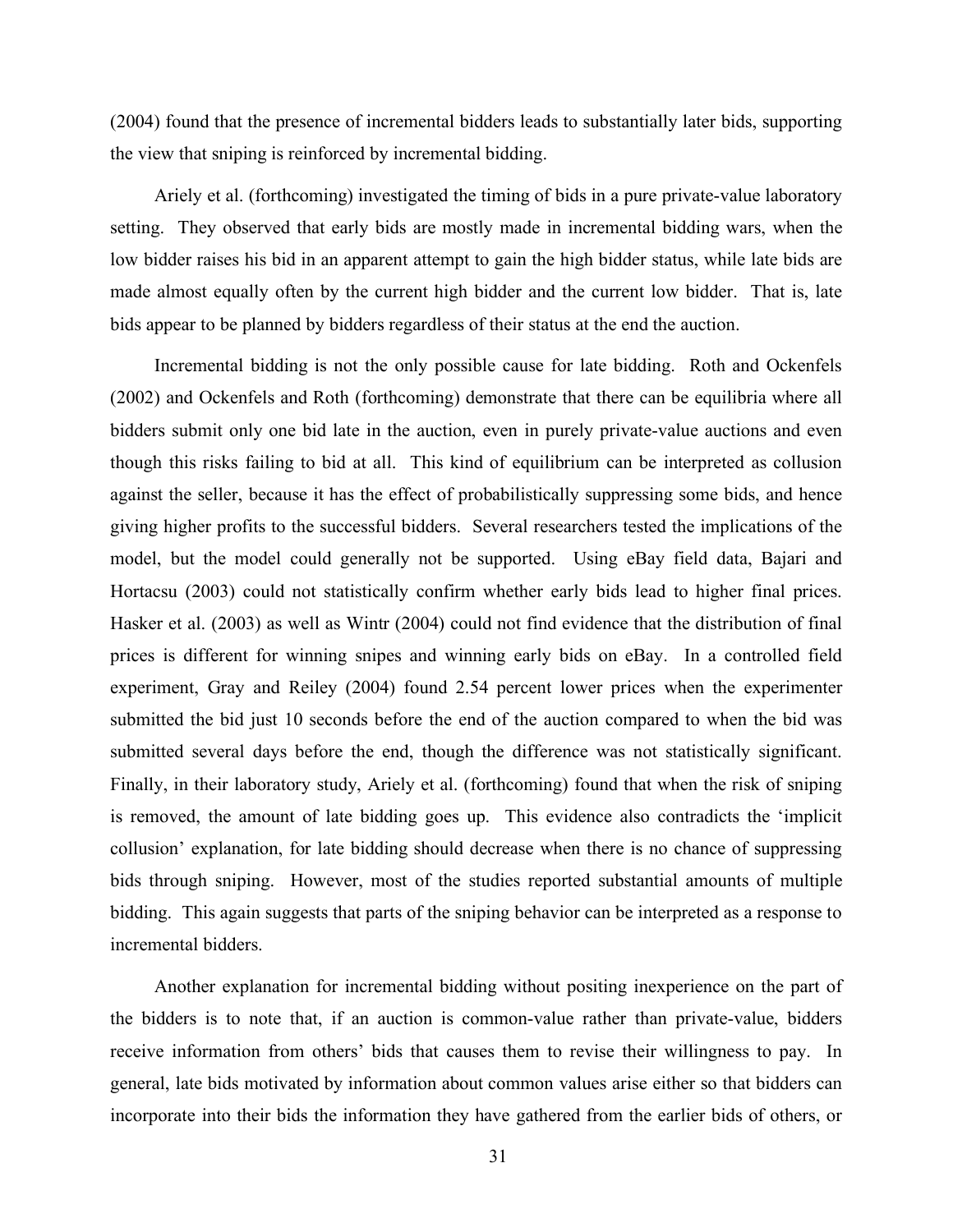so bidders can avoid giving information to others through their own early bids. Bajari and Hortacsu (2003) formalize this idea in a symmetric common value model; Ockenfels and Roth (forthcoming) give an example of equilibrium sniping in a simple common-value model with asymmetrically informed bidders.

Roth and Ockenfels (2002) provides survey evidence, and Ockenfels and Roth (forthcoming) provides field evidence which supports the common value explanation. They show that there is less last-minute bidding on eBay computer auctions than on eBay antiques auctions, which supposedly possess more common value elements. However, the fact that Ariely et al. (forthcoming) observed substantial sniping in the laboratory for a pure private-value context strongly suggests the common-value explanation that bids are interpreted as value signals does not entirely explain the motivations for sniping behavior.

Another direction for explaining late and multiple bidding is based on the multiplicity of listings of identical objects, which may create incentives to wait until the end of an auction in order to see how prices develop across auctions. Peters and Severinov (forthcoming) propose a model with simultaneously competing auctions and argue that late bidding is consistent with this model. Stryszowska (2005a; see also 2005b) models online auctions as dynamic, private-value, multi-unit auctions. By submitting multiple bids, bidders coordinate between auctions and thus avoid bidding wars. In one class of Bayesian equilibria, multiple bidding also results in late bidding, even when late bids are accepted with probability smaller than one. Wang (2003) shows theoretically that in a twice–repeated eBay auction model, last-minute bidding is in equilibrium and offers some field evidence for this. Anwar et al. (2004) provide evidence suggesting that eBay bidders tend to bid across competing auctions and bid on the auction with the lowest standing bid. This seems to support the idea that the incentives to bid late are amplified when there are multiple listings of the same item. However, it is somewhat surprising how little empirical work on competing online auctions has been conducted.<sup>29</sup>

Some observers of eBay believe that the amount of sniping will decrease over time because it is mainly due to inexperience and unfamiliarity with eBay's proxy bidding system. This

<sup>&</sup>lt;sup>29</sup> Two other studies (Zeithammer 2004, and Arora et al. 2003) theoretically and empirically study bidding behavior in sequential online auctions but they do not address the issue of bid timing within a given auction. Vadovic (2005) studies dynamic auctions in which bidders coordinate who searches for outside prices and shows that bidders with low search costs tend to bid late.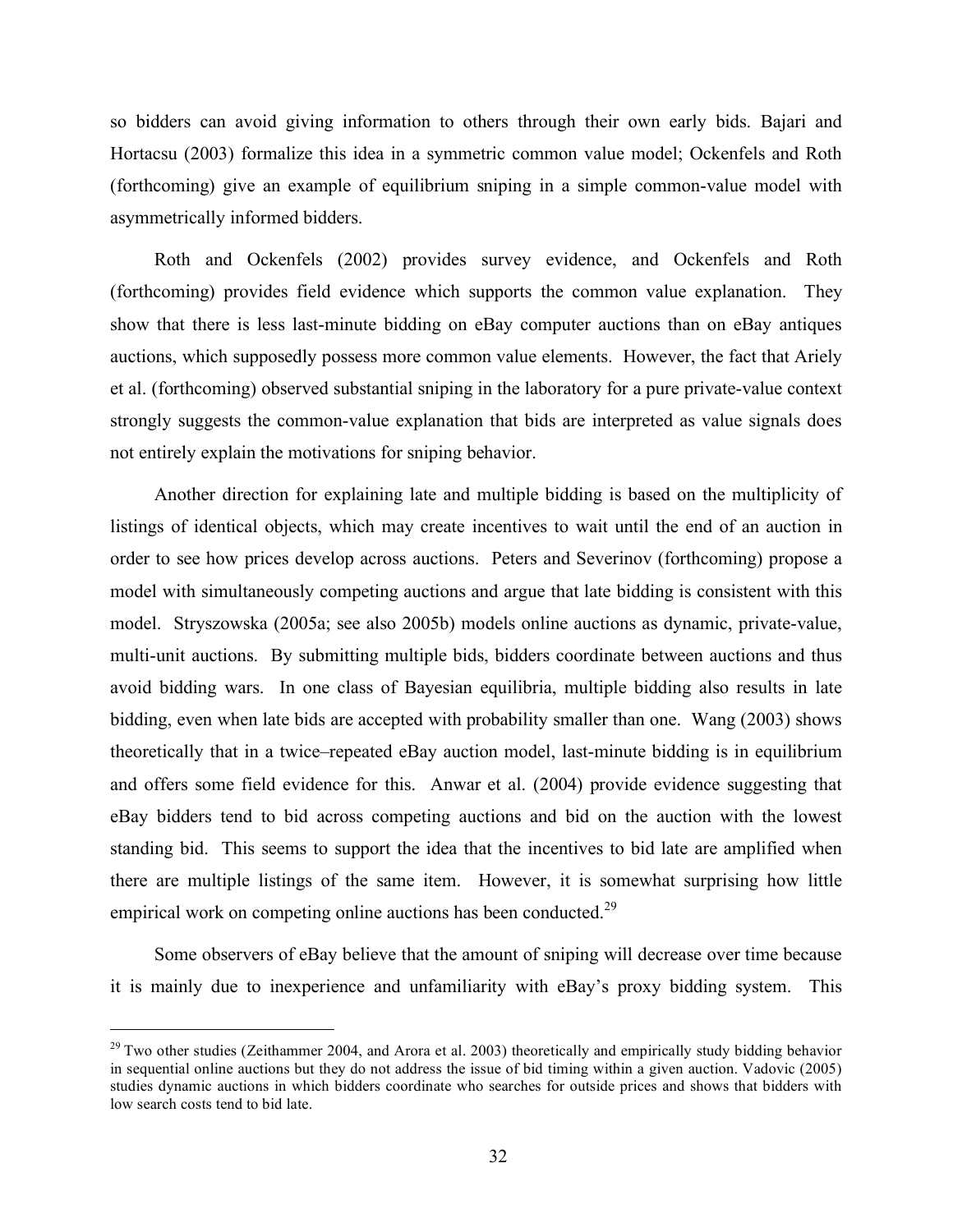section showed, however, that there are a variety of rational, strategic reasons for sniping. It is a best response to naïve and other incremental bidding strategies, and can even arise at equilibrium in both private-value and common-value auctions. In fact, Wilcox (2000), Roth and Ockenfels (2002), Wintr (2004), and Ariely et al. (forthcoming) observed, both in laboratory and field studies, that more experienced bidders snipe more often than less experienced bidders.<sup>30</sup> Thus, as long as the auction rules remain unchanged, it seems likely that late bidding will remain a persistent phenomenon on eBay.

# **Section 5: The buy-now option**

1

A feature of online auctions increasing its share of market transactions is the *buy-now option*. This option, also known as *buyout option* allows any bidder to end the auction early at a *buy-now price* previously specified by the seller. When a bidder exercises a seller's buy-now option, he pays the specified price (some authors prefer to call this price the *buy-out price* or the *buy price*), in order to receive the item immediately and shut out other bidders. On eBay, the buynow price is called the *Buy it Now price*, whereas on Yahoo it is called the *Buy price*. The buynow option used by eBay and Yahoo differ by more than just the name. The Buy-it-Now option on eBay is a *temporary buy-now option*, available only so long as no bid has yet been placed on the item.<sup>31</sup> The Buy-it-Now option disappears after the first bid. In contrast, the Buy-price option on Yahoo is a *permanent buy-now option* and available for the entire duration of the auction. Other online auctioneers use these options as well: a survey by Matthews (2005) shows that temporary buy-now options are available on eBay, LabX, and Mackley & Company, whereas Yahoo, uBid, Bid or Buy, MSN, and Amazon offer permanent buy-now options. *<sup>32</sup>* The practice appears to be much more common in the online world than in traditional English auctions. We are not aware of any documented use of buy-now prices in traditional auctions, perhaps because live auctions usually take place on much smaller timescales (seconds versus days).

<sup>&</sup>lt;sup>30</sup> Simonsohn (2005) investigated the consequences of such lateness on the strategic behavior of sellers. The idea is that because many bidders snipe, an auction's ending-time is likely to influence the number of bidders it receives. In fact, he found that a disproportionate fraction of sellers set the ending-time of their auctions to hours of peak-demand.

 $31$  If the seller has set a secret reserve price, the Buy it Now option remains active until the reserve price is overbid.

 $32$  This practice developed even before commercial auction websites. Lucking-Reiley (2000a) documents the use of "buyout prices" in English auctions run by individuals on online newsgroups before the advent of eBay.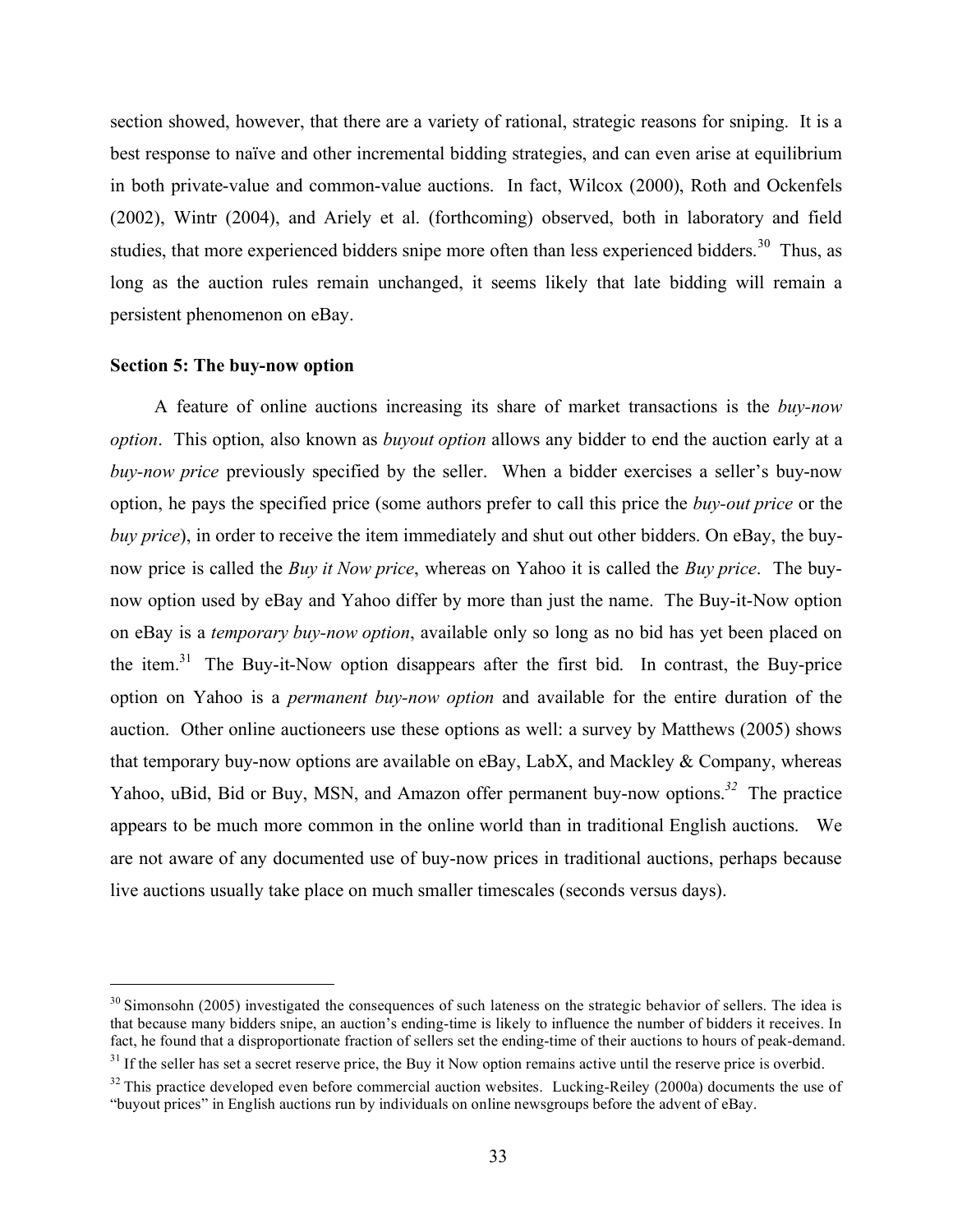The buy-now option has become increasingly popular with sellers. According to Matthews and Katzman (2006), of the items for sale on eBay, 30% were listed with a buy-now option in the first quarter of 2001 and 35% in the second quarter of 2001. By December 2001, 45% of items for sale on eBay were listed with a buy-now option. Hof (2001) generally agrees with these findings, reporting that about 40% of the items for sale on eBay had the buy-now option towards the end of 2001. Kane (2002) reports that in the second quarter of 2002, 33% of eBay items listed worldwide had the buy-now option and accounted for 19% of gross merchandise sales. The economic relevance of the buy-now option can easily be seen in eBay's quarterly reports. The reports for 2005 show that eBay's fixed-price sales, consisting largely of Buy-it-Now purchases, accounted for \$3.2 billion (30% of the gross merchandise sales) in quarter 1, \$3.2 billion (29%) in quarter 2, \$3.4 billion (32%) in quarter 3, and \$4.0 billion (34%) in quarter 4.

The existence and increasing popularity of the buy-now option are puzzling from the point of view of auction theory. An auction's primary benefit is that it relieves the seller of the job of determining an item's price, instead allowing bidders to determine the price by competing with each other. Introducing a buy price could potentially decrease a seller's revenue, because when exercised it rules out the possibility of higher prices reached by competitive bidding. If exercised by a bidder with less than the highest value, the buy price can similarly reduce efficiency. Given the potential inefficiency and loss of revenue, why is the buy-now option so popular with sellers?

# *5.1 Explaining the buy-now option with risk-aversion*

One of the first proposed explanations for the observed popularity of the buy-now option is the risk aversion of bidders or sellers. Budish and Takeyama (2001) show that adding a permanent buy-now option to an ascending auction can increase the seller's revenue, in a model with two risk-averse bidders with only two possible valuations. Reynolds and Wooders (2003) extend the result to a continuous uniform distribution of valuations, demonstrating that it holds for both types of buy-now options. They show that optimally chosen buy-now prices are never exercised in equilibrium when the bidders are risk-neutral. In contrast, when the bidders are riskaverse, the optimal buy-now prices are exercised with a positive probability, providing insurance value to risk-averse bidders and increasing the risk-neutral seller's revenue.

Though a buy price may in principle allow a lower-value bidder to shut out the highestvalue bidder, Hidvégi, Wang and Whinston (2006) show that in ascending auctions with a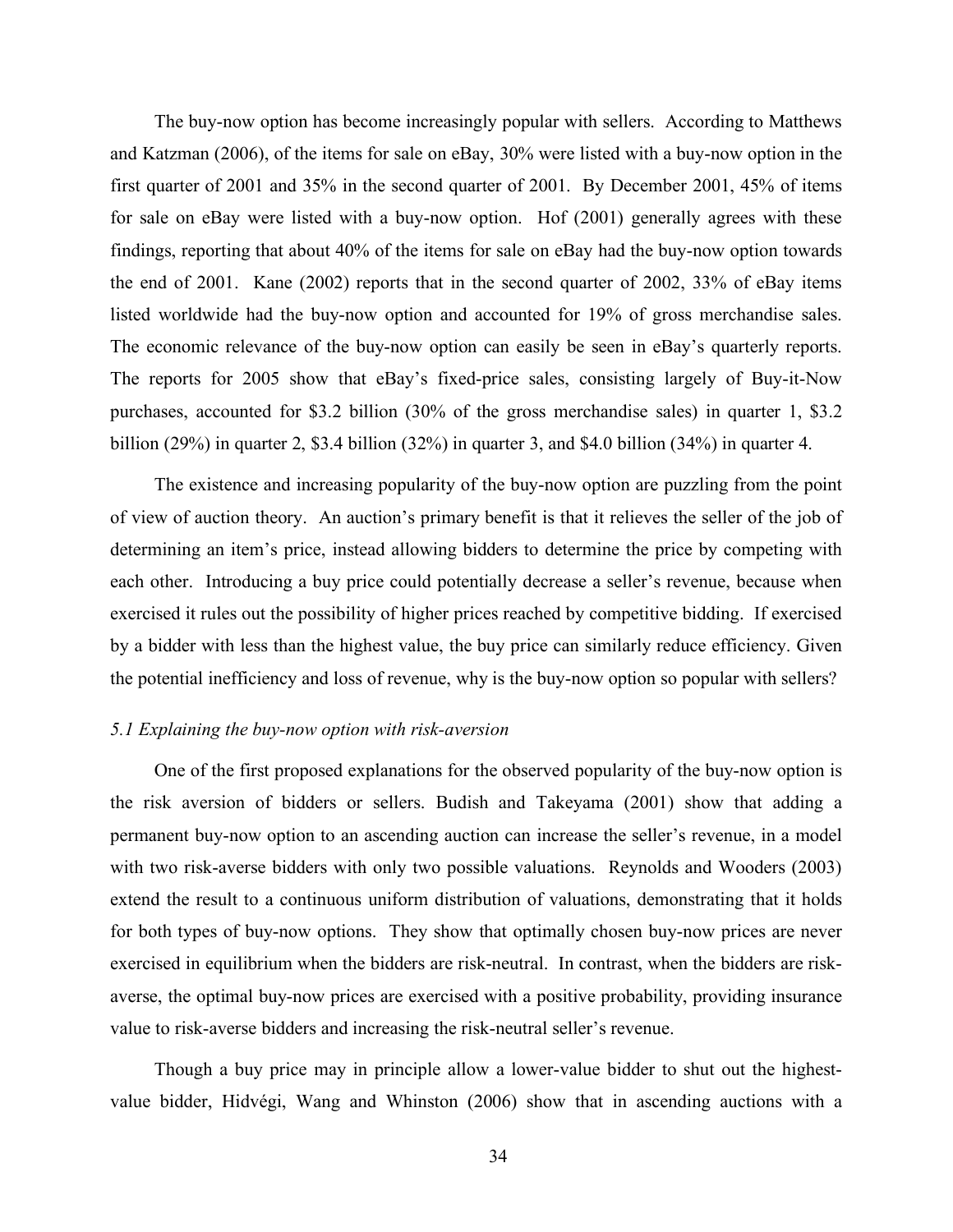permanent buy-now option and uniformly risk-averse bidders, such displacement of the high valuation bidder will not occur in equilibrium. Intuitively, with a permanent buy-now price set optimally by the seller, no bidder immediately jumps to the buy-now price. Instead, bidders with valuations that are high enough to accept the buy-now price will first engage in straightforward bidding until the current bid level has reached a certain threshold. If bidding reaches some bidder's threshold, that bidder ends the auction by accepting the buy-now price. Assuming all bidders have exactly the same degree of risk aversion, their thresholds decrease monotonically in their valuations (i.e. the bidder with the highest valuation will be the first to jump to the buy-now price). This monotonicity of threshold values ensures an efficient outcome of the auction, and the optimally chosen buy price yields at least as much expected revenue as an auction without a buy price. 33

Hidvégi, Wang and Whinston (2004) note that their efficiency and neutrality results break down if the permanent buy-now option is replaced by a temporary buy-now option. Temporary buyout options do not allow for the type of threshold strategies discussed above. Both efficiency and seller revenue are lower than in an auction with a permanent buy price. Permanent buy prices also produce higher revenues than temporary buy prices in the risk-averse-bidder model of Reynolds and Wooders (2003) and the impatient-bidder model of Gupta and Gallien (2005).

Using a slightly different approach and focusing on a temporary buy-now option, Mathews and Katzman (2006) show that buy-now prices may increase expected utility for risk-averse sellers facing risk-neutral bidders. The intuition here is simply that a risk-averse seller may be willing to give-up part of the expected auction revenue to reduce the volatility of auction revenue. In an extreme case, an infinitely risk-averse seller can choose a buy-now price low enough for even the lowest-valued buyer type to accept. This guarantees immediate trade at a fixed price. A seller with less extreme risk aversion will choose a higher buy-now price, earning higher expected revenues with nonzero variance. The buy price produces higher expected utility for the seller even though it may result in an inefficient allocation.

<sup>&</sup>lt;sup>33</sup> Interestingly, the risk-averse bidders in this model do not receive higher expected utility from the presence of a buy-now price. Though they receive some benefit from reduced uncertainty, the seller manages to extract the added bidder surplus with an optimally chosen buy-now price.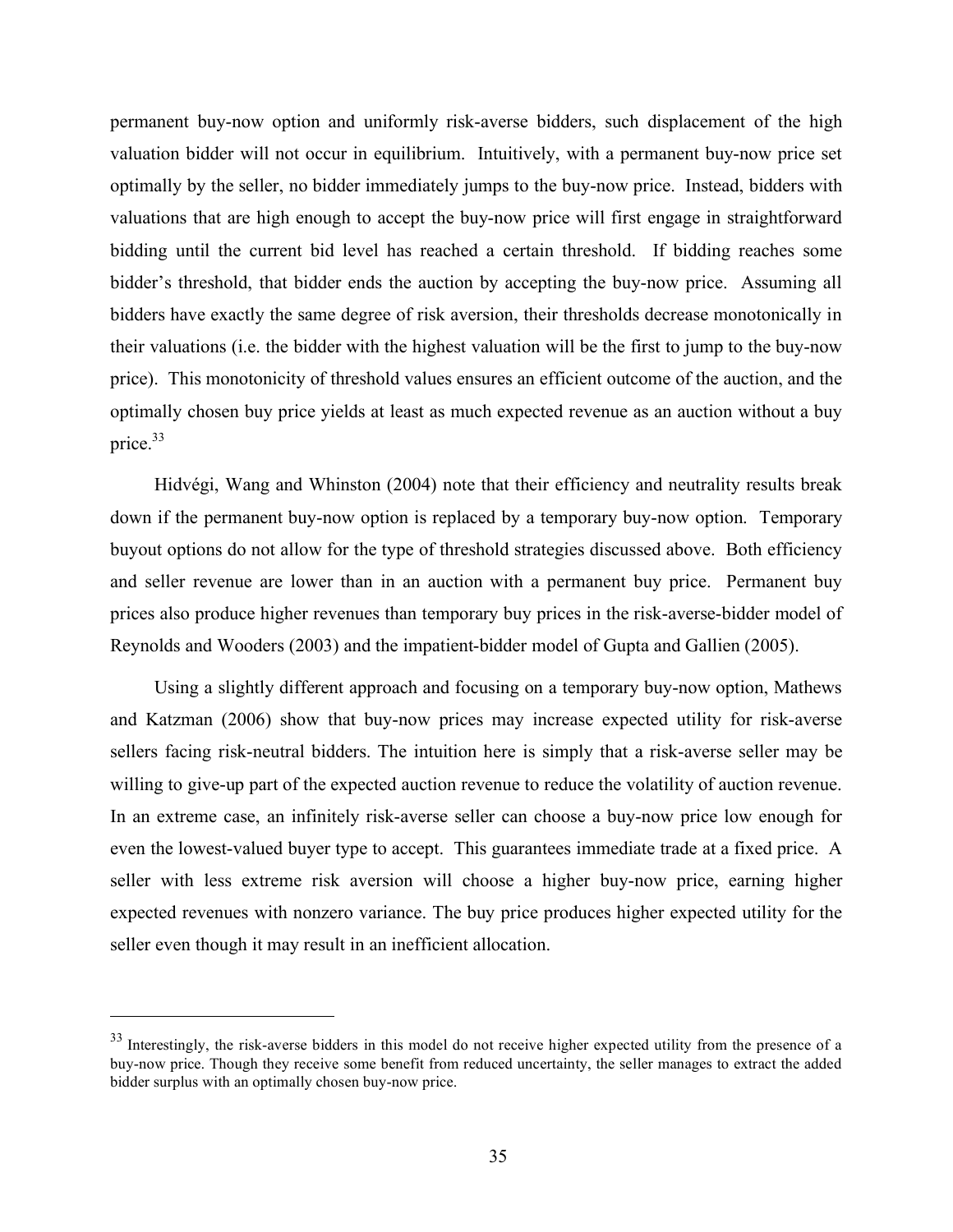# *5.2 Explaining the buy-now option with impatience and other transaction costs*

An alternative explanation for the prevalence of the buy-now option is the impatience of the trading agents. An impatient bidder may be willing to pay a premium to receive the item quickly. Similarly, an impatient seller may be willing to accept a lower price to end the auction early. Indeed, eBay cited impatience as a reason for introducing the Buy-it-Now price (Dennehy, 2000). Mathews (2003) studies both bidder and seller impatience in an independent-private-valuations auction with a temporary buy-now option. He shows that impatience on either side of the market creates incentives for the seller to set a buy-now price that would be exercised with positive probability. The optimal buy-now price increases directly with bidders' impatience, inversely with seller's impatience, and inversely with the number of bidders.

Gupta and Gallien (2005) also examine the case of "time sensitive" (i.e., impatient) bidders in an independent-private-value auction with bidders arriving at the auction via a Poisson process. In addition to comparing temporary and permanent buy-now options, they investigate the theoretical possibility of a "dynamic" buy-now price whose level can be changed by the seller during the course of the auction. The authors first solve for the Nash equilibrium in the bidders' strategies for each of the auction formats, then use numerical simulations to derive results on the optimal seller choice. The results show that a dynamic buy-now price barely improves seller utility compared to a static one, which perhaps explains the lack of dynamic buy prices observed in the field. The simulations also show that a permanent buy-now option can enhance revenues far more than temporary buy-now option can. $34$ 

In the models discussed so far, impatience makes auction participation costly for a bidder relative to a fixed-price purchase. Wang, Montgomery, and Srinivasan (2004) suggest that a consumer may have other substantial transaction costs associated with participation in an auction. Amongst others, they describe the cognitive effort that is necessary to observe, plan, and execute the bidding in an auction.<sup>35</sup> In the presence of these bidder transaction costs, buy prices produce benefits similar to those derived in the above models of bidder impatience.

 $34$  Interestingly, the model also predicts increased late bidding when a permanent buy price exists. This result is related to the fact that the auction price approaches the permanent buy price towards the end of the auction.

 $35$  See Engelbrecht-Wiggans (1987) for additional discussion of auction entry costs.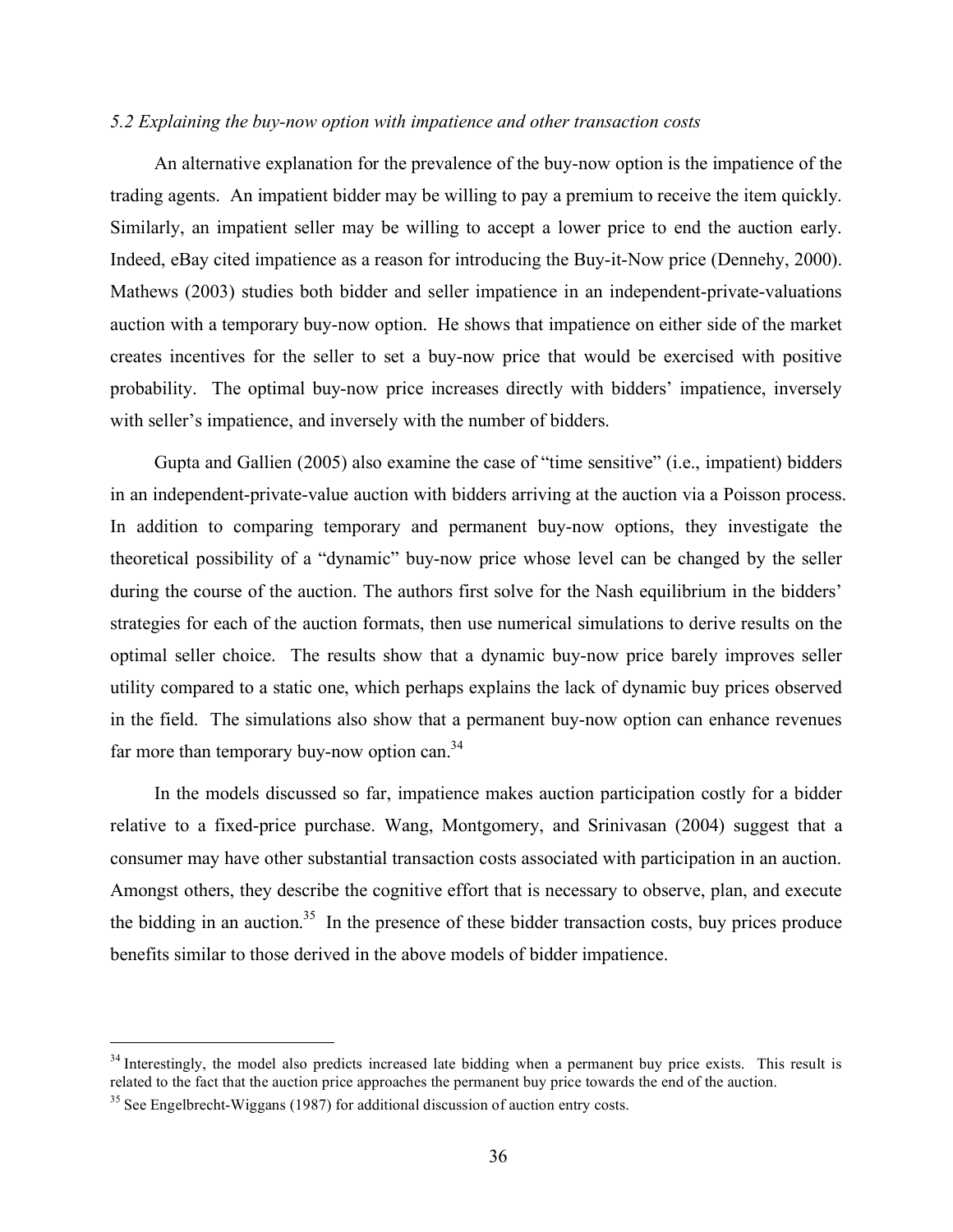# *5.3 Explaining the buy-now option with a sequence of transaction opportunities*

An alternative explanation for the observed frequent use of buy-now prices in online auctions rests on the idea that sellers may use them to optimize revenues intertemporally when identical units of the item come up for sale at different points in time. Kirkegaard and Overgaard (2003), for example, examine a sequence of single unit auctions, run either by the same seller or by multiple sellers. In the latter case, the first seller can increase her revenues and decrease the revenues of the subsequent sellers by choosing the optimal temporary buy-now price. In the former case, when the seller is a monopolist, the optimal strategy prescribes not to use the buynow option for the first auction, but to announce its use for later auctions. Thus, the buy-now price in this model is a valuable instrument to the seller even though all agents are risk-neutral and no one is impatient.

Etzion, Pinker, and Seidmann (2003) describe a similar result for the case of a multi-unit seller who faces a stream of randomly arriving bidders and can sell any number of items either in unrestricted auctions or with a permanent buy-now price. The seller uses both mechanisms to effectively price discriminate between buyers with low versus high willingness-to-pay. The former would earn negative surplus at the buy-now price, so they merely participate in the auction. The latter, who could earn positive surplus at the buy-now price, generally do not do so immediately: they bid in the auction at first, and only later consider accepting the buy-now price. In a closely related model, Caldentey and Vulcano (2004) derive a similar equilibrium with a more complex model of bidders' utility.

Many online auctions represent clearance sales of overstock items. That is, both on eBay and on merchandise sites such as uBid.com, auctions take place for items that failed to sell at a posted price in ordinary sales channels. Obviously, if buyers rationally expect the possibility of purchasing an item in a later overstock auction, that might affect their initial purchase decision. Note that this possibility can be modeled as a multiple-item auction with a temporary buy-now price. If all items sell immediately at the buy-now price, no auction takes place, but any "leftover" items are sold at auction.

Bose and Daripa (2006) analyze this scenario. They model buyers' valuations rather unconventionally: A buyer either has a pre-specified high valuation or a valuation randomly drawn from a continuous distribution strictly lower than the high valuation. The seller's problem is to price discriminate by making the buy-now option attractive enough to the high-value buyers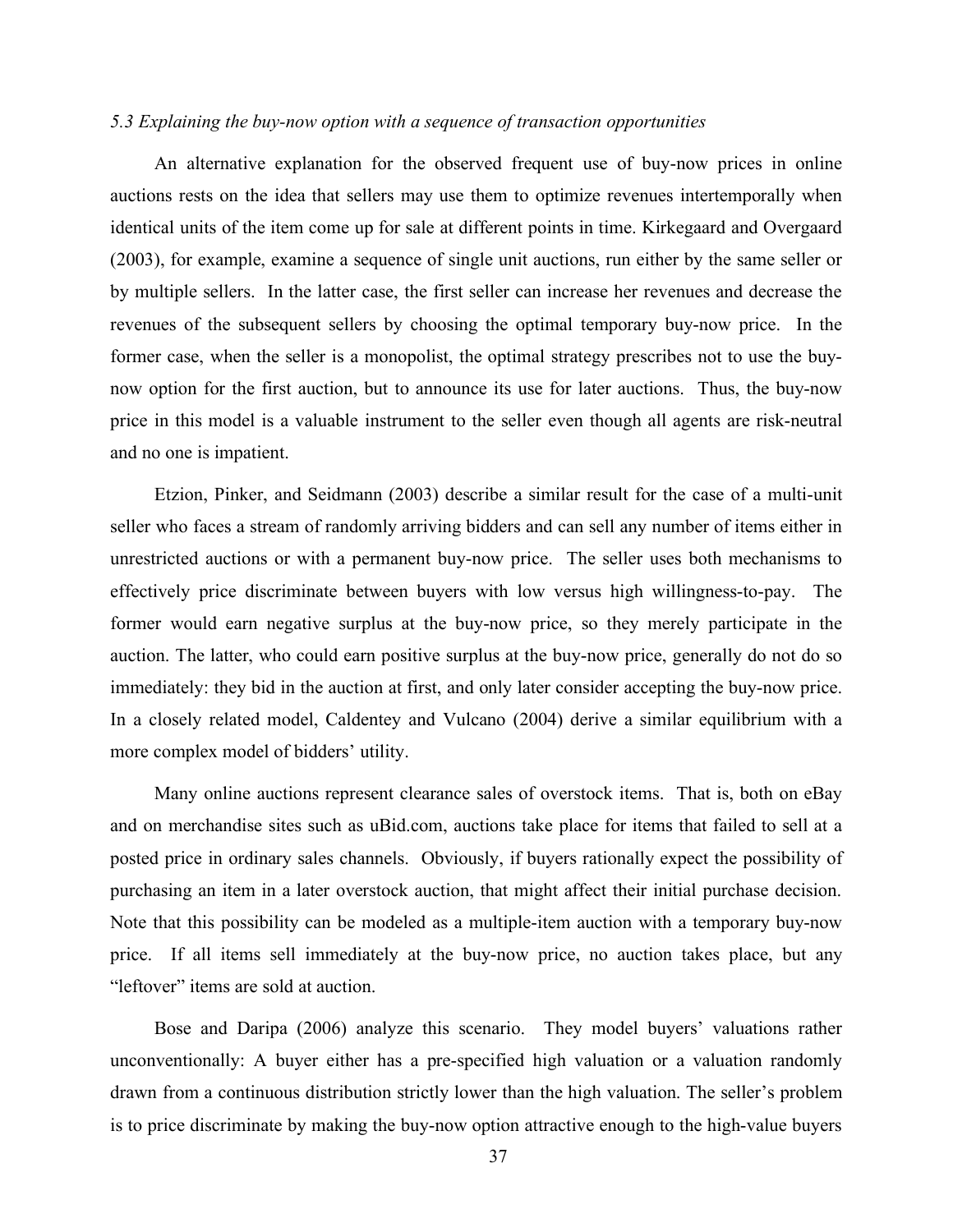so that they do not wish to wait for the auction. Bose and Daripa show that the seller cannot perfectly price discriminate; the optimal mechanism involves a temporary buy-now price set low enough to be attractive to some of the low-valuation buyers as well.

## *5.4 Empirical and experimental evidence*

The growing body of alternative theoretical explanations calls for empirical and experimental testing. Some preliminary research is available, but much work remains to be done, both on drawing out the testable implications that might distinguish the competing theories, and on collecting empirical data to test them.

The earliest empirical studies of buy-now prices have mainly generated descriptive data about the practice. Mathews (2003), for example, reports the prevalence and execution of the buy-now option in two specific product categories on eBay (software for the Sony PlayStation). He finds the buy-now option available for more than half of the items (59%). The option was exercised in about 27% of the cases in which it was available. In about 62% of these cases, the buy-now price was below the auction price.

Reynolds and Wooders (2003) also provide frequencies with which the buy-now option has been used on eBay and Yahoo. They sample a total of 31,142 eBay auctions and 1,282 Yahoo auctions in the categories of automobiles, clothes, DVD-players, VCRs, digital movie cameras, and TV-sets. 40% of eBay auctions used the temporary Buy-it-Now option, while 65% of Yahoo, auctions used the permanent Buy-Price option. Since the permanent buy-now option of Yahoo is chosen more frequently than the temporary buy-now option of eBay, this gives some empirical support to those theories predicting that the permanent buy-now option may be more beneficial for sellers than the temporary option.

Durham, Roelofs, and Standifird (2004) examine a sample of 138 auctions of American silver dollars on eBay. They find that the 41 auctions using a buy-now price (temporary since it is on eBay) result in significantly higher selling prices (on average \$10.27) than the auctions without a buy-now price (on average \$9.26). From these findings, the authors conclude that the buy-now option increases seller revenue, consistent with the idea that there are some risk-averse or impatient bidders willing to pay a premium to guarantee a win or end the auction early.

Anderson, Friedman, Milam, and Singh (2004) collected data on about 1000 Palm Pilot Vx auctions on eBay. The goal of the study is to identify and relate typical seller profiles to typical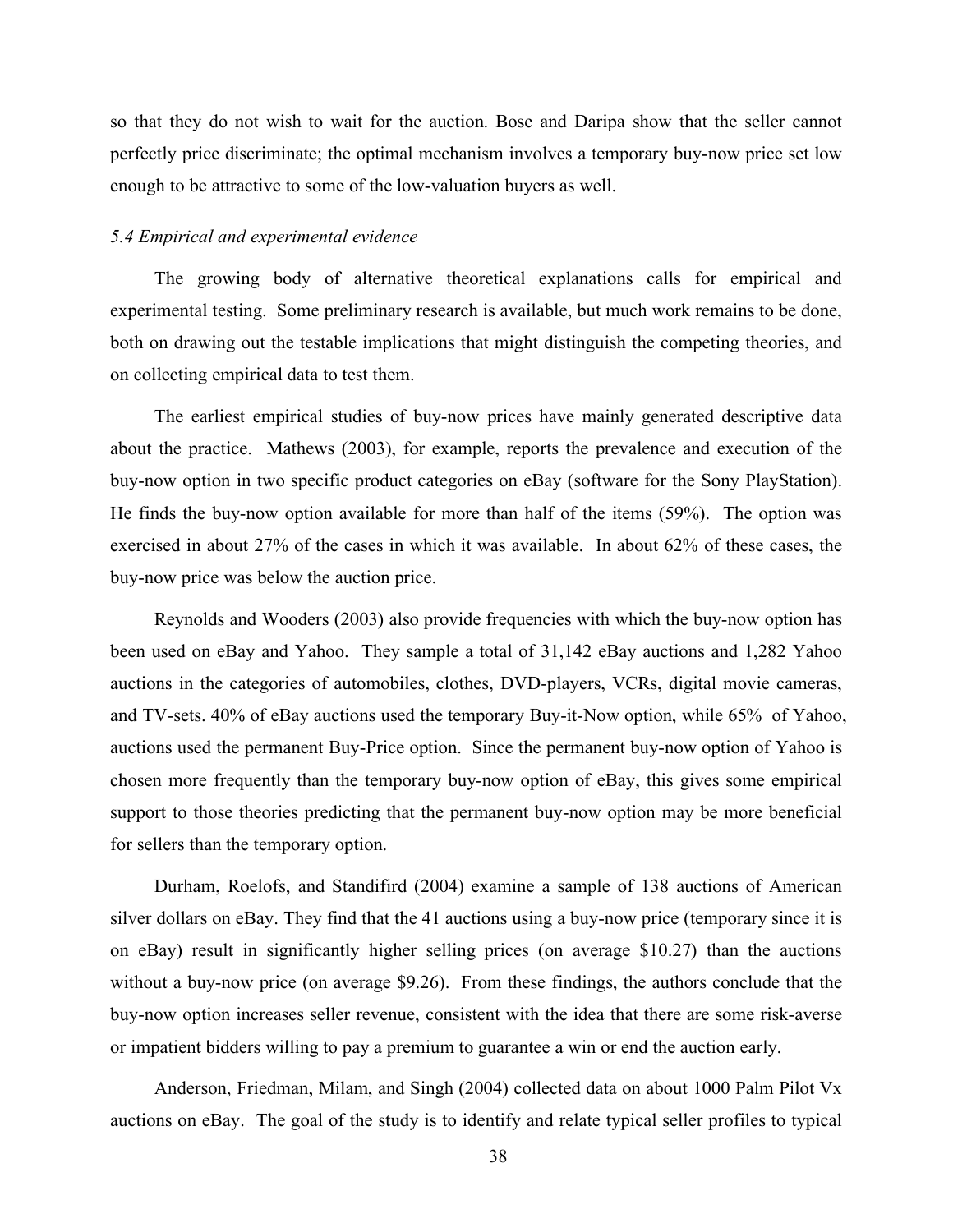seller strategies. One of the most interesting findings is that the high-volume sellers typically use a buy-now price in combination with a very low minimum bid.

Hendricks, Onur, and Wiseman (2005) analyze data from almost 3,000 Texas Instruments TI-83 Graphing Calculator auctions on eBay, where 831 (roughly 30 percent) offered a buy-now price. The auctions with buy-now prices appeared to produce significantly higher revenue than the auctions without buy-now prices. However, by contrast with the behavior of the highvolume sellers studied by Anderson et al., a great majority of the auctions with a buy-now price also featured a high minimum bid, 90% or more of the buy-now price. Because the buy-now auctions also tended to have higher minimum bids than the non-buy-now auctions, it is hard to tell whether the cause was the buy-now price or the higher minimum bid (see Section 3)..

A number of studies have used experimental methods to study the buy-now option. Standifird, Roelofs, and Durham (2005) report a field experiment in which they auctioned 84 American Eagle silver dollars on eBay to study the impact of varying buy-now prices. Surprisingly, they find that eBay buyers hardly made use of the buy-now option, even when the buy-now price was substantially below the prevailing market price. The authors suggest that buyers may be reluctant to use the buy-now option, in order not to forfeit the entertainment benefit associated with the participation in an eBay auction.

Shahriar and Wooders (2005) report laboratory experiments examining whether sellers can profitably use the buy-now option in independent-private-value auctions with risk-averse bidders. Common value auctions, in which the buy-now option theoretically creates no advantage, are also examined in a control treatment. The authors find that suitably chosen buy-now prices raise sellers' revenues in both treatments. They speculate that the unexpected positive effect of the buy-now price on the sellers' revenues in the common-value treatment may be due to winner'scurse-type overbidding.

Using a similar experimental design, Seifert (2006) reports a strong interaction effect between the market size and the revenue impact of a temporary buy-now option. The experiment shows that buy-now prices have the expected positive impact on sellers' revenues with five active bidders, but the effect is lost when the number of active bidders falls to three.

All in all, the buy-now option remains rather poorly understood. We see few robust findings, and little ability to discriminate between the different proposed theoretical explanations.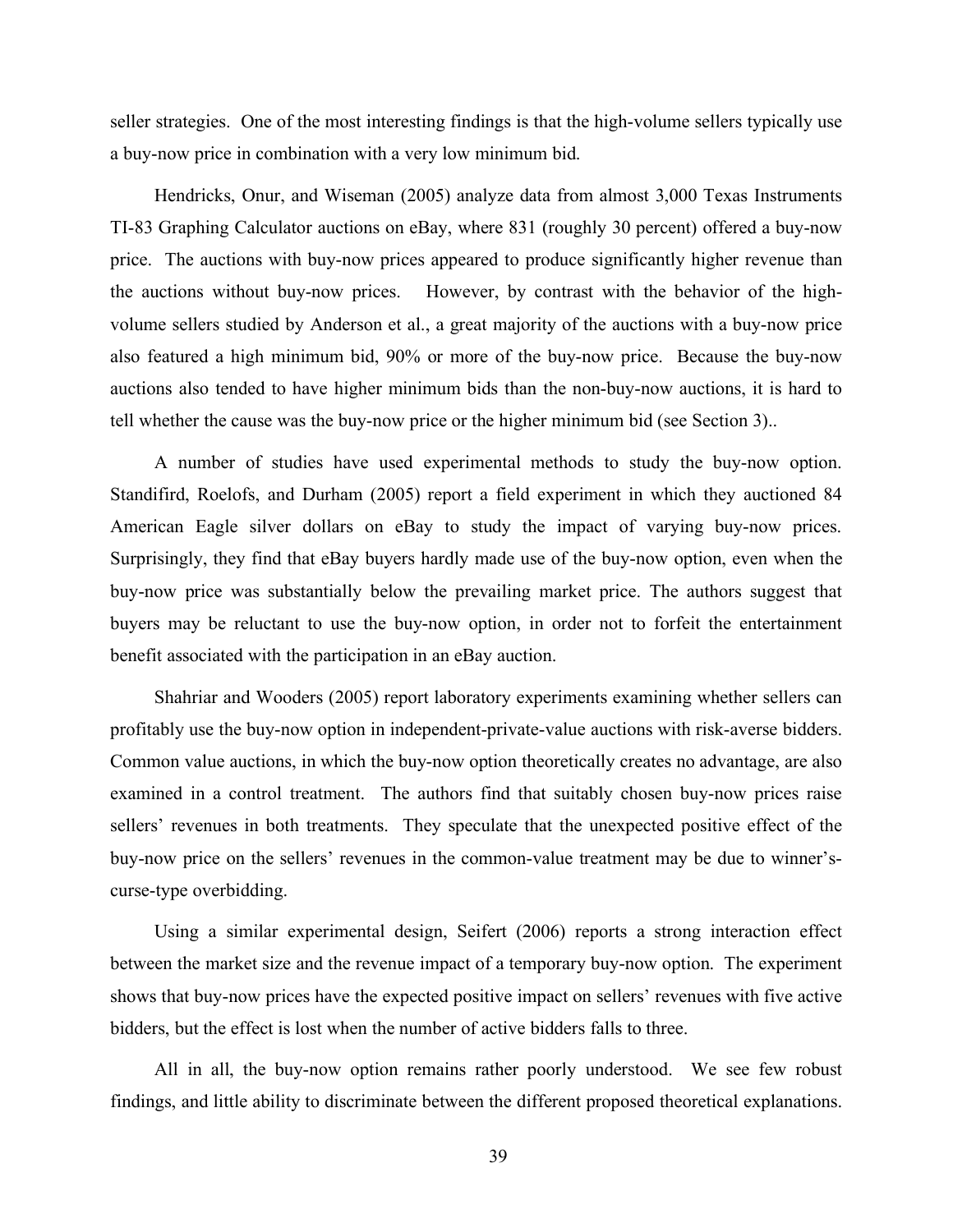As a relatively new economic phenomenon, the buy-now option clearly remains an area in with many opportunities for exciting empirical research.

### **Section 6: Parallel markets and other outside options**

Before the advent of electronic markets, most auctions took place as fairly isolated events. The items sold in an auction were often not easily available elsewhere, at least not at feasible time and travel costs. Furthermore, bidders were constrained to being at one auction at a time and usually could not bid on several auctions in parallel.<sup>36</sup> In general, the only alternative for a bidder, who did not receive the item in an auction, was to wait for a subsequent auction. Hence, early auction literature has been fairly extensive on sequential auctions<sup>37</sup>, but has almost completely ignored settings in which bidders can simultaneously participate in multiple auctions or use other sales channels to purchase the item. In such settings, the seller in an auction is no longer a monopolist, but faces competition by the sellers in other auctions or markets. The bidders do not only have an entry choice, as in isolated auctions with endogenous entry decisions, but have an outside option in the alternative sales channel.

To see the empirical relevance of online auctions with parallel markets, it suffices to start up any Internet browser and open one window on a typical online auction (e.g. eBay or Yahoo!) and another window on a typical shopbot (e.g. mysimon.com or shopping.com). For hundreds of products, there are numerous auctions running in parallel and numerous online shops offering fixed price sales at the same time. Auction sellers are often in a highly competitive environment that is substantially different from the monopoly position they are assumed to have in classical auction theory. Buyers must choose the type of market (e.g. auction or posted offer), the specific instance of that type (which auction or which posted offer), and – if necessary – the bid to submit. These are all more complicated strategic decision situations than those that have typically been studied in the auction theory literature.

The fact that the strategic interaction quickly turns overly complicated, when competition and outside options are added to the standard auction models, has limited the amount of

<sup>&</sup>lt;sup>36</sup> Telephone bidding clearly presented the first step towards bidder presence at multiple auctions. However, since telephone bidding is quite costly and only a small portion of all bidders use it, the auctioneers often plan their auctions in a way to reduce parallel auctions of the same category of goods.

 $37$  See the overviews in Klemperer (1999) and Krishna (2002).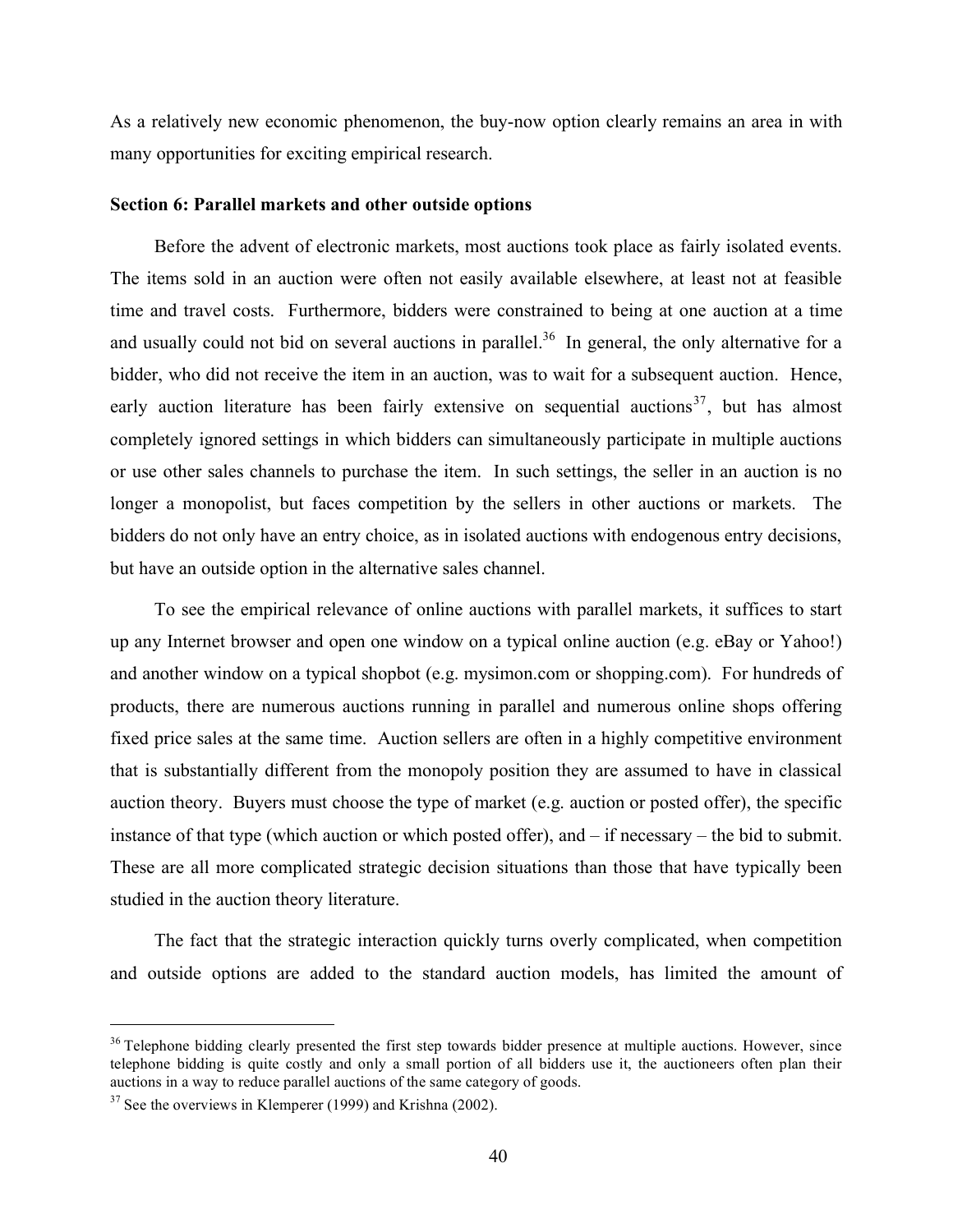theoretical work on the topic. McAfee (1993) shows that equilibria in games in which sellers compete by offering different direct mechanisms, may not be feasible in general, due to the possible non-convexity and discontinuity of the sellers' profit functions. However, under some restrictive assumptions, McAfee (1993) shows the existence of an equilibrium in which all sellers offer second-price auctions with the reserve prices set to their marginal cost.

Peters and Severinov (1997) use a limit equilibrium concept to explicitly characterize the symmetric equilibrium that arises when the seller's competition is restricted to choosing only amongst auctions (instead of choosing any arbitrary direct mechanism). The author's approach also allows them to examine the efficiency aspects of the auction competition equilibria. They show that the efficiency of the auction competition market depends on the seller's ability to advertise his reserve prices and on the timing of the buyers' knowledge of the own valuation. An efficient market performance, in the analyzed setting, is achieved when sellers can advertise their reserve prices and buyers learn about the realization of their valuation only after having chosen a specific auction. If buyers are informed of their valuations before they select an auction, the reserve prices are driven down to the sellers' marginal costs and there is inefficiently excessive entry. All these results, however, are derived under the restrictive symmetry assumption that buyers randomize their purchases over all sellers who offer the same conditions. This is a restrictive assumption; it excludes all possible equilibria in which buyers systematically sort amongst sellers.

Building on the two studies discussed above, Peters and Severinov (forthcoming) characterize a dynamic adjustment mechanism that provides a perfect Bayesian equilibrium for a market where sellers compete by offering different reserve prices in their independent ascending second-price auctions. Buyers bid in multiple rounds, costlessly and independently adjusting their bids and moving from one auction to the other, whenever their previous bid was not successful. The perfect Bayesian equilibrium derived for this decentralized trading institution induces an efficient set of trades at a uniform trading price.

The strength of this equilibrium is that the decentralized equilibrium bidding has extremely low informational requirements and neither depends on a buyer's beliefs about the other buyers' valuations, nor on the number of buyers and sellers. The equilibrium bidding rule only requires that any buyer, who currently does not hold a high bid, should bid in the auction with the lowest current high bid, raising the high bid as slowly as possible and exiting the market if the calculated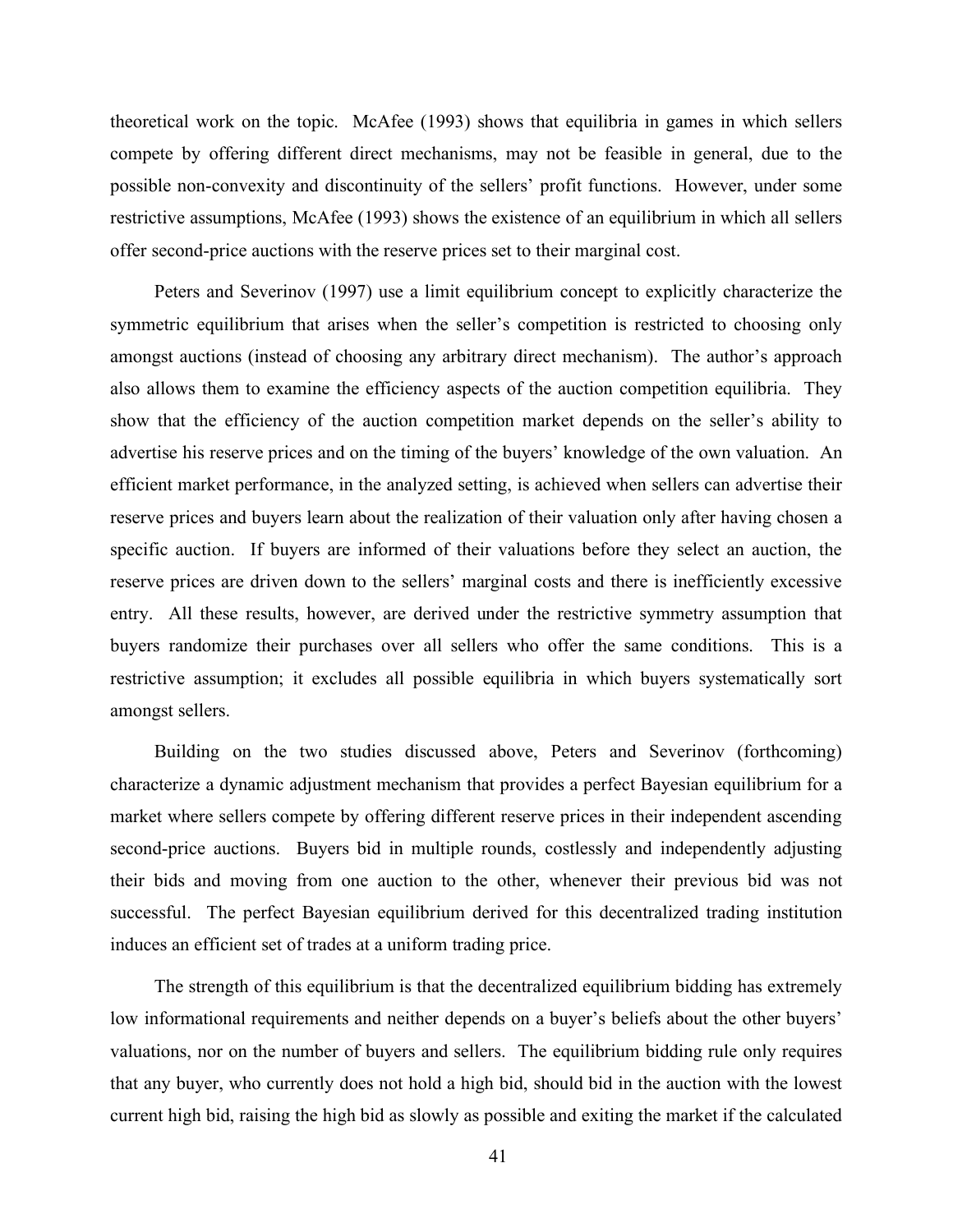next bid is greater than one's valuation. This *minimal increment bidding* is a feasible strategy for most of the existing online auctions, because the only two pieces of information that a bidder needs to follow this strategy are generally available: (1) the information whether one's bid is currently the high bid of an auction and (2) knowledge of which high bids are currently associated with each of the auctions. Note, however, that while minimal increment bidding is feasible, it is hardly ever observed in online auctions.

Given that bidders use minimal increment bidding, Peters and Severinov (forthcoming) show that in equilibrium all sellers will set their reserve prices equal to their marginal costs if the number of traders in the market is sufficiently large. Under these circumstances, the induced equilibrium of the parallel auctions market is efficient and sequentially optimal at every stage.<sup>38</sup>

The empirical evidence concerning parallel online auctions is mixed. Tung, Gopal, and Whinston (2003) tracked simultaneous online auctions of identical consumer electronic items, controlling for seller reputation and quality. They report large price disparities and, hence, substantial arbitrage opportunities across the auctions. They observed only a few *cross-bidders*, i.e. bidders switching from one auction to another. Interestingly, they note that none of the crossbidders they identified ever succeeded to buy an item. Furthermore, they observed that bidders who were outbid in one auction did not switch to another, even though their unsuccessful bid was substantially higher than the winning bid of the latter auction. All this seems to indicate that bidding in online parallel auctions little resembles the minimal-increment bidding required in the equilibrium specified by Peters and Severinov (forthcoming).

There is, however, also empirical evidence in support of the Peters and Severinov (forthcoming) equilibrium analysis. Anwar, McMillan, and Zheng (2006) collected data from competing eBay auctions for CPUs. Controlling for all auction parameters, three samples were generated, which differed only in closeness of the auctions ending times: same day, same hour, and same minute. As suggested by minimal increment bidding, bidders tend to bid on the auction with the lowest high bid. Furthermore, the smaller the difference between the ending times, the more cross bidding is observed. Finally, the authors show that bidders using cross-bidding

<sup>&</sup>lt;sup>38</sup> Burguet and Sákovics (1999) point out that efficiency breaks down in a setting in which the number of competing sellers is small enough to allow for strategic interaction. Examining the case of two auction sellers, who strategically set their reserve prices in a mutual best-response, they show that equilibrium reserve prices are well above the marginal cost, inefficiently excluding some bidders.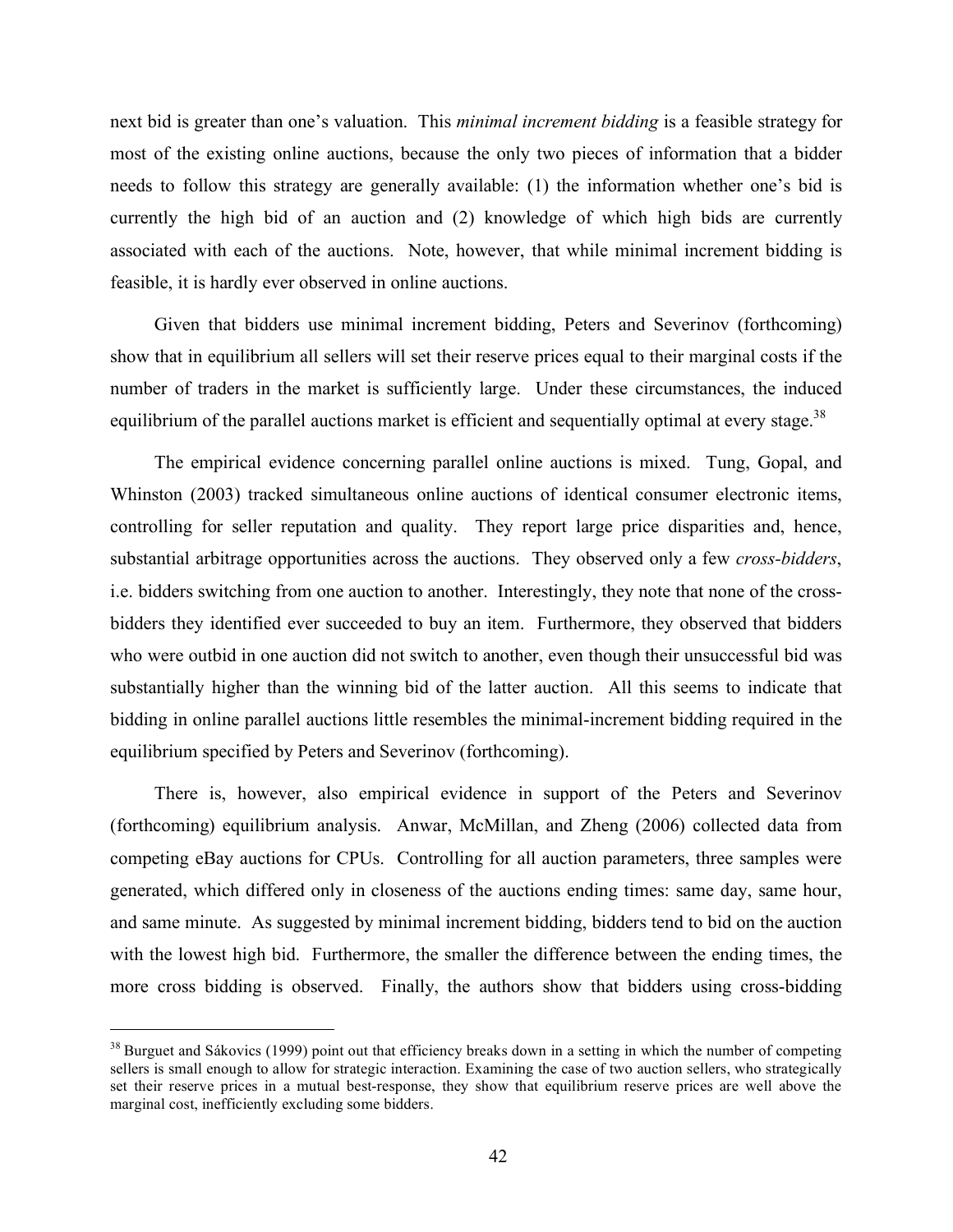strategies on average pay only 91% of the price paid by those not using cross bidding. This evidence indicates that the bidders understand the strategic situation of competing auctions and react to it in an appropriate way. However, the fact that bids are far from being increased at the smallest increment indicates that bidders do not actually employ the predicted minimal increment bidding. Additionally, the price differences among auctions of identical goods seem to suggest that the observed behavior in the competing auction markets does not perfectly match the equilibrium behavior predicted by Peters and Severinov (forthcoming).

Stryszowska (2005a) takes a slightly different approach to competing auctions. She analyzes two simultaneous, second-price, private-value auctions for an identical item.<sup>39</sup> The interesting twist in the derived equilibria is that bidders may use early, low, non-consequential bids to identify themselves and to coordinate across the auctions. This early coordination effort can explain the multiple bidding that is frequently observed in online auctions. Furthermore, Stryszowska (2005a) shows that in some equilibria of the game, all crucial bids arrive early, thus inducing an efficient allocation with identical prices in both auctions. However, in another type of equilibrium, in which bidders send last minute bids, the auction outcome is inefficient and prices may be dispersed.

A completely different path for modeling the outside option is taken by Reiss (2004). Instead of examining parallel auctions that mutually affect one another, Reiss (2004) aggregates whatever outside opportunity a bidder has into a simple payoff value that the bidder receives if he is not successful in the auction. This payoff, for example, can represent the utility gain of buying the item at a posted-offer shop. Given the model with a bidder outside option, Reiss (2004) shows that the optimal auction reserve price is decreases as the outside option increases. In a related model, Kirchkamp, Poen and Reiss (2004) implement the bidder outside option as fixed payments to all the bidders who are not successful in the auction. In the experiments, the theoretical finding that increasing the outside options decreases aggressive bidding is reproduced. But, the experiments also show that bidders in second-price auctions manage to fully expropriate their outside option, while those in the first-price auctions fail to do so. Hence, outside options

<sup>&</sup>lt;sup>39</sup> Instead of examining two parallel auctions, some authors analyze the situation with a sequence of two auctions that is known to the bidder. Zeithammer (2003) shows that in such a setting, bidders will "bargain-hunt" and reduce their bids, if a more preferred item is next up for sale. A similar approach can be found in Reiss and Schoendube (2002) and Brosig and Reiss (forthcoming).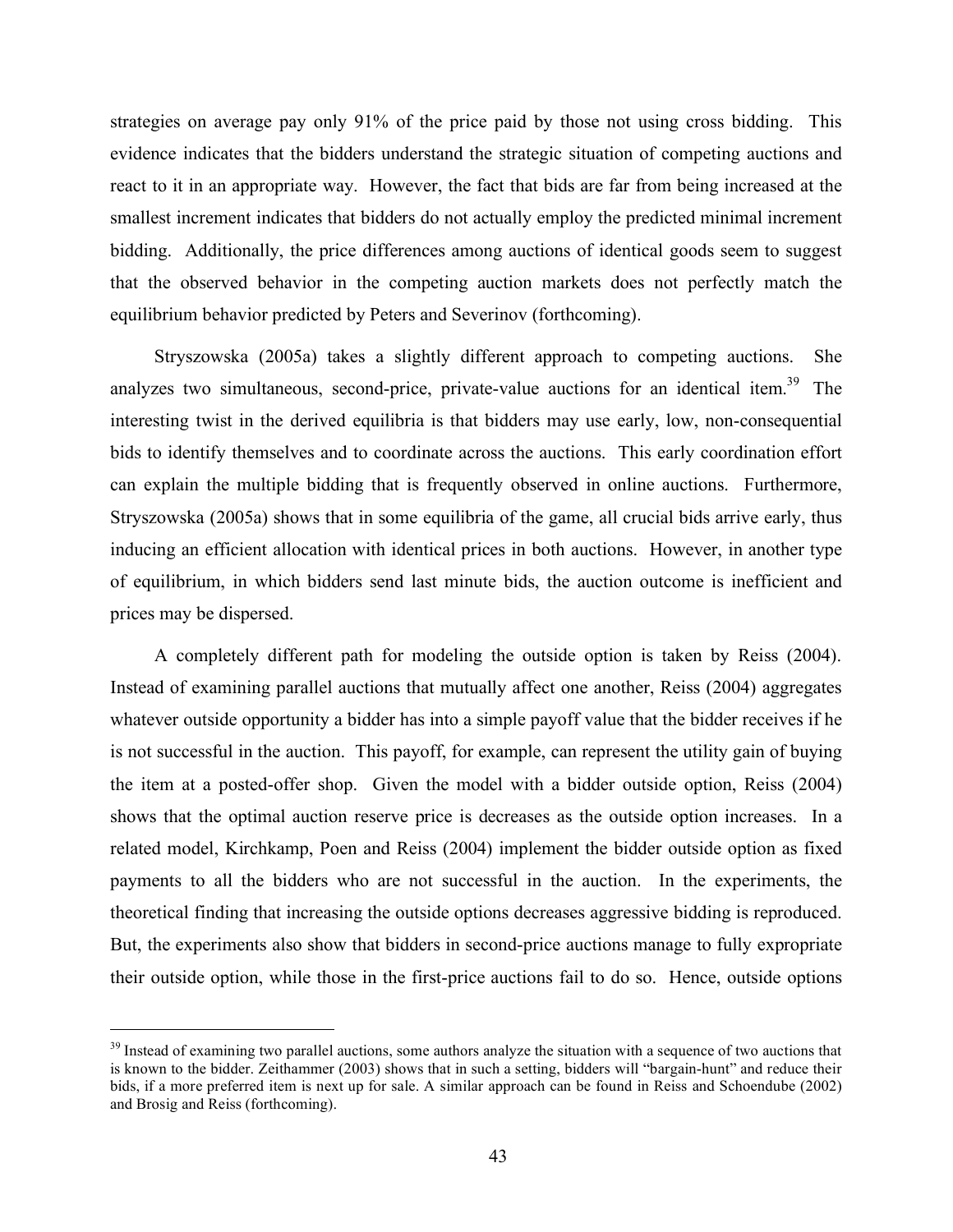seem to amplify the well-documented effect that first-price auctions generate more revenues than second-price auctions. In terms of efficiency, however, neither auction type is strongly affected, leaving the differences between the two designs insubstantial.

#### **Section 7: Multi-item auctions**

With few exceptions, previous sections dealt primarily with single-item online auctions. However, almost all online auction platforms also offer multi-item auction mechanisms. In recent years, multi-item auctions have received increasing attention, mainly because of their accelerated use in B2B (business to business) commerce and government allocation procedures. Yet, both the theoretical and empirical literature is less developed and contains only few general results. This is partly because when items are heterogeneous or bidders demand multiple items, new difficulties such as market power and strategic and computational complexities arise. Here we present the standard auction mechanisms for selling multiple items, and we discuss some central intuitions as well as empirical evidence on bidding behavior. For an in-depth overview of multi-item auction theory, see Milgrom (2004).

# *7.1 Standard multi-unit auction mechanisms*

1

For selling multiple units of one item (such as car tires, financial securities, energy products, environmental permits, etc.), there are, analogous to the single-object case, four standard mechanisms: the descending-price auction, the sealed-bid pay-as-bid auction, the ascending-price auction, and the sealed-bid uniform-price auction, plus some variations and extensions. 40

In the *ascending-price* multi-unit auction, the price gradually increases while bidders indicate how many units they want at each price. The final price is set and the auction closes when aggregate demand equals the number of units supplied. All bidders pay the same final price, which is the price at which the auction closed. In the corresponding sealed-bid version, bidders independently submit a whole demand curve. That is, each bidder indicates how much he is willing to pay for the first unit he acquires, the second unit, etc. Then, the outcome of the auction is determined by finding the first price at which aggregate demand equals supply. All

 $40$  All auction mechanisms considered here are simultaneous auctions; for a brief discussion of sequential auctions see section 8.3.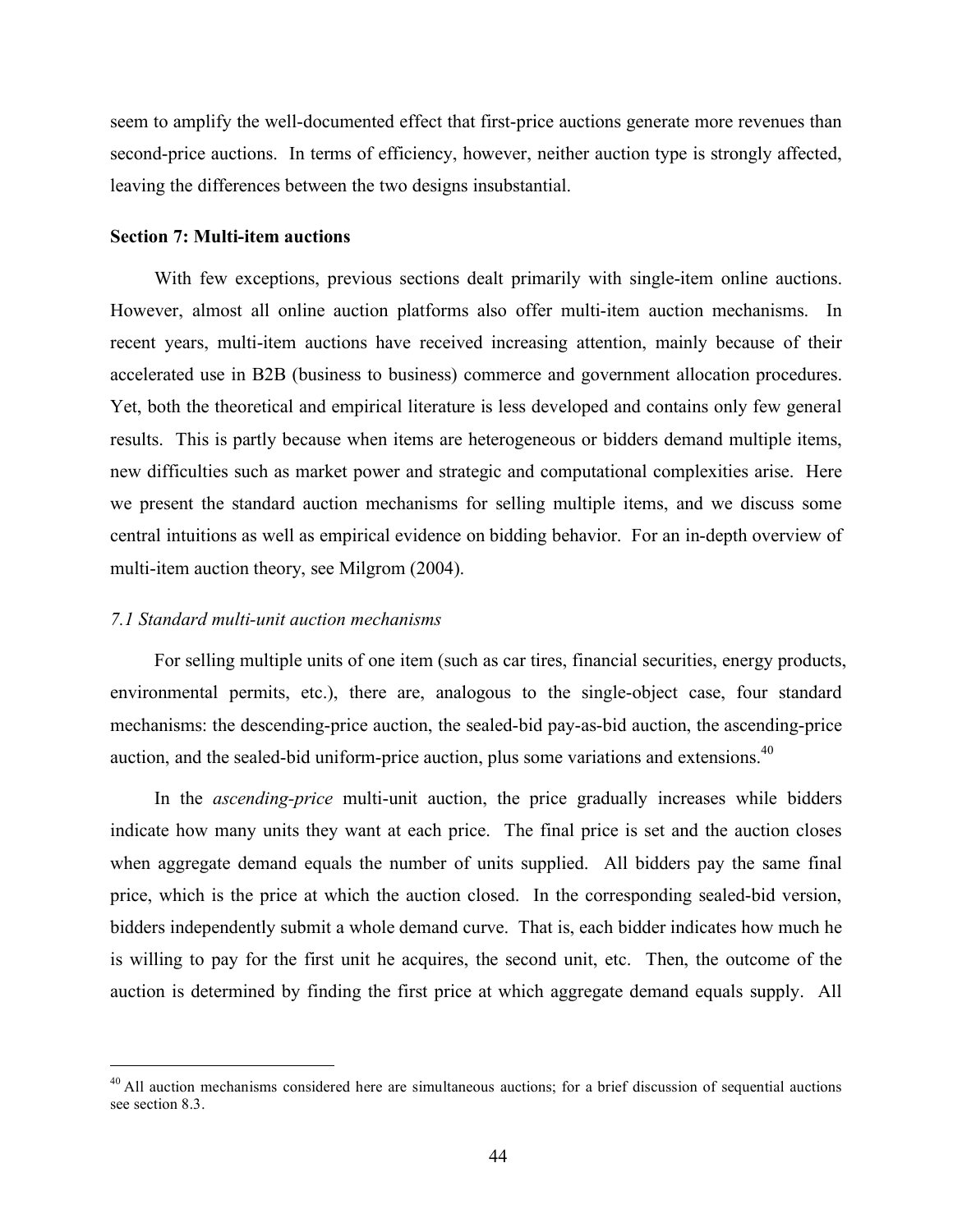bids above or equal to this price win, and bidders must pay their bid price. <sup>41</sup> In the *sealed-bid uniform-price* auction, all units have the same price: the market-clearing price.

Note that the ascending-price and the sealed-bid, uniform-price mechanisms enforce uniform prices for all units sold. Other auction formats endogenously promote 'similar prices for similar objects' by encouraging arbitrage. The best-known auction mechanism in this category is the *simultaneous ascending auction* (SAA) developed by Milgrom, Wilson, and McAfee, who proposed the design in the context of the US radio spectrum auction. All items, which may or may not be identical, are simultaneously offered in different auctions. Bidding on all objects takes place simultaneously in rounds subject to an activity rule (see section 8.2). Bidders observe prices throughout the auction, and this information allows them to arbitrage among substitute licenses, and to piece together complementary packages. The auction ends when a round passes with no new bids on any licenses (see, e.g., Cramton 2002 and 2004 for more details). For multiple, divisible items, Ausubel and Cramton (2004) advocate the *simultaneous clock auction*, where a price clock for each divisible good indicates its tentative price per unit quantity. Bidders express the quantities desired at the current prices, and the price is then repeatedly increased by an increment until demand is made equal to supply, at which point the tentative prices and assignments become final. This auction also yields similar prices for similar items by encouraging arbitrage. On the other hand, the next two multi-unit auction formats are discriminatory; identical units are sold at different prices.

In the *decreasing-price* multi-unit auction, the price gradually decreases while bidders indicate the price they are willing to buy one or more units. At each price, bidders are informed about the supply left at that point. The auction closes when no supply is left. Each winner pays the price at which he indicated he was willing to buy. In the *sealed-bid pay-as-bid* auction, bidders independently submit a demand curve. Every winning bidder pays his bid for each unit, provided that the bid is above the clearing price.

Another multi-unit auction with non-uniform prices was proposed in the seminal paper by Vickrey (1961). Suppose there are *k* units for sale. As before, the highest *k* bids are accepted, but the pricing rule of the *Vickrey-auction* determines that for the  $k^{\text{th}}$  unit awarded, bidders have

-

<sup>&</sup>lt;sup>41</sup> When the number of units is an integer, the clearing price may be the lowest accepted bid or the highest rejected bid. We also note that if the units being sold are not substitutes in the eyes of the bidders, then market clearing prices can fail to exist; see Milgrom (2004).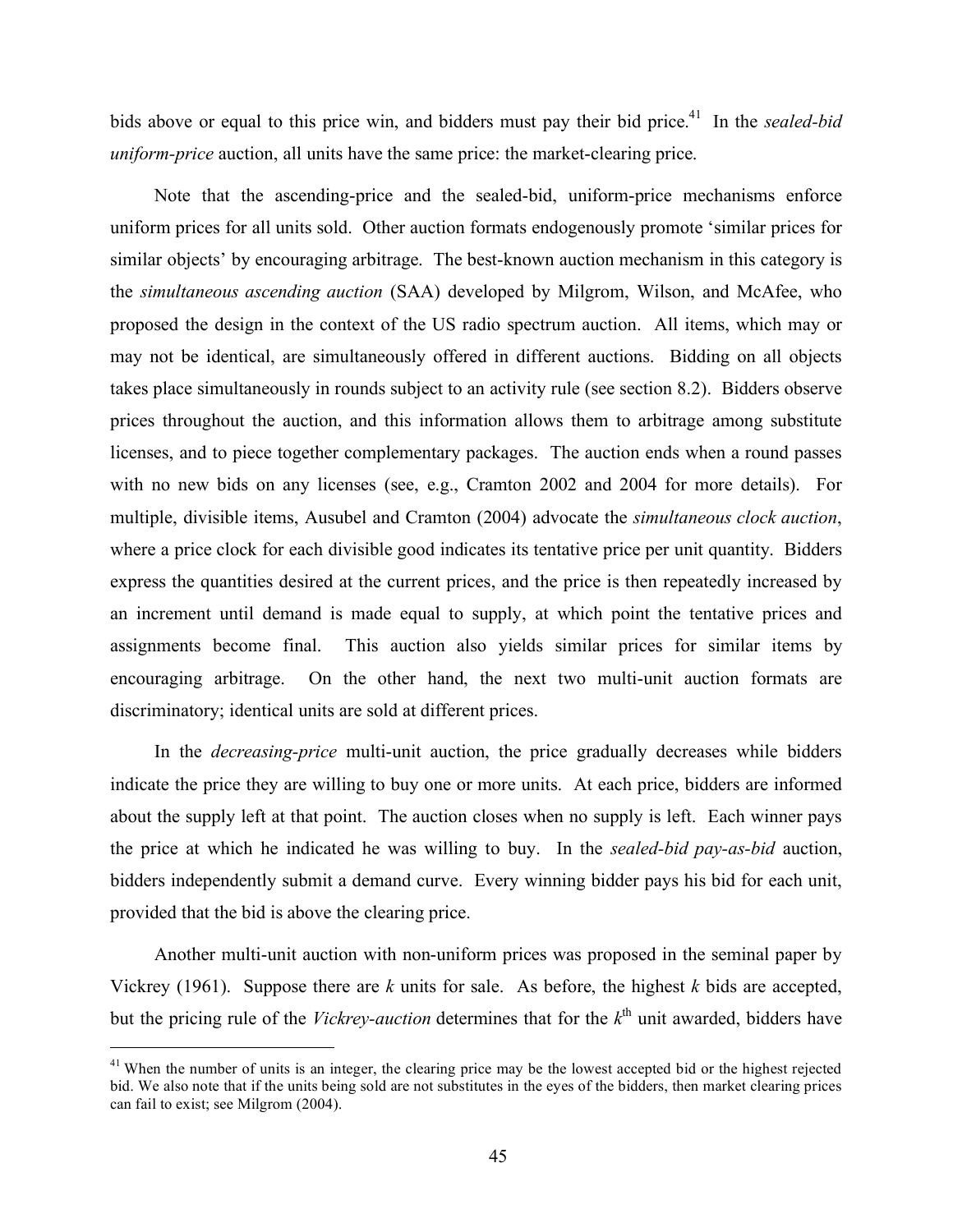to pay the amount of the *k*th highest losing bid.<sup>42</sup> This rule generalizes Vickrey's second-price auction rule for the single-item auction, where the winner pays the largest losing bid, to the multiunit case. In fact, analogous to the single-object case, all bidders have a dominant strategy to bid true values for all units.

Search engines such as Google typically use multi-item auctions, distantly related to the Vickrey auction, to sell online ads. Search results are typically shown along with sponsored links, which in turn are shown in decreasing order of bids. If a user of the search engine then clicks on an ad in position *k*, that advertiser is charged by the search engine an amount equal to the next highest bid, i.e., the bid of an advertiser in position  $k + 1$ . Because there are multiple positions available, there are many winners, and each winner pays the next highest bidder's bid. Edelman et al. (2005) show that this 'generalized second-price' auction generally does not have an equilibrium in dominant strategies. But, it has a unique ex-post equilibrium, resulting in the same payoffs as the dominant strategy equilibrium of the Vickrey auction (see Varian 2006 for another analysis of Google's 'position auction').

# *7.2 Bid shading and demand reduction in multi-unit auctions*

-

When bidders do not demand more than one unit, the analysis of the single-item case straightforwardly generalizes. For instance, bidshading will occur in sealed-bid pay-as-bid auctions (reflecting the trade-off between the probability of winning and the surplus from winning), and 'truth-revealing' in the ascending-price and the uniform-price auction. In fact, just as in the single-item case, the standard auction rules are revenue-equivalent under some appropriate assumptions. However, with multi-unit demand, bidding incentives can be quite different, and revenue equivalence fails to hold.

Maybe the most important intuition from the literature is that uniform-price auctions do not share the desirable properties of the second-price auction in the single-item case. The reason is that if a bidder can demand more than one unit, there is a positive probability that his bid on a second or later unit will be pivotal, thus determining the price for the first and possibly other units. With discrete goods, the bidder will bid his true value on the first unit, but strictly less on

 $42$  Suppose, e.g., that there are three bidders A, B, and C competing for three units of an object. Bidder A bids 14, 10 and 2, bidder B bids 12, 9 and 0, and bidder C bids 8, 5 and 4, respectively. Then bidder A is awarded two units and bidder B one unit. Bidder A pays  $17 (= 9 + 8)$  for both units, and bidder B pays 9 for his unit.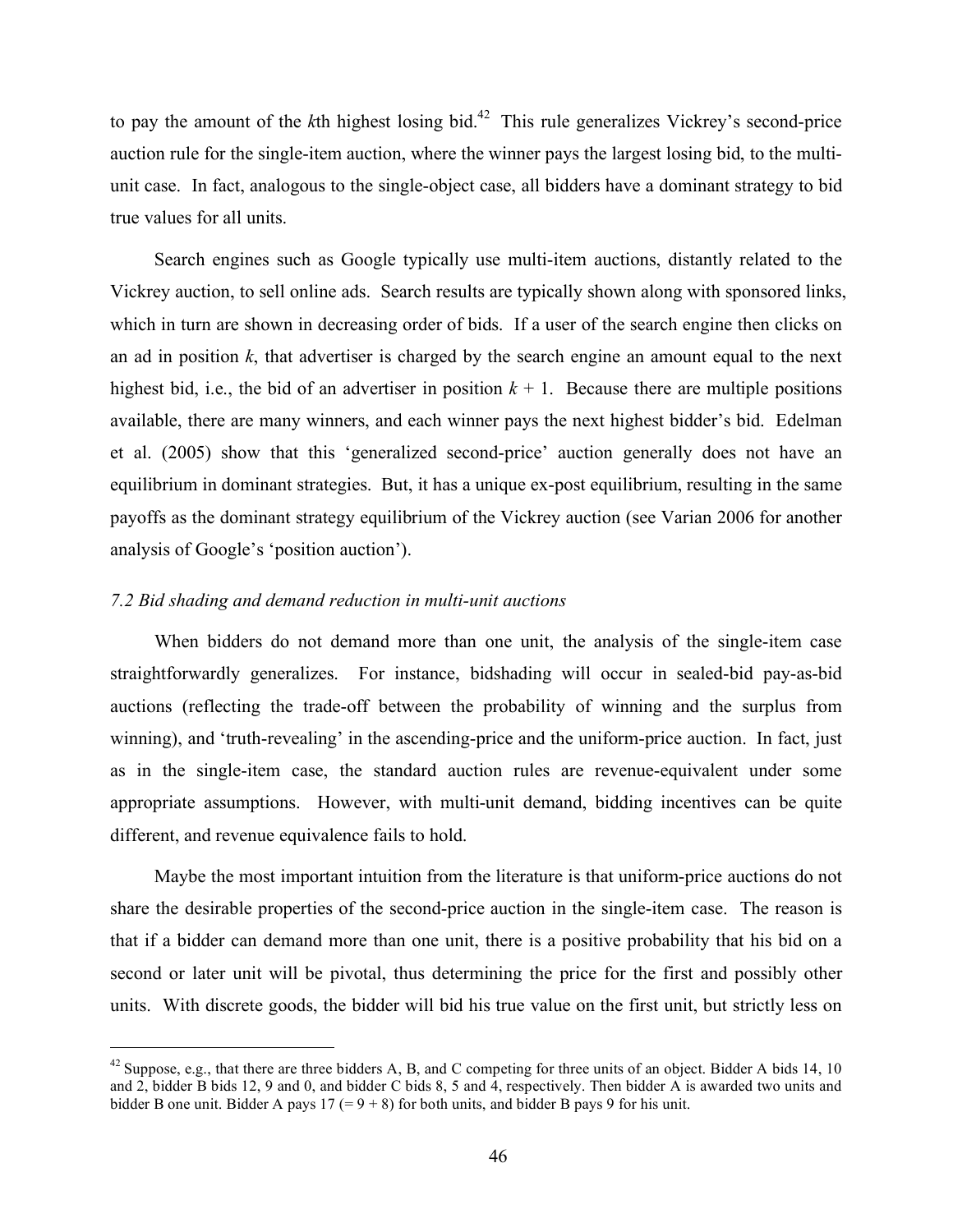all subsequent units. As a consequence, in equilibrium, bidders understate their values, or (equivalently) reduce demand quantities which hampers revenue and efficiency.<sup>43</sup> Furthermore, uniform-price auctions typically facilitate (tacit or explicit) collusion. Suppose the bidders agree on a collusive agreement and each bidder bids higher prices for smaller quantities than his collusively agreed share. Then, if any bidder attempts to obtain more, all bidders would have to pay high prices. This stabilizes collusion. So, a key concern with uniform-price auctions is the possibility of low price equilibria.

Several field studies provide direct evidence of strategic demand reduction and collusive behavior in electronic auction markets, such as in the German auction of GSM spectrum (Grimm et al. 2003), in the Austrian auction of third generation mobile wireless licenses (Klemperer 2004), in the FCC's Nationwide Narrowband Auction (Cramton 1995), in the UK electricity market (Wolfram 1998), and in the California electricity market (Borenstein et al. 2002). This field evidence is strongly supported by laboratory evidence (e.g., Kagel and Levin 2001, Engelmann and Grimm 2004) and controlled field experiments (List and Lucking-Reiley 2000). It has also been shown that, in line with theory, the amount of demand reduction decreases with the number of bidders (Engelbrecht-Wiggans et al. forthcoming). There is, however, little research on multi-unit bidding and demand reduction in online auctions (but see the chapter by Morgan et al. 2005 in this Handbook on competing auction research).

The two most common online multi-unit formats are the "Yankee auction" (as used by Onsale.com and also called "Multiple Item Progressive Electronic Auction"; see Bapna et al. 2000) and eBay's "Dutch auction" as used in the US. Both auction mechanisms allow the seller to simultaneously auction off two or more units of an item. Bidders must specify in their bid the price per unit and the number of units desired. That is, unlike in the standard formats described above, bidders are not allowed to express a whole demand curve with prices as a function of quantities, but only one price-quantity-pair. Bids are then ranked by price, then by quantity, and finally by the timing of the bid (earlier bids take precedence). There is no proxy bidding. During the auction, bids can be improved according to an improvement rule requiring that the pair value (price times quantity) must increase with any new submitted price-quantity pair. The most

-

 $43$  This is similar to market power effects in monopsony. The ranking of the uniform-price auction and the pay-as-bid auction, where bidder too shade their bids, is ambiguous in both efficiency and revenue terms (Engelbrecht-Wiggans and Kahn 1998, Ausubel and Cramton 2002).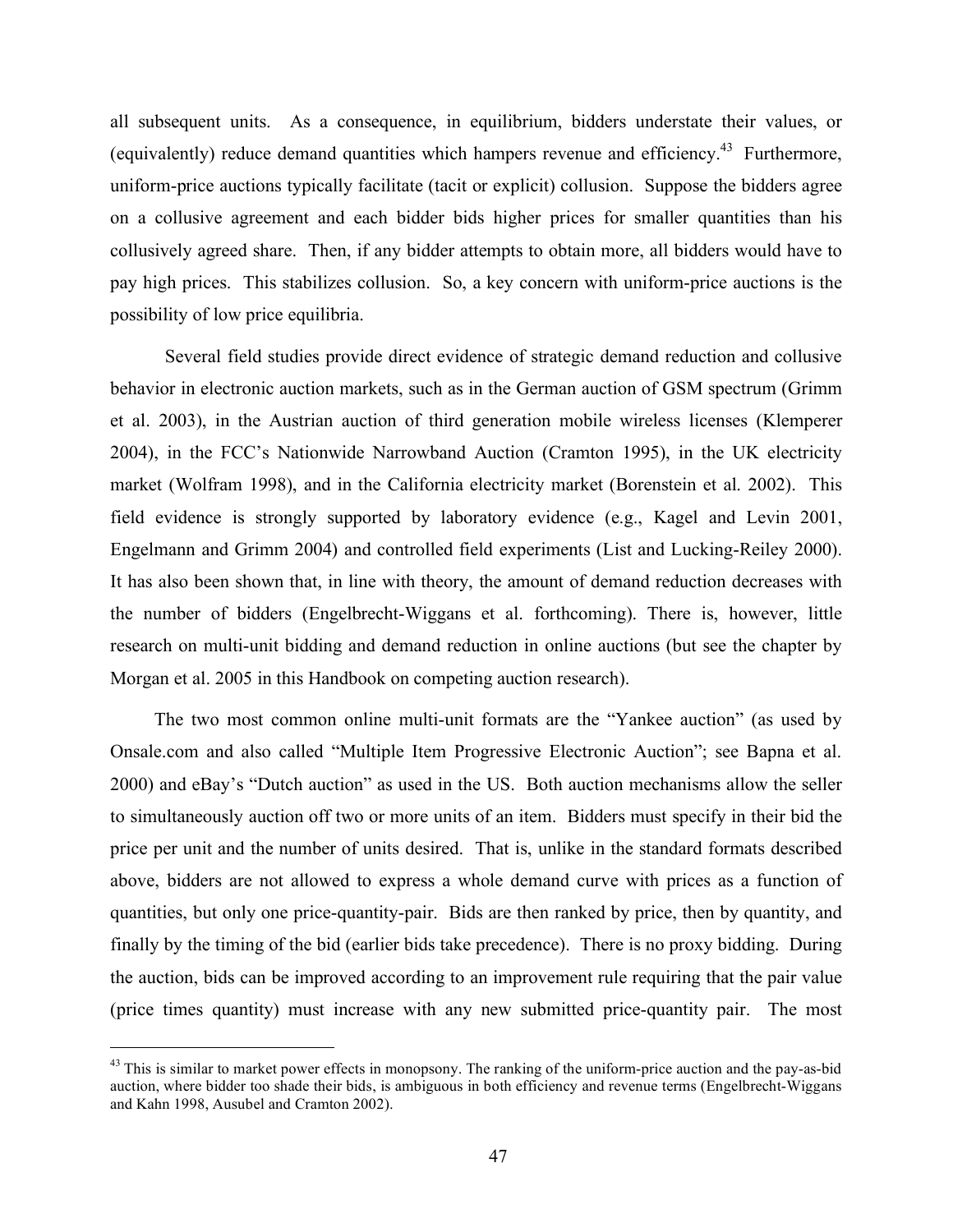important difference between Yankee and Dutch auctions is that in Yankee auctions all winning bidders pay their own bids, while in Dutch auctions all winning bidders pay the same, uniform price, which is the lowest successful bid.44

### *7.3 Complementarities and combinatorial auctions*

Auctioning multiple items quickly becomes complicated when there are complementarities between items. Complementarities exist when the value of a bundle of items is larger than the sum of values of each object separately. This is the case in many applications including auctions for the radio spectrum, electricity, airport-landing-slot, supply chains, and transportation services. In such cases, a bidder may end up stuck with items that are worth little because he failed to win complementary items (exposure problem), or he may quit early, fearing that he may fail to win complementary items (holdup problem). As a result, inefficiencies are likely to arise in multiitem auctions where bidders cannot ensure winning complementary items. Theory suggests that in these situations, a combinatorial auction, in which bidders can place bids for one or more *packages* of items, can increase revenue and efficiency. The underlying reason is that these auctions allow bidders to more fully express their preferences. Applications of combinatorial auctions include truckload transportation, bus routes, industrial procurement, airport arrival and departure slots auctions, radio spectrum auctions, and course registration at Chicago Business School (see Cramton et al. forthcoming and Kwasnica et al. 2005 and the references cited therein).

The most famous combinatorial auction is the *Vickrey-Clarke-Groves* (VCR) mechanism, sometimes called generalized Vickrey auction, which works as follows. Bidders bid on all possible packages. The items are then allocated to bidders such that efficiency (the sum of realized values) is maximized according to the stated bids. Each winner pays the smallest (fictitious) bid such that he would still have won his part of the allocation. The resulting price for a bidder equals the *external costs* (social shadow costs) of winning, in the sense that it is the (stated) value of the awarded package for the *other* bidders. Observe that this holds analogously for the single-object second-price auction introduced in section 2 and Vickrey's multi-unit

<sup>&</sup>lt;sup>44</sup> As long as demand is smaller than supply, the price equals the seller's reservation price.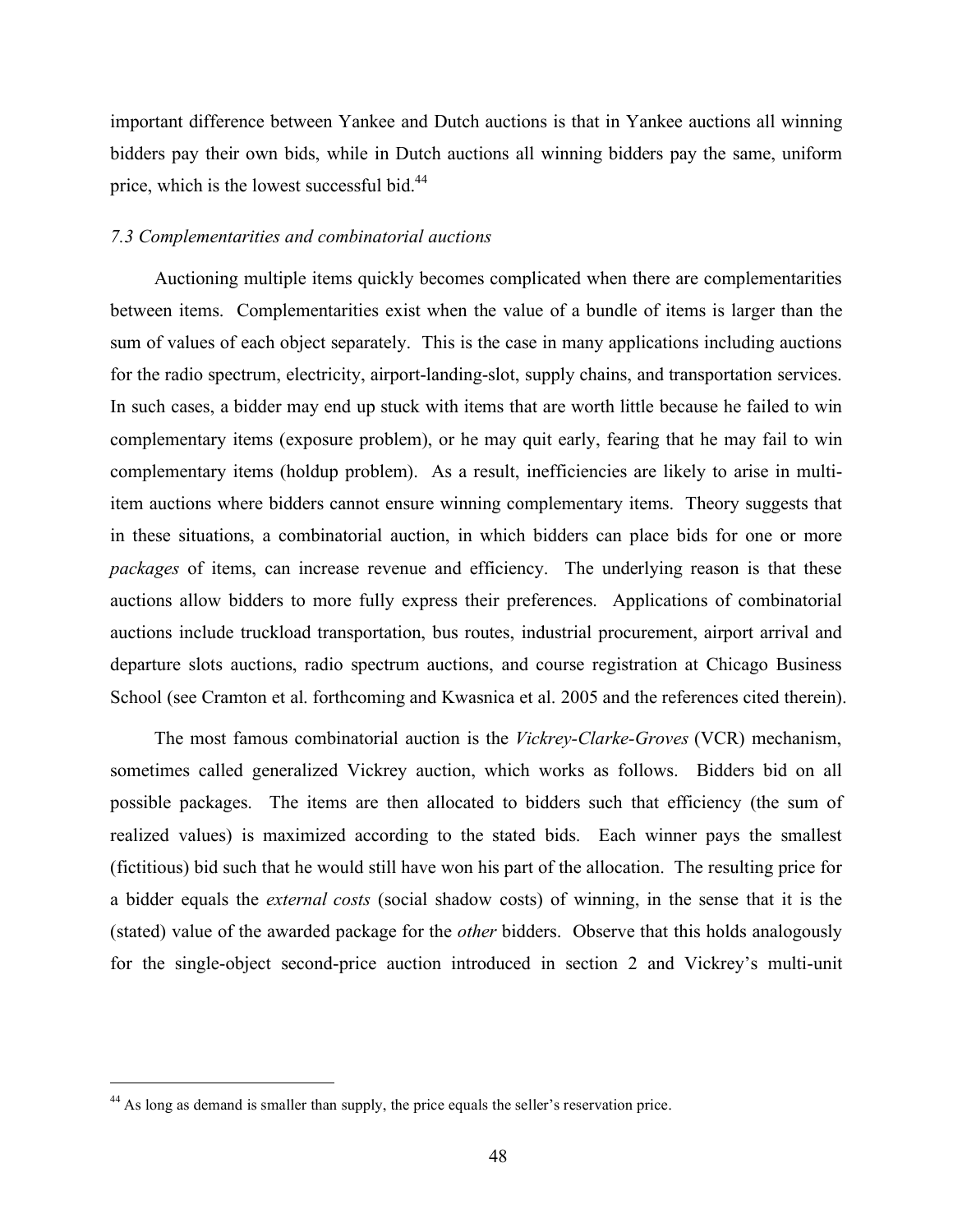auction introduced in the last subsection. The VCG mechanism generalizes these formats. In particular, bidding one's values for each package is a dominant strategy.<sup>45</sup>

However, the VCR mechanism suffers from a number of practical problems in the presence of complementarities that seem to seriously limit its usefulness for many applications (Ausubel and Milgrom 2004).<sup>46</sup> One is that the VCG mechanism does not maximize revenues. In fact, revenues can be very low when items are not substitutes though competition is substantial. This alone disqualifies the auction for many purposes.<sup>47</sup> Furthermore, the VCG mechanism makes it easy for losing bidders to collude, and individual bidders can sometimes profit from bidding under pseudonyms – something that appears to be particularly problematic for online auctions, where identities can be more easily manipulated. Another problem is computational complexity. The number of potential bids per bidder is exponentially growing with the number of items auctioned. There are  $2^{N} - 1$  packages of *N* items. Bidding on all packages can be too demanding for human bidders, even though the VCG mechanism removes all *strategic* complexity by implementing dominant strategies. Computational complexity is also an issue for the auctioneer. Finding the efficiency (or revenue) maximizing allocation of objects in a general combinatorial auction is difficult (more precisely: NP-hard; see de Vries and Vohra 2003), though researchers succeeded in demonstrating that the 'winner determination' problem can often be reasonably addressed (e.g., Rothkopf et al. 1998, Sandholm et al. 2005). Finally, it has been shown that no general equivalent of the VCG mechanism exists in common-value environments, and secondbest mechanisms have not yet been identified (Jehiel and Moldovanu 2001).

That said, there has been much progress in *practical* multi-object auction design in recent years. Much of the literature focuses on open, progressive auctions, which can reduce strategic and computational complexity. Some researchers argue, based on applied research in electricity and other infrastructure industry markets, that when complementarities are weak and do not strongly differ across bidders, auction formats like the simultaneous ascending auction may work

<sup>&</sup>lt;sup>45</sup> Bidders must be risk-neutral and are not allowed to face binding budget constraints. Ausubel (forthcoming) developed an open auction version of the VCG mechanism. Another well-known combinatorial auction is the pay-asbid package auction by Bernheim and Whinston (1986), which is relatively easy and transparent, but strategically much more complex, as it is typically the case with pay-as-bid auction formats.

<sup>&</sup>lt;sup>46</sup> Maskin (2005) entertains a more positive picture of the potential practical importance of the VCG mechanism.

<sup>&</sup>lt;sup>47</sup> General results about revenue maximizing auction mechanisms in the private-value multi-object environment do not exist.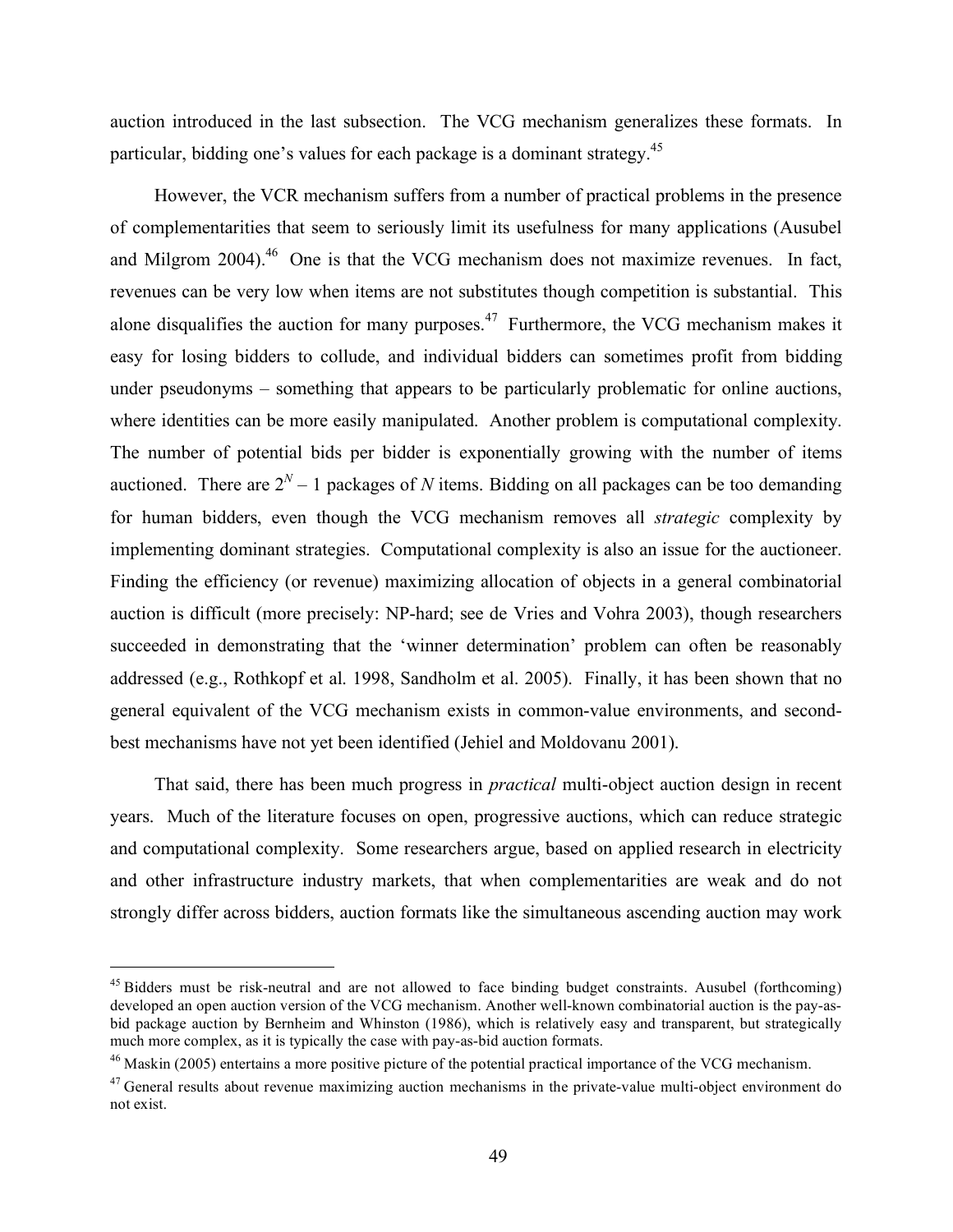satisfactorily, even though they do not allow combinatorial bids (e.g., Ausubel and Cramton 2004). A well-known progressive auction format that includes combinatorial bidding features is Banks et al.'s (1989) continuous-package bid auction that tries to reduce both value and strategic computation (see Kwasnica et al. 2005 for a recent advancement of this format). Another interesting format to deal with complementarities is the *ascending-proxy auction* (Ausubel, Cramton and Milgrom forthcoming). This is a hybrid auction that begins with a simple and transparent clock phase, not unlike the simultaneous-clock auction, and that ends with a final proxy auction round based on package bids. Similar to eBay's proxy bidding system, bidders in the proxy phase submit values to an artificial proxy agent who then bids on their behalf to maximize profits. It can be shown that including such a proxy phase may handle many of the complications that we discussed above, including the exposure problem.

Some experimental studies, starting with Banks et al. (1989; see also Ledyard et al. 1997, and Plott 1997), investigate bidding when complementarities are present. However, to our knowledge, the only experimental paper that relates its design directly to online auctions is Katok and Roth (2004). They compared the performance of an auction designed to resemble eBay's multi-unit "Dutch" auction to the descending-price auction. The laboratory setting used a set of value environments that include more or less strong complementarities among homogenous objects. Overall, eBay's ascending Dutch auction performed relatively poorly because of the exposure problem. Recall that while the eBay mechanism guarantees a uniform price for all units, it does not guarantee a winning bidder the entire quantity on which he bids. On the other hand, the descending Dutch auction avoids the exposure problem because a bidder who stops the clock obtains the full quantity he desires at the price he stopped the auction. In this sense, the descending Dutch auction can be interpreted as a simple version of a combinatorial auction in case of homogeneous goods. Katok and Roth (2004) conclude that eBay's Dutch auction is susceptible to the exposure problem in environments with synergies, but they also mention that synergies may not be very relevant for B2C and C2C auctions such as eBay. We add that eBay gives winners the right to refuse to purchase 'partial quantities'– a rule that has not been accounted for in the experiment. That is, if a bidder only wins some of the desired object, he does not have to buy any of them. This rule is meant to protect eBay users from the exposure problem (but might create other strategic complications as we will briefly note in the next section).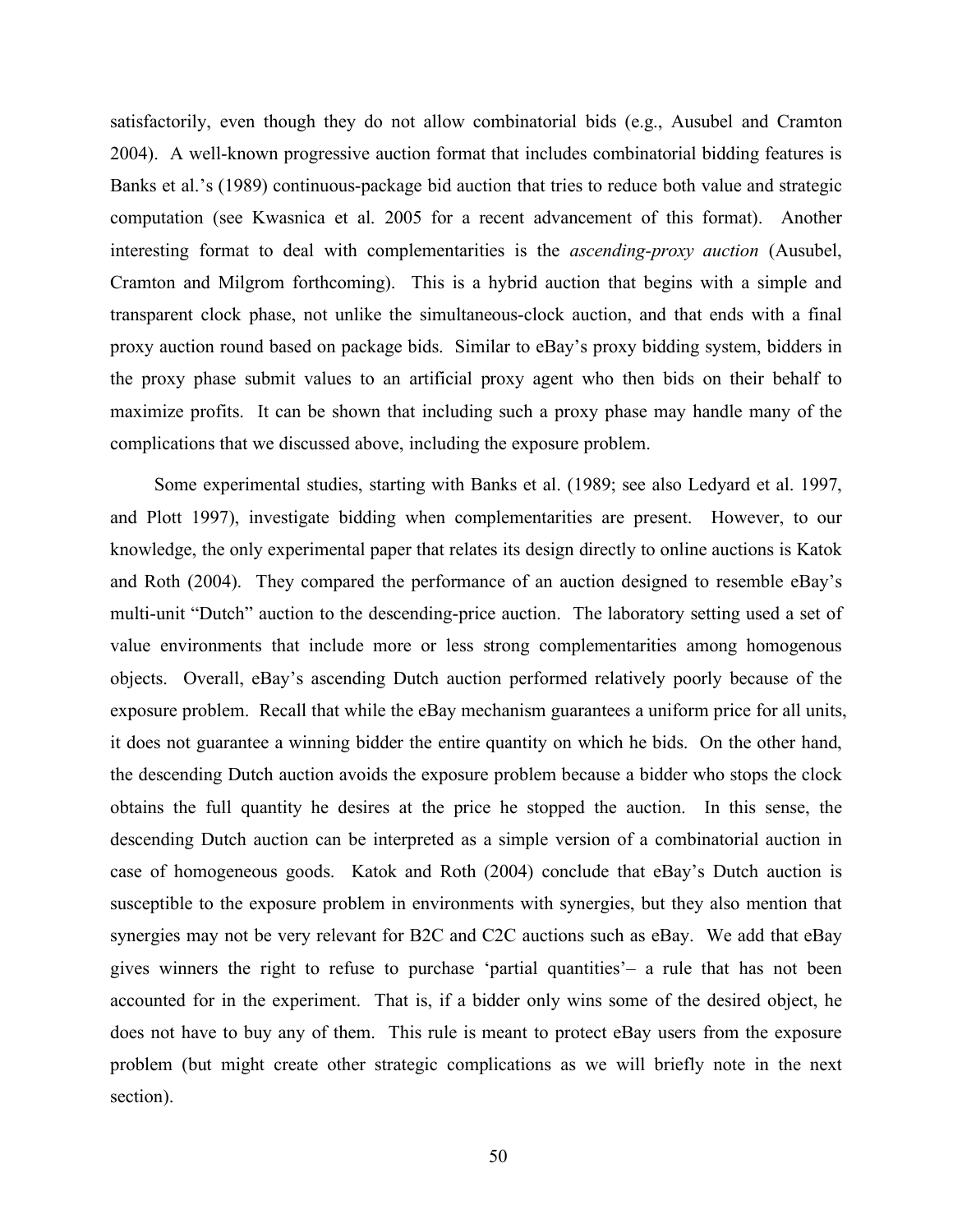#### **Section 8: Design of online auctions**

Auction design matters. In the previous sections, we have shown that the choice of the auction format, the reservation price, the buy-it-now price and other auction parameters may systematically and significantly affect revenue, efficiency and bidder participation. In this section, we discuss some further auction mechanism choices relevant to online auctions, which have been studied in the literature.<sup>48</sup>

# *8.1 The advantages of long, open auctions*

Unlike offline auctions that typically last only a few minutes, Internet auctions such as those on eBay, Yahoo and Amazon last many days.<sup>49</sup> Since bidders may enter an auction from anywhere, and at anytime, a longer auction time allows more bidders to spot an item and bid on it. Lucking-Reiley et al. (1999) and Hasker et al. (2004) observed that longer auction durations on eBay tend to attract more bidders and lead to higher prices. Lucking-Reiley et al. (1999) reported that 7-day auction prices are approximately 24 percent higher than shorter auctions, and 10-day auctions are 42 percent higher, on average. Hasker et al. (2004) observed that the change in the final sales price achieved by extending the auction from three to ten days is about 10.9 percent.<sup>50</sup>

Long durations also create challenges because bidders cannot be expected to continually monitor the auctions. Many auction houses, including eBay, respond to this by providing bidders with artificial proxy agents. These agents bid on the bidders' behalf, automatically responding as other bids come in, and thus free bidders from the necessity of following the auctions and the price discovery process themselves.

A related important design question is whether the auction should be conducted by sealedbid. That is, should bidders submit their (proxy) bids over an extended period of time, but without the opportunity to react to the bidding activity of other human or proxy bidders, or should bidding be open, so that bidders can see how bidding activity evolves during the course of

 $48$  For the question how to promote trust and trustworthiness in online auctions by clever design choices, see e.g. Dellarocas (this Handbook), as well as Brosig et al. (2003), Bolton et al. (2004a,b, forthcoming), Güth et al. (2005), among many others.

<sup>&</sup>lt;sup>49</sup> Google's and Yahoo's auctions of online ads are even always accepting bids.

<sup>&</sup>lt;sup>50</sup> Hasker et al. (2004) also reported that experienced sellers respond to these incentives in that they sell more valuable objects in longer auctions. Simonsohn (2005) found, on the other hand, that too many sellers set their auctions to end during peak-demand hours such that the probability of sale during such hours is actually lower.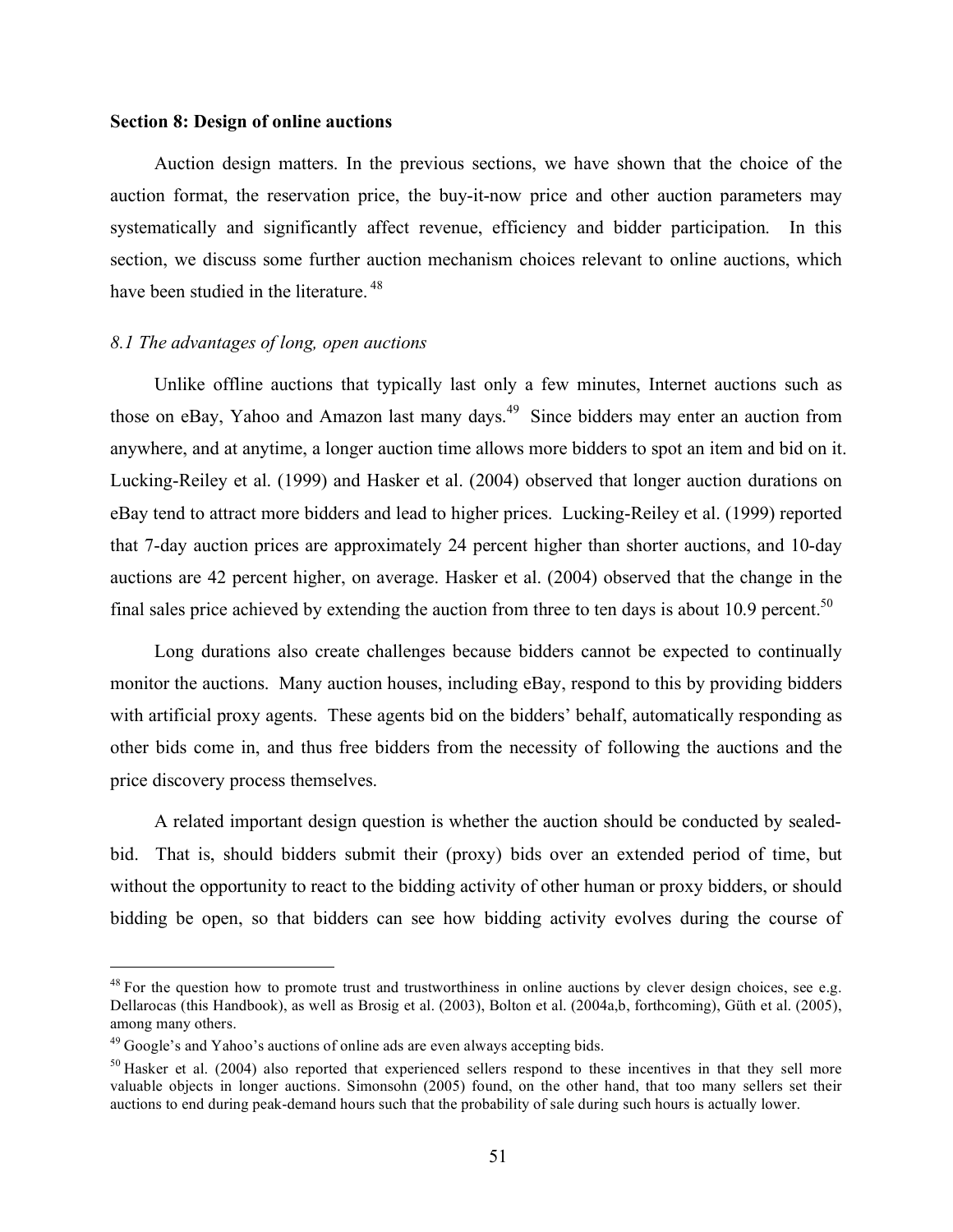auction? This way, bidders would retain the right to change (proxy) bids in response to the bid history.<sup>51</sup> Many online auction houses, such as eBay, chose an open format. From a theoretical point of view, open ascending-price auctions tend to reduce the force of the 'winner's curse' in environments with a common-value element, because the competitors' bidding activities may convey relevant information that the bidders use in revising their estimates of value. Thus, uncertainty is reduced and so is the winner's curse, and bidders can bid more aggressively. This, in turn, can result in higher revenues in open auctions (see Milgrom and Weber (1982) for the theory and Klemperer (1999) for a more precise intuition behind the effect). Recently, Compte and Jehiel (2004) showed that open auctions are also the preferred choice in private-value environments, if the bidders do not know ones' value a priori. So the rationale for using open formats appear quite robust across auction models.

On the other hand, note that such results, derived in simple auction models, cannot directly be applied to online auctions. One characteristic of eBay is that bidders can enter and leave the auction at any point they wish. So bidding activity, or non-activity, has less information value than in the ascending-price auction described above, in which entry and exit decisions are perfectly observable. Yet, the fact that bidders condition their behavior on others' activities (see, e.g., sections 3 and 4) suggests that open online auctions reveal some helpful information.

Another argument for open auction formats comes from laboratory experiments. It has been shown that the feedback delivered in open second-price auctions such as eBay substantially accelerates the speed of learning compared to second-price sealed-bid auctions (Ariely et al. forthcoming). This improves the price discovery process and increases competition among bidders so that efficiency and revenues can be enhanced, even in purely private-value environments. In line with this finding, Ivanova-Stenzel and Salmon (2004) report that, when having the choice between sealed-bid and open, ascending-bid auctions, laboratory subjects in a private-value environment have a strong preference for the open format. Finally, Cramton (1998) notes that in practical applications, the dynamic price-discovery process of an open auction most often does a better job than sealed bidding. This is, of course, in particular true in multi-object auctions, where the dynamics facilitate arbitrage and packaging.

 $51$  We assume here that the open auction is ascending.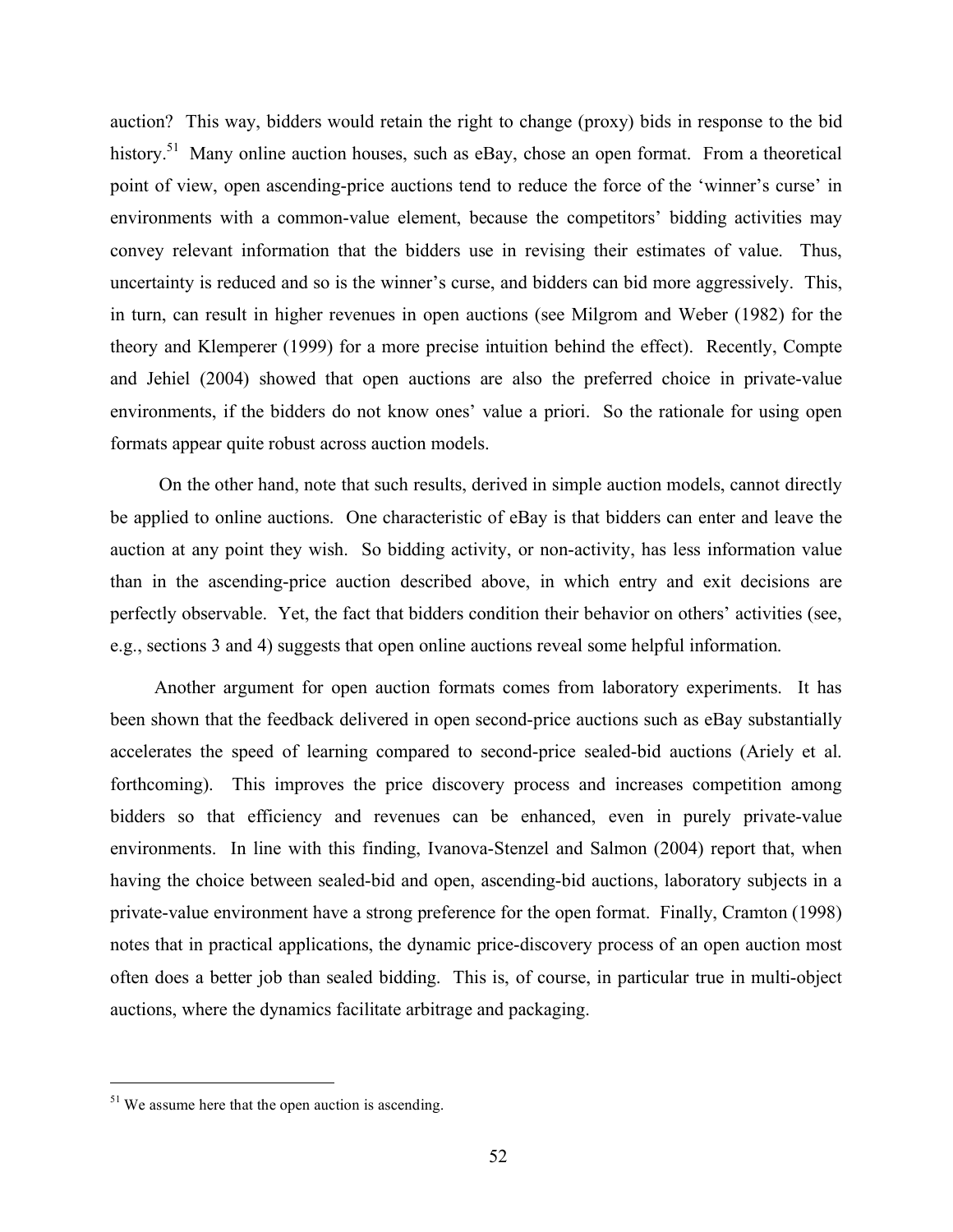However, there are also disadvantages that come with open bidding. Open auctions are more susceptible to various forms of collusion and fraud. Bapna (2003) argues that open auctions facilitate collusive bidding against a repeat seller (and has other more technological disadvantages). He therefore recommends that eBay run sealed-bid auctions. The literature on spectrum auctions, however, demonstrated that certain auction design features can address and mitigate many of these problems. For instance, a history of bids that conceals bidder identities can, to some extent, suppress bidder collusion against sellers and rival bidders.<sup>52</sup> Furthermore, the anonymity and the number of potential bidders, as well as free entry in online auctions, seem to make coordination, signaling and communication among biddersmore difficult than in many offline auction environments.

Other concerns are probably more justified: Open auctions can lead to lower revenues when bidders are risk-averse (as we mentioned in section 2), and when *ex-ante* asymmetries among bidders are strong or competition is weak (e.g., Cramton 1998). This might be part of the reason why eBay recently introduced a sealed-bid format as an option for sellers; in the '*best offer*' format, bidders can make sealed-bids, and sellers can accept any bid at any time they wish.

# *8.2. Controlling the pace of bidding*

1

As we have seen in section 4, bidders in eBay auctions tend to bid late. This may distort the virtues of long, open auctions described above. One way to avoid late bidding and to control the pace of auctions is to create pressure on bidders to bid actively from the start. Milgrom and Wilson designed an activity rule that was applied to the U.S. spectrum auctions (McAfee and McMillan 1996). The activity rule requires a bidder to be 'active' (that is to be the current high bidder or to submit new bids) on a predetermined number of spectrum licenses. If a bidder falls short of the required activity level, the number of licenses it is eligible to buy shrinks. Thus, bidders are prevented from holding back. However, activity rules of this sort are incompatible with the flexibility needed on global auction platforms.

Roth and Ockenfels (2002) observed that the rule by which online auctions end may have a substantial effect on the timing of bids and price discovery. On eBay, auctions end at a predetermined time: a 'hard close'. In contrast, Amazon emulates the 'Going, Going, Gone'

 $52$  See Klemperer (2004) for a review of design recommendations for the European spectrum auctions to avoid collusive behavior.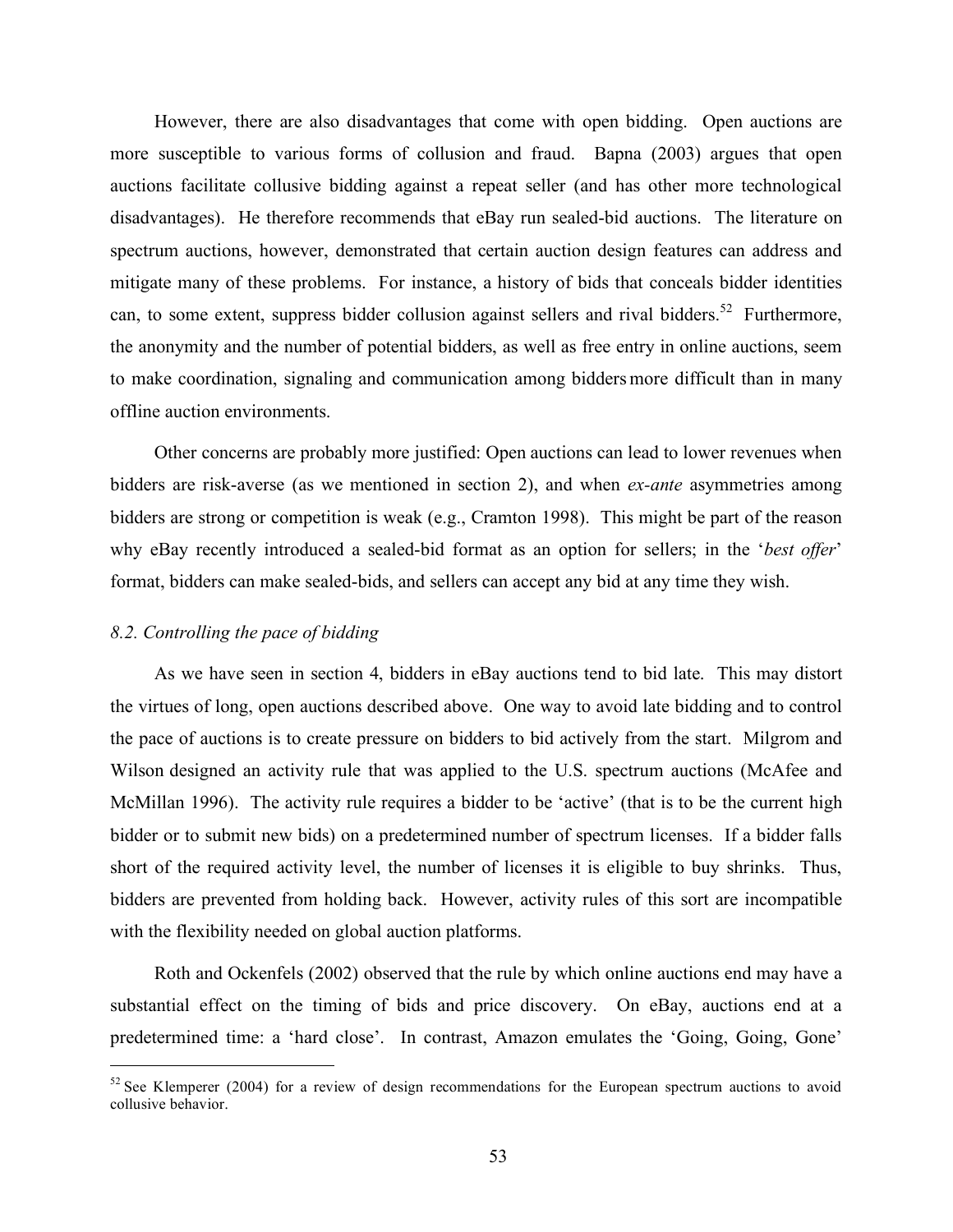feature of traditional auction houses. That is, Amazon automatically extends an auction if a bid comes in late, so that all bidders always have the opportunity to respond to the opponents' bids.<sup>53</sup>

Ockenfels and Roth (forthcoming) show that, although the risks of last-minute bidding remain, the strategic advantages of last-minute bidding are eliminated or severely attenuated in Amazon-style auctions. That is, a bidder who waits to bid until the last seconds of the auction still runs the risk that his bid will not successfully be transmitted in time. However, if his bid is successfully transmitted, the auction will be extended for ten minutes, so that, no matter how late the bid was placed, other bidders will have time to respond. Thus on Amazon, an attentive incremental bidder, for example, can respond whenever a bid is placed.<sup>54</sup> The differences in the strategic environment are reflected in the data of Roth and Ockenfels (2002): There is significantly more late bidding on eBay than on Amazon. For instance, 40 percent of eBaycomputer auctions and 59 percent of eBay-antiques auctions in the sample have last bids in the closing 5 minutes, compared to about 3 percent of both Amazon computer and Amazon antiques auctions that have last bids in the final five minutes before the initially scheduled deadline or later. Further analysis reveals that while the impact of the bidders' feedback numbers on late bidding is significantly positive in eBay, it is negative in Amazon, suggesting that more experienced bidders on eBay bid later than less experienced bidders, but experience in Amazon has the opposite effect.

Experiments by Ariely et al. (forthcoming) replicate these findings in a controlled laboratory private-value setting in which the only difference between auctions is the ending rule. The experiment thus controls for differences other than the closing rule that might affect behavior on Amazon and eBay, such as the number of auctions being conducted at a time and the number of potential bidders. The experiment also demonstrates that, ceteris paribus, 'early' prices on Amazon are an increasingly good predictor for final prices, whereas price discovery on eBay

<sup>&</sup>lt;sup>53</sup> In Amazon's own words: "We know that bidding can get hot and heavy near the end of many auctions. Our Going, Going, Gone feature ensures that you always have an opportunity to challenge last-second bids. Here's how it works: Whenever a bid is cast in the last 10 minutes of an auction, the auction is automatically extended for an additional 10 minutes from the time of the latest bid. This ensures that an auction can't close until 10 minutes have passed with no further bids." On Yahoo's auction platform, the seller decides whether he wishes a hard or a soft close. Otherwise, all three platforms employ similar auction rules.

<sup>&</sup>lt;sup>54</sup> However, there are other, non-strategic reasons for late bidding, including procrastination, use of search engines that make it easy to find auctions about to end, endowment effects, or management of bidding in multiple auctions in which similar objects may be offered. These motives for late bidding should be relatively unaffected by the difference in closing rules between eBay and Amazon.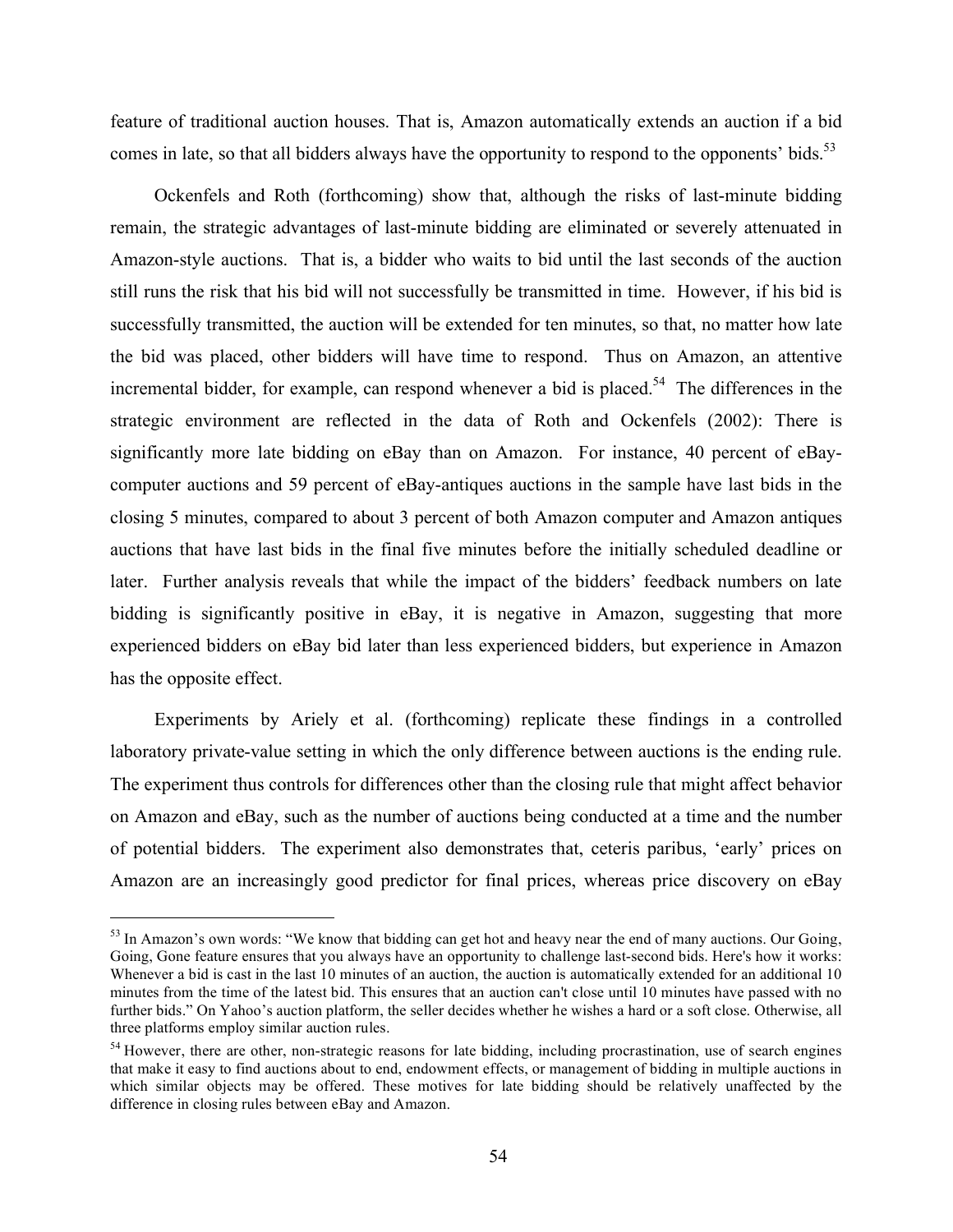became increasingly frenzied. Simulation experiments by Duffy and Ünver (2005) with artificial adaptive agents who can update their strategies via a genetic algorithm, replicate these findings and thus provide another robustness check.

Controlled field experiments, on the other hand, seem to have more difficulties finding evidence for the impact of the ending rule. Brown and Morgan (2005) and Houser and Wooders (2005) took advantage of the fact that Yahoo sellers are allowed to choose whether to end the auction with a hard or a soft close. In both studies, identical items were sold using both ending rules. None of these studies found a significant effect of the ending rule on the amount of late bidding.<sup>55</sup> However, Houser and Wooders (2005) observed – as Ariely et al. (forthcoming) and Duffy and Ütku (2005) – that, ceteris paribus, hard-close auctions tend to raise less revenue than soft-close auctions. 56

Online market design also includes the design of artificial agents, such as eBay's 'proxy bidder'. Because late bidding involves a good deal of planning and effort, artificial agents can also help executing late-bidding strategies. In fact, there is a market for artificial sniping agents that will allow a bidder not only to submit a proxy bid, but also to do so at the last moment. Sniping agents take two forms: downloadable programs that run on the bidder's own computer, and web-based services like esnipe.com to which a bidder can subscribe. Both offer bidders the ability to choose their maximum bid early in the auction, record when the auction is scheduled to end, and decide how many minutes or seconds before the end of the auction the sniping agent should submit the bid.

Recall that whether the timing of bids matters depends on the rules of the game. Artificial last-minute bidding agents (like esnipe.com) might support human bidders in eBay auctions, but they would hardly help on Amazon, where the closing rule removes or greatly attenuates the incentives to snipe. By the same token, human bidders on Amazon have more reason to make use of the proxy bidding agent provided by the auction houses than bidders on eBay, where the fixed deadline may create incentives to submit the bid late, depending on other (human or

 <sup>55</sup> In <sup>a</sup> recent laboratory experiment, in which three sudden termination variants of hard-close auction (a.k.a. *candle auction*) were examined, Füllbrunn and Sadrieh (2006) find that the extent of late-bidding crucially depends on the first stage in which the probability of sudden termination is greater than zero.

<sup>&</sup>lt;sup>56</sup> In a theoretic model of sequential auctions, Stryszowska (2005b) identified a situation in which soft-close auctions should be expected to yield smaller revenues.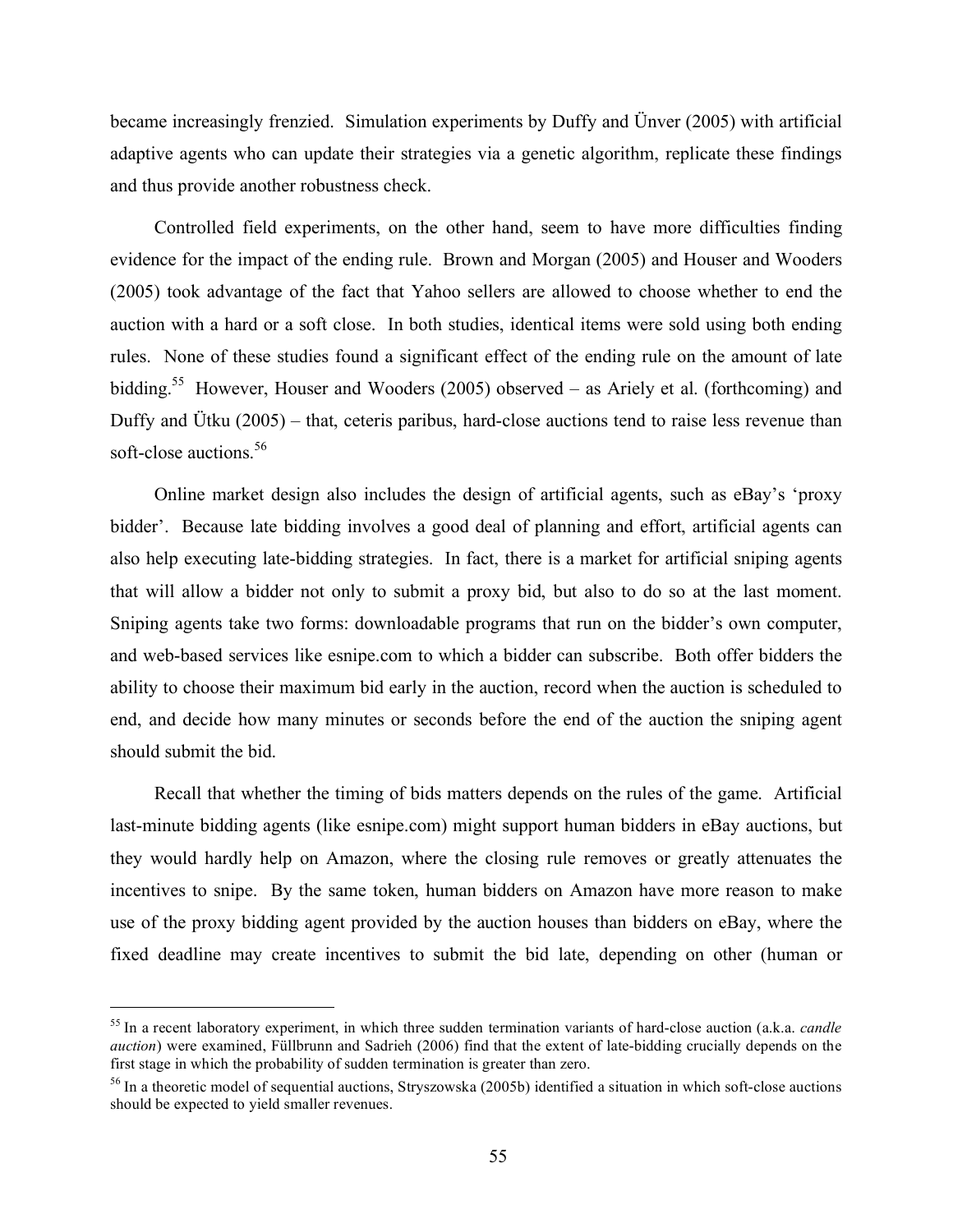artificial) bidders' behavior. Thus, how well different kinds of artificial agents perform depends on how the auction rules are designed.

Note also, that as sniping by human and artificial agents become more widespread on eBay, eBay will be gradually transformed into a sealed-bid second-price auction. If a large part of the late bidding activity takes place on third party sites like esnipe.com, eBay faces a number of design and rule choices; one is to ban sniping services. In fact, eBay.de (Germany) banned third party sniping services in its general terms and conditions (which is, of course, difficult to enforce), because, according to them, bidders who use sniping services have an "unfair advantage" over people who bid manually. A second choice would be just the opposite: recapturing the sniping market by offering a sniping option on eBay itself. Under this option, last minute bids submitted in advance directly to eBay could all be counted at the same time, immediately after the auction close. This would give bidders certainty, both that their bids would be successfully transmitted, and that there would be no time for other bidders to react. Of course, if all bidders used this option, the auction becomes a sealed-bid auction (Ockenfels and Roth 2002). As we have argued above, eBay might prefer not to encourage this development towards sealed-bids, given the advantages of open auctions, yet even now, eBay is considering a sniping service that would enable last-minute bidding via phone (http://www.unwiredbuyer.com/). While bidding by phone will still involve risks that the bid fails to successfully register, it will likely further increase the number of snipes. Finally, eBay could consider changing the ending rule of the auction to a soft close. This, however, may also cause adverse effects such as lowering the entertainment value of eBay.<sup>57</sup>

There is at least one other design choice influencing auction design: the speed of the price clock in decreasing-price auctions. As we mentioned in section 2, Lucking-Reiley (1999) found

 $57$  Ockenfels (2003) noted that online negotiation sites that promise dispute resolution (such as e-commerce disputes and traditional litigation) via electronic and standardized communication have to deal with related design problems. One of the more prominent online negotiation sites, clicknsettle.com, experimented in 1999 with round-by-round demands and offers. But this format did not prove to be effective, because a deadline effect similar to what has been observed on eBay and to what has been observed in experimental bargaining games (Roth et al. 1988) hindered efficient negotiations: "After reviewing the early results with our clients, we discovered that in most negotiations, the first two rounds were being 'wasted' and the disputing parties really only had one opportunity to settle the case, the *final round.*" (http://www.clicknsettle.com/onlinenegmodel.cfm 2003). EBay also works together with a dispute resolution provider. A recent study by Brett et al. (2005) investigated the time it takes to resolve a dispute in an online setting. By analysing 582 eBay-generated disputes they find that the opening moves can be critical in accelerating or delaying resolution to disputants.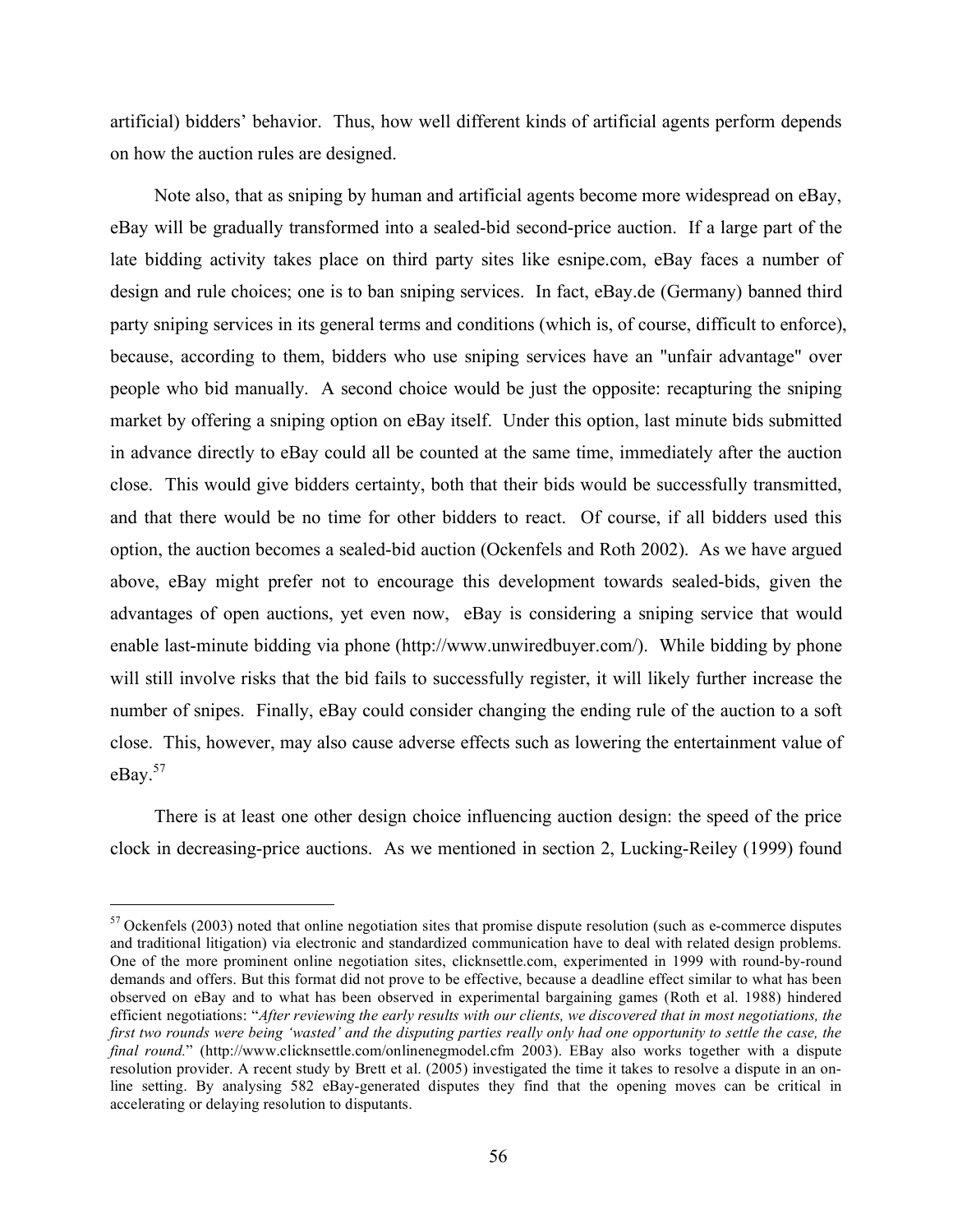that in a controlled field study of online auctions, the single-item descending-price format yields higher revenues than corresponding sealed-bid auctions – just the opposite of what has been found in some laboratory experiments (Cox et al. 1982, 1983). Lucking-Reiley observed that his descending-price auctions took much longer than the experiments and speculated that the higher revenues are because bidders may be impatient to complete their purchase, or having more time allows bidders to more accurately determine their value of the item. These ideas are supported in a laboratory experiment by Katok and Kwasnica (2004). In descending-price auctions with a fast clock, revenue turned out to be significantly lower, and with a slow clock significantly higher, than in the corresponding sealed-bid version. As the authors show, this bidding pattern is in line with a simple model of impatient bidders. Carare and Rothkopf (2005) come to similar conclusions in both a decision-theoretic and game-theoretic model that incorporates a 'cost of returning to the auction site'. Bidders prefer to bid sooner, yielding higher prices, when the cost is higher. These results suggest that, without seller competition and without impatience on the side of the seller, sellers would prefer to implement a slow clock rather than a fast clock, or a sealed-bid mechanism. We are not aware of any online auction that allows a choice like this, but eBay's buy-it-now option may be a substitute choice, because it gives impatient bidders the opportunity to immediately end the auction at a higher price.

## *8.3 Design aspects in multi-unit auctions*

There are potentially many ways to sell multiple items in online auctions. One way is to sell them simultaneously or sequentially in a series of single-object auctions. Another way is to sell them through a single auction, tailored to selling multiple units. The latter approach has several advantages. For one, selling multiple units through one auction can reduce transaction costs for both buyers and sellers. Second, simultaneous and sequential auctions impose strategic complexities and coordination problems on bidders, because bidders must guess prices of the other objects in order to realize arbitrage and to efficiently package objects. Wrong guessing may hamper revenue and efficiency (Milgrom 2004, Cramton 2004).

Laboratory and field studies of sequential auctions strongly support this view. For instance, sequential auctions typically fail to generate similar prices for similar items. Rather, prices display a downward drift. This phenomenon is called '*declining price anomaly*' (Ashenfelter 1989). One possible explanation is related to the winner's curse: those bidders who win the early units are those who overestimated the prices realized in later auctions. Related problems arise in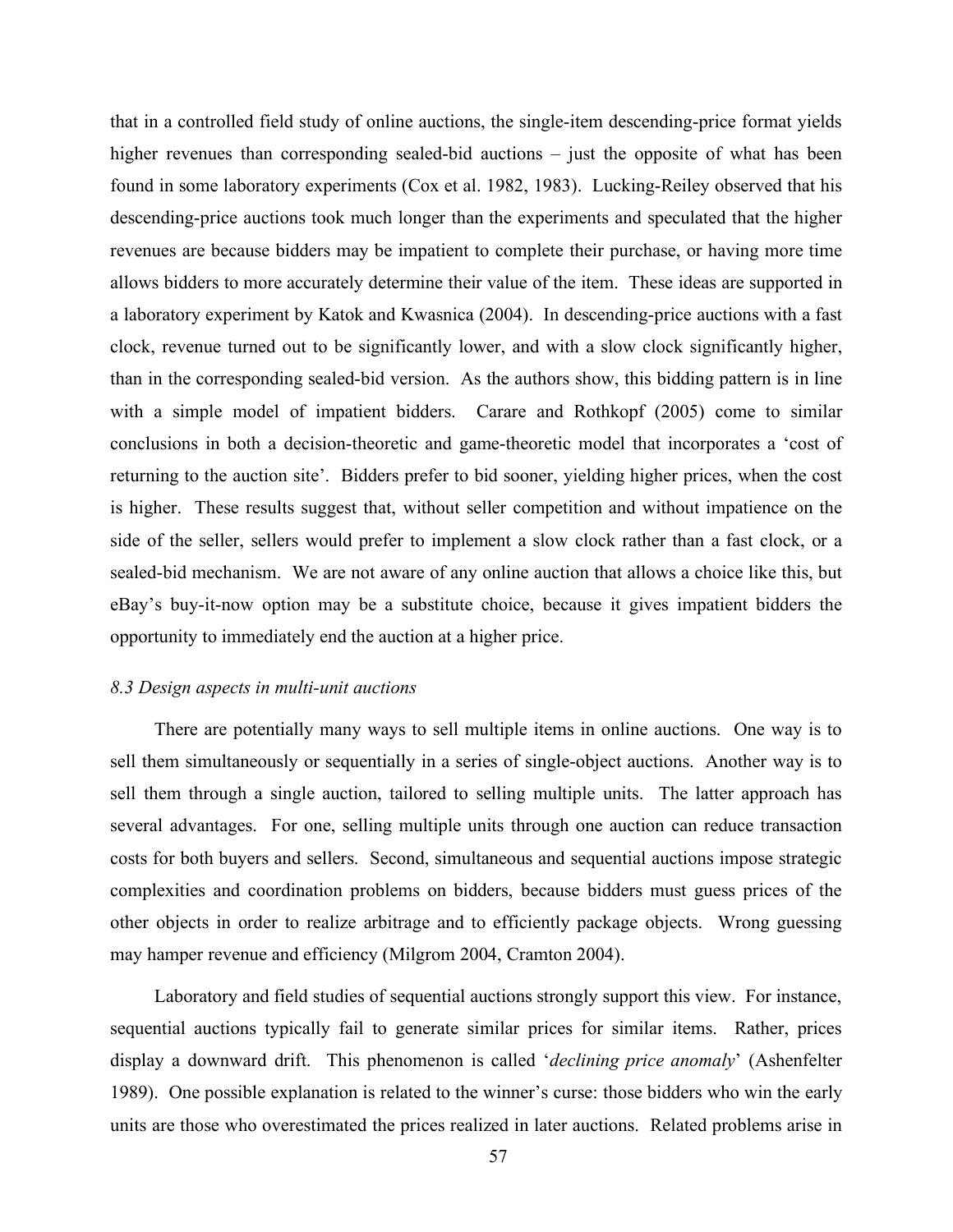simultaneous eBay auctions. Since eBay bidders have only weak incentives to contribute to the price discovery process early in the auction – especially in the presence of simultaneous, multiple listings of identical items – the decision where and what to bid is complex and may lead to random or erroneous entry decisions close to the ending time. The result is coordination failure. Stryszowska (2005a,b,c) investigated coordination (failure) in simultaneous, overlapping and sequential Internet auctions.

In principle, multi-unit auction formats, such as eBay's "Dutch" auction, diminish coordination problems by reducing the number of auctions. They also enforce uniform prices for identical objects, reducing the risk associated with price dispersion. However, details in the design matter. Ockenfels (2005) noted that even in the simplest case of unit-demand, the price rule of eBay's "Dutch" auction makes bidding much more complicated than in the single-object auction. Assuming that no bidder demands more than one unit, the 'natural' extension of eBay's second-price single-object auction mechanism is the Vickrey auction described earlier, in which the final price is equal to the *highest losing bid* (plus a small increment). Facing Vickrey's price rule, bidders should 'sooner or later' just bid their values, independent of the other bidders' behavior. In eBay's "Dutch" auction, however, the final price is equal to the *lowest winning bid*, so that one of the winners will eventually determine the price. This creates incentives for bid shading. Specifically, winners can minimize the price paid by not bidding more than a small increment above the highest losing bid.<sup>58</sup> But, because the highest losing bid is usually not known before the auction is over, the outcome of the auction again depends on the accurateness of the bidders' estimations. In fact, Ockenfels (2005) found more bid shading in eBay's "Dutch" auction than in eBay's single-object auction in a controlled field experiment on eBay.

These kinds of arguments convinced eBay Germany to change the multi-unit format in the summer of 2005. The multi-unit auction format is now called "multi-auction" and to a large extent is analogous to the single-object auction. Most importantly, there is now proxy bidding (proxy bids are concealed to other bidders), and the price equals the highest losing bid – analogous to the single-object format. However, there are other issues with eBay's multi-unit auction having to do with the fact that neither the old, nor the new format avoid demand reduction and exposure problems for multi-unit demand. We believe that designing a robust

<sup>&</sup>lt;sup>58</sup> In the single-object auction, finding this price is the job of the proxy bidder.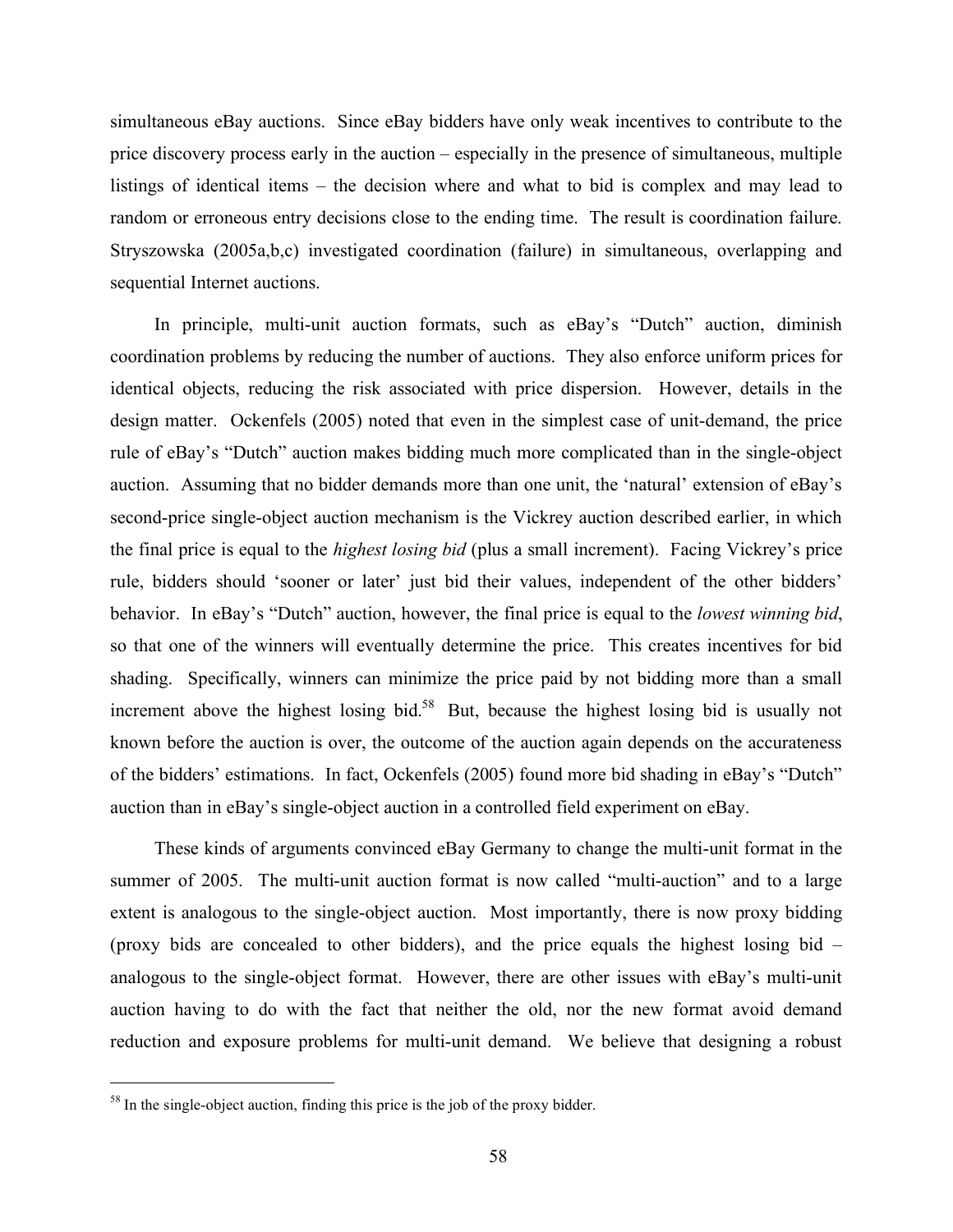multi-unit auction that takes complex preferences and incentives of the bidders into account is still an important challenge for online auctions. The slight changes in Germany are moving in the right direction.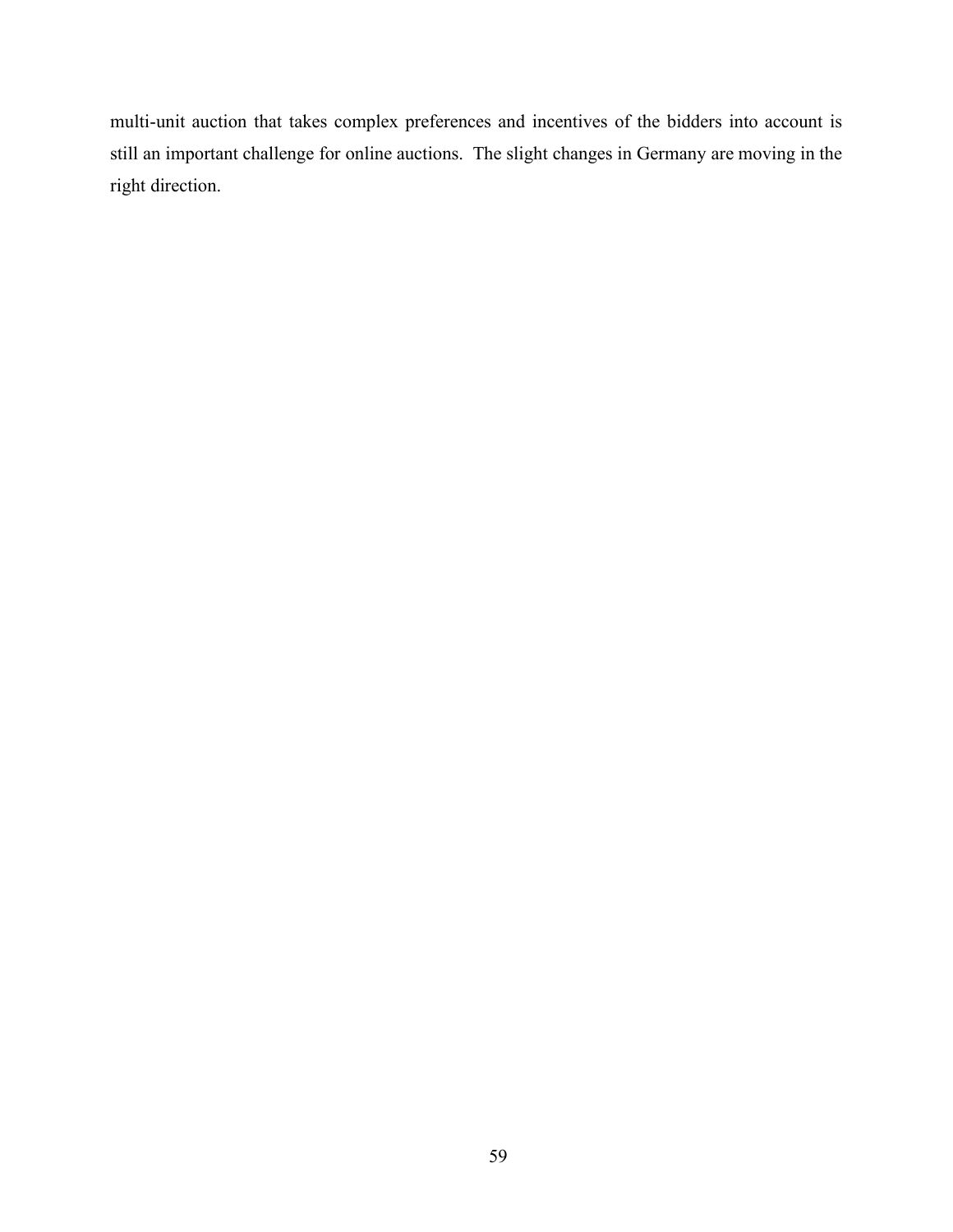### **References**

- Anderson, S. T., D. Friedman, G. H. Milam, and N. Singh (2004). Buy it Now: A Hybrid Internet Market Institution. UC Santa Cruz Economics Working Paper No. 565. http://ssrn.com/abstract=533182.
- Anwar, S., R. McMillan, M. Zheng (2006). Bidding Behavior in Competing Auctions: Evidence from eBay. *European Economic Review* 50(2). 307-322.
- Ariely, D., A. Ockenfels, and A.E. Roth (forthcoming). An Experimental Analysis of Ending Rules in Internet Auctions. *The RAND Journal of Economics*.
- Ariely, D. and I. Simonson (2003). Buying, Bidding, Playing or Competing?: Value Assessment and Decision Dynamics in Online Auctions. *Journal of Consumer Psychology* 13(1–2). 113–123.
- Arora, A., H. Xu, R. Padman, and William Vogt (2003). Optimal Bidding in Sequential Online Auctions. Working Paper #2003-4. Carnegie Mellon University. http://www.heinz.cmu.edu/wpapers/author.jsp?id=ashish.
- Ashenfelter, O. (1989). How Auctions Work for Wine and Art. *Journal of Economic Perspectives* 3. 23-36.
- Asker, J., B. Grosskopf, C. N. McKinney, M. Niederle, A. E. Roth, and G.Weizsäcker (2004). Teaching Auction Strategy using Experiments Administered via the Internet. *Journal of Economic Education* 35(4). 330 – 342*.*
- Ausubel, L.M. (forthcoming). An Efficient Ascending-Bid Auction for Multiple Objects. *American Economic Review*.
- Ausubel, L.M. and P. Cramton (2002). Demand Reduction and Inefficiency in Multi-unit Auctions. Working paper. University of Maryland.
- Ausubel, L. M. and P. Cramton (2004). Auctioning Many Divisible Goods. *Journal of the European Economic Association* 2. 480-493.
- Ausubel, L. M., P. Cramton and P. Milgrom (forthcoming). The Clock-Proxy Auction: A Practical Combinatorial Auction Design. In: P. Cramton, R. Steinberg and Y. Shoham (eds.). *Combinatorial Auctions*.
- Ausubel, L. M., and P. Milgrom (forthcoming). The Lovely but Lonely Vickrey Auction. In: P. Cramton, R. Steinberg and Y. Shoham (eds.). *Combinatorial Auctions*.
- Bajari, P. and A. Hortaçsu (2003). Winner's Curse, Reserve Prices and Endogenous Entry: Empirical Insights from eBay Auctions. *Rand Journal of Economics* 2. 329-355.
- Bajari, P. and A. Hortaçsu (2004). Economic Insights from Internet Auctions. *Journal of Economic Literature*, XLII, 457-486.
- Bajari, P. and A. Hortaçsu (2003). Economic Insights from Internet Auctions: A Survey. NBER Working Paper No. W10076. http://ssrn.com/abstract=467544.
- Ball, S., M.H. Bazerman, and J.S. Carroll (1991). An Evaluation of Learning in the Bilateral Winner's Curse. *Organizational Behavior and Human Decision Processes* 48. 1-22.
- Banks, J., J. Ledyard, and D. Porter (1989). Allocating uncertain and unresponsive resources: An experimental approach. *RAND Journal of Economics* 20(1). 125.
- Barbaro, S. and B. Bracht (2004). Shilling, Squeezing, Sniping: Explaining Late Bidding in Online Second-price Auctions. Working paper. University of Mainz, Germany.
- Bapna, R. (2003). When Snipers become Predators: Can Mechanism Design Save Online Auctions? *Communication of the ACM*, 46(12), 152-158.
- Bapna, R., P. Goes, and A. Gupta (2000). A theoretical and empirical investigation of multi-item on-line auctions. *Information Technology and Management* 1(1). 1–23.
- Bapna, R., P. Goes, and A. Gupta (2001). Insights and Analyses of Online Auctions. *Communications of the ACM* 44(11). 42-50.
- Bernheim, D. and M. Whinston (1986). Menu Auctions, Resource Allocation and Economic Influence. *Quarterly Journal of Economics* 101. 1-31.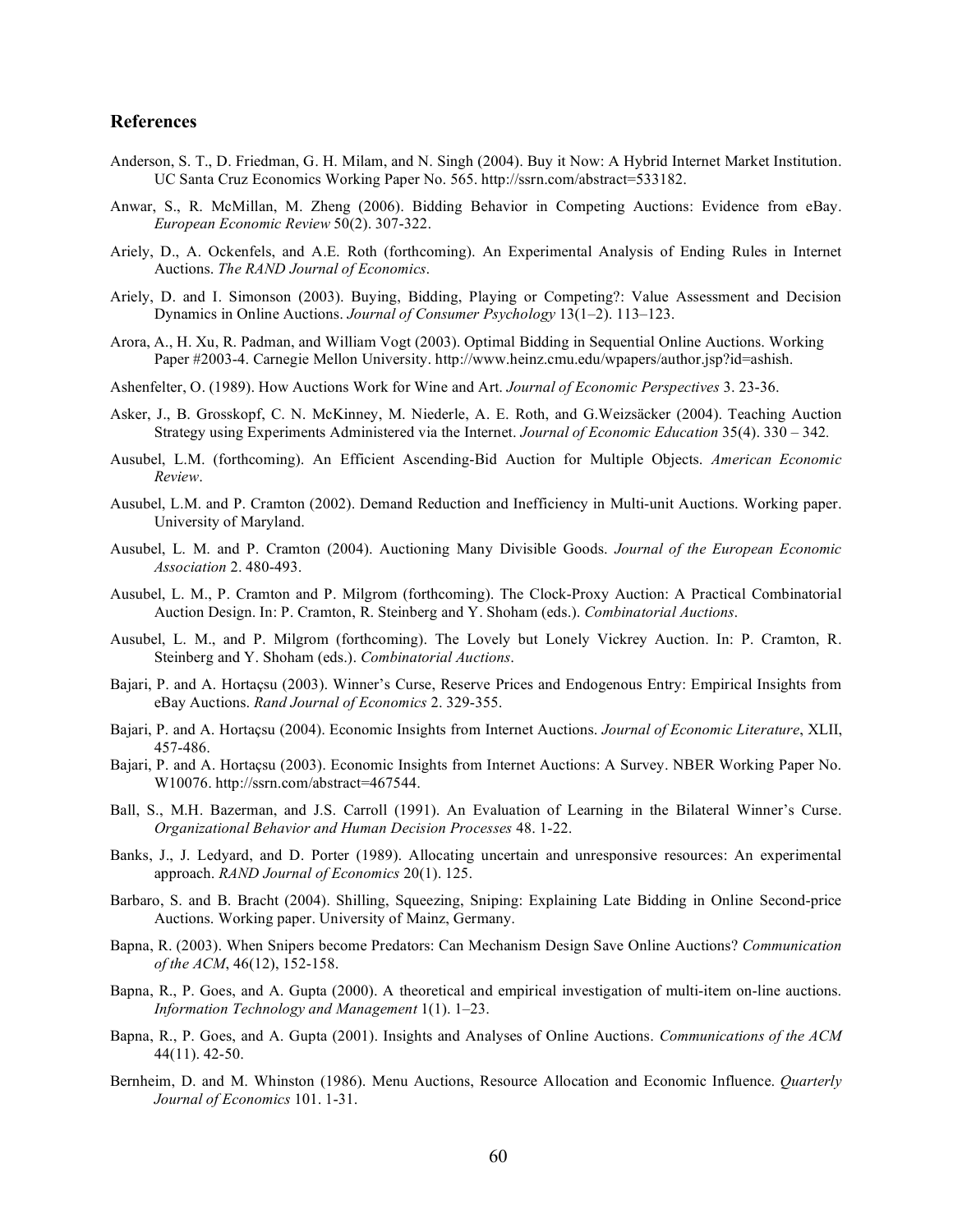- Bolton, G. and A. Ockenfels (2000). ERC A theory of equity, reciprocity and competition. *American Economic Review* 90(1). 166-193.
- Bolton, G., and A. Ockenfels (2006). Bridging Laboratory and Field Behavior: Bargaining and Auctions on EBay. Working paper. University of Cologne.
- Bolton, G. E., E. Katok, and A. Ockenfels (2004). How Effective are Online Reputation Mechanisms? An Experimental Investigation. *Management Science* 50(11). 1587-1602.
- Bolton, G. E., E.Katok, and A. Ockenfels (2004). Trust among Internet Traders. A Behavioral Economics Approach. *Analyse und Kritik* 26. 185-202.
- Bolton, G. E, E. Katok, and Axel Ockenfels (forthcoming). Bridging the Trust Gap in Electronic Markets. A Strategic Framework for Empirical Study. In: E Akcali, J. Geunes, P.M. Pardalos, H.E. Romeijn and Z.J. Shen (eds.). *Applications of Supply Chain Management and E-Commerce Research in Industry*. Kluwer Academic Publishers.
- Bose S. and A. Daripa (2006). Buy-Now Option in Auctions. Working Paper. University of Illinois, Urbana-Champaign.
- Borenstein, S., J. Bushnell, and Frank Wolak (2002). Measuring Market Inefficiencies in California's Wholesale Electricity Industry. *American Economic Review* 92 (5). 1376-1405.
- Börgers, T. and E. van Damme (2004). Auction Theory for Auction Design. In: M. Janssen (ed.). Auctioning Public Assets: Analysis and Alternatives. Cambridge University Press. 19-63.
- Brett, J. M., M. Olekalins, N. Goates, R. A. Friedman, and C. C. Lisco (2005). Tortoise or Hare? A Study of the Speed to Resolution in On-Line Disputes. Working paper. Kellogg School of Management, Northwestern University.
- Brosig, J., A. Ockenfels, and J. Weimann (2003). The Effect of Communication Media on Cooperation. *German Economic Review* 4(2). 217-241.
- Brosig, J., and J.P. Reiss (forthcoming). Entry decisions and bidding behavior in sequential first-price procurement auctions: An experimental study. *Games and Economic Behavior*.
- Brown, J. and J. Morgan (2005). How much is a Dollar Worth? Tipping versus Equilibrium Coexistence on Competing Online Auction Sites. Working paper. University of California, Berkeley.
- Budish, E. and L. Takeyama (2001). Buy prices in online auctions: irrationality on the Internet? *Economics Letters* 73. 325-333.
- Burguet, R. and J. Sákovics (1999). Imperfect Competition in Auction Design. *International Economic Review* 40(1). 231-247.
- Bulow, J.I. and P.D. Klemperer (1994). Rational Frenzies and Crashes. *Journal of Political Economy* 102. 1-23.
- Cabral, L. and A. Hortaçsu (2005). The Dynamics of Seller Reputation: Theory and Evidence from eBay. Working Paper. New York University. http://pages.stern.nyu.edu/~lcabral/workingpapers/CabralHortacsu\_June05.pdf.
- Camerer, C. F. (2003). Behavioral Game Theory: Experiments in Strategic Interaction. Princeton University Press.
- Carare, O. and M. Rothkopf (2005). Slow Dutch auctions. *Management Science* 51(3). 365-373.
- Cassady, R. 1967. Auctions and Auctioneering. California University Press, California.
- Chakraborty, I. and G. Kosmopoulou (2004). Auctions with shill bidding. *Economic Theory*. Springer. vol. 24(2). 271-287.
- Chen, R., G. Janakiraman, R. Roundy, and R. Q. Zhang (2005). Efficient auction mechanisms for supply chain procurement. *Management Science* 51(3). 467-482.
- Cox, J. C. and R. Mark Isaac (1984). In Search of the Winner's Curse. *Economic Inquiry*. vol. 22. 579-592.
- Cox, J., B. Roberson, and Vernon L. Smith (1982). Theory and Behavior of Single Object Auctions. *Research in Experimental Economics* 1. 61-99.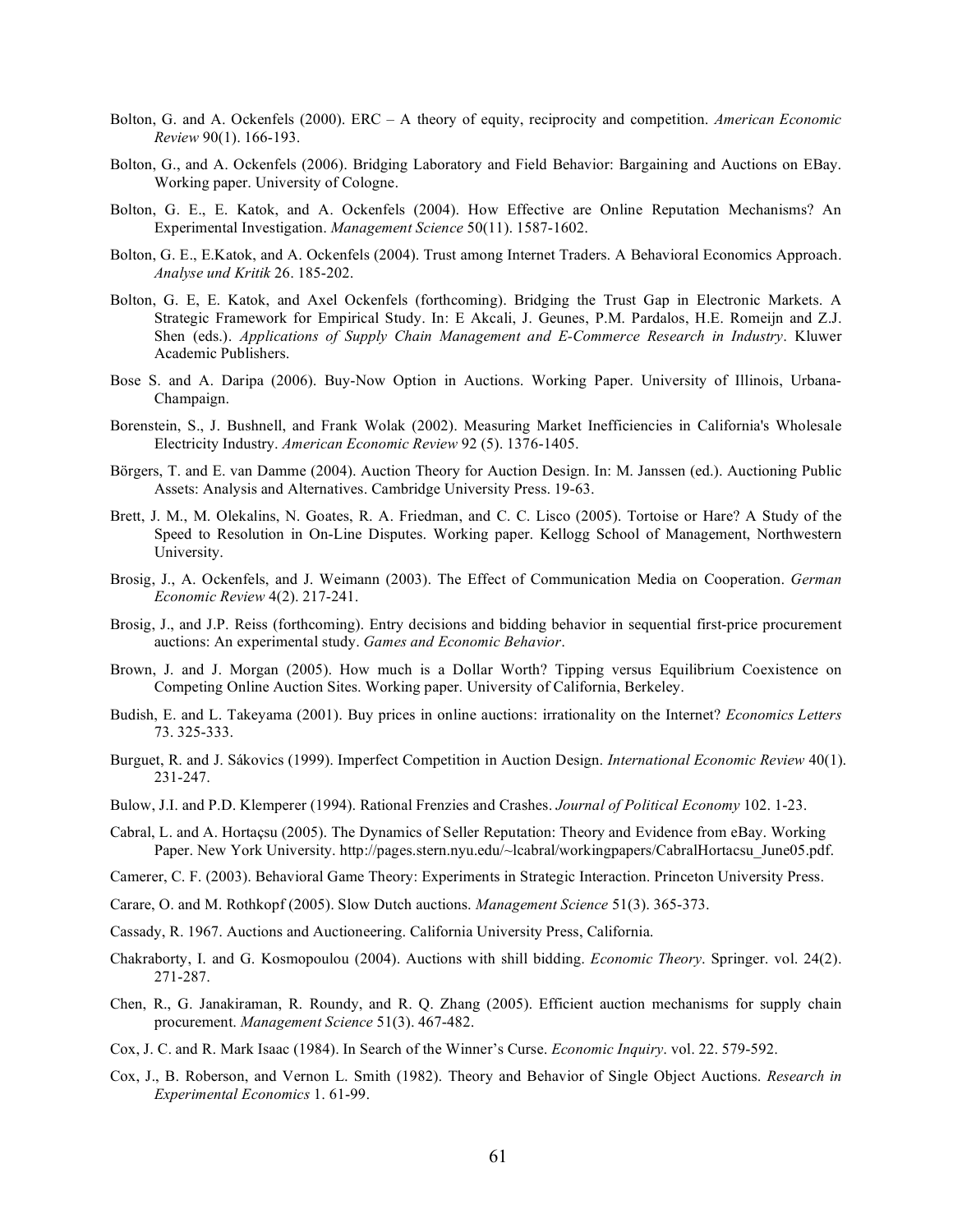- Cox, James, Vernon L. Smith and James M. Walker (1983). A Test that Discriminates Between Two Models of the Dutch-First Auction Non-Isomorphism. *Journal of Economic Behavior and Organization* 4. 205-219.
- Cox, J. C., V.L. Smith, and J.M. Walker (1988). Theory and Individual Behavior of First Price Auctions. *Journal of Risk and Uncertainty*. vol. 1, pp. 61-99.
- Cramton, P. (1995). Money Out of Thin Air: The Nationwide Narrowband PCS Auction. *Journal of Economics and Management Strategy* 4. 267-343.
- Cramton, P. (1998). Ascending Auctions. *European Economic Review* 42(3-5). 745-756.
- Cramton, P. (2002). Spectrum Auctions. In: M. Cave, S. Majumdar, and I. Vogelsang (eds.). *Handbook of Telecommunications Economics*. Amsterdam: Elsevier Science B.V. 605-639.
- Cramton, P. (2004). Simultaneous Ascending Auctions. Working paper. University of Maryland.
- Cramton, P., Y. Shoham, and R. Steinberg (forthcoming). Introduction to Combinatorial Auctions. In: P. Cramton, Y. Shoham, and R. Steinberg (eds.). *Combinatorial Auctions*. MIT Press.
- Compte, O. and P. Jehiel (2004). Auctions and Information Acquisition: Sealed-bid or Dynamic Formats? Working paper. C.N.R.S. Paris.
- Dellarocas, C. (forthcoming). The Digitization of Word-of-Mouth: Promise and Challenges of Online Reputation Mechanisms. *Management Science*.
- Deltas, G., R. Engelbrecht-Wiggans (2005). Naive bidding. *Management Science* 51(3). 328-338.
- de Vries, S. and R. Vohra (2003). Combinatorial Auctions: A Survey. *INFORMS J. Comput* 5(3). 284-309.
- Dennehy, M. (2000). eBay Adds 'Buy-It-Now' Feature. *AuctionWatch.com* October 26:2000.
- Dewally, M. and L. H. Ederington (2004). What Attracts Bidders to Online Auctions and What is Their Incremental Price Impact? http://ssrn.com/abstract=589861.
- Dholakia, U. M. and Kerry Soltysinski (2001). Coveted or Overlooked? The Psychology of Bidding for Comparable Listings in Digital Auctions. *Marketing Letters* 12(3). S. 225-237.
- Dholakia, U. M., S. Basuroy, and K. Soltysinski (2002). Auction or agent (or both)? A study of moderators of the herding bias in digital auctions. *International Journal of Research in Marketing* 19. S. 115-130.
- Ding, M., J. Eliashberg, J. Huber, and R. Saini (2005). Emotional bidders: An analytical and experimental examination of consumers behavior in priceline-like reverse auctions. *Management Science* 51(3). 352-364.
- Duffy, J. and U. Ünver (2005). Internet Auctions with Artificial Adaptive Agents: A Study on Market Design. Working paper. University of Pittsburgh.
- Durham, R. and Standifird (2004). eBay's Buy-It-Now Function: Who, When, and How. *Topics in Economic Analysis & Policy*. vol. 4. issue 1. 1316-1316.
- Easley, R. F. and R. Tenorio (1999). Bidding Strategies in Internet Yankee Auctions.
- Edelman, B., M. Ostrovsky, and Michael Schwarz (2005). Internet Advertising and the Generalized Second-Price Auction: Selling Billions of Dollars Worth of Keywords. Working paper. Harvard University.
- Elyakime, B., J.J. Laffont, P.Loisel, and Q.Vuong (1994). First-Price Sealed-Bid Auctions with Secret Reservation Prices. *Annales D'Economie et de Statistique*. Vol. 34. 115-141.
- Engelberg, J. and J. Williams (2005). A License to Shill: Incremental Bidding and eBay's Proxy System. Working paper. Kellogg School of Management.
- Engelberg, J. and J. Williams (2005). EBay's Proxy System: A License to Shill. Available at SSRN: http://ssrn.com/abstract=616782
- Engelbrecht-Wiggans, R. (1987). On Optimal Reservation Prices in Auctions. *Management Science* 33 (6), 763-770.
- Engelbrecht-Wiggans, R. (1989). The Effect of Regret on Optimal Bidding in Auctions. *Management Science* 35(6). 685-692.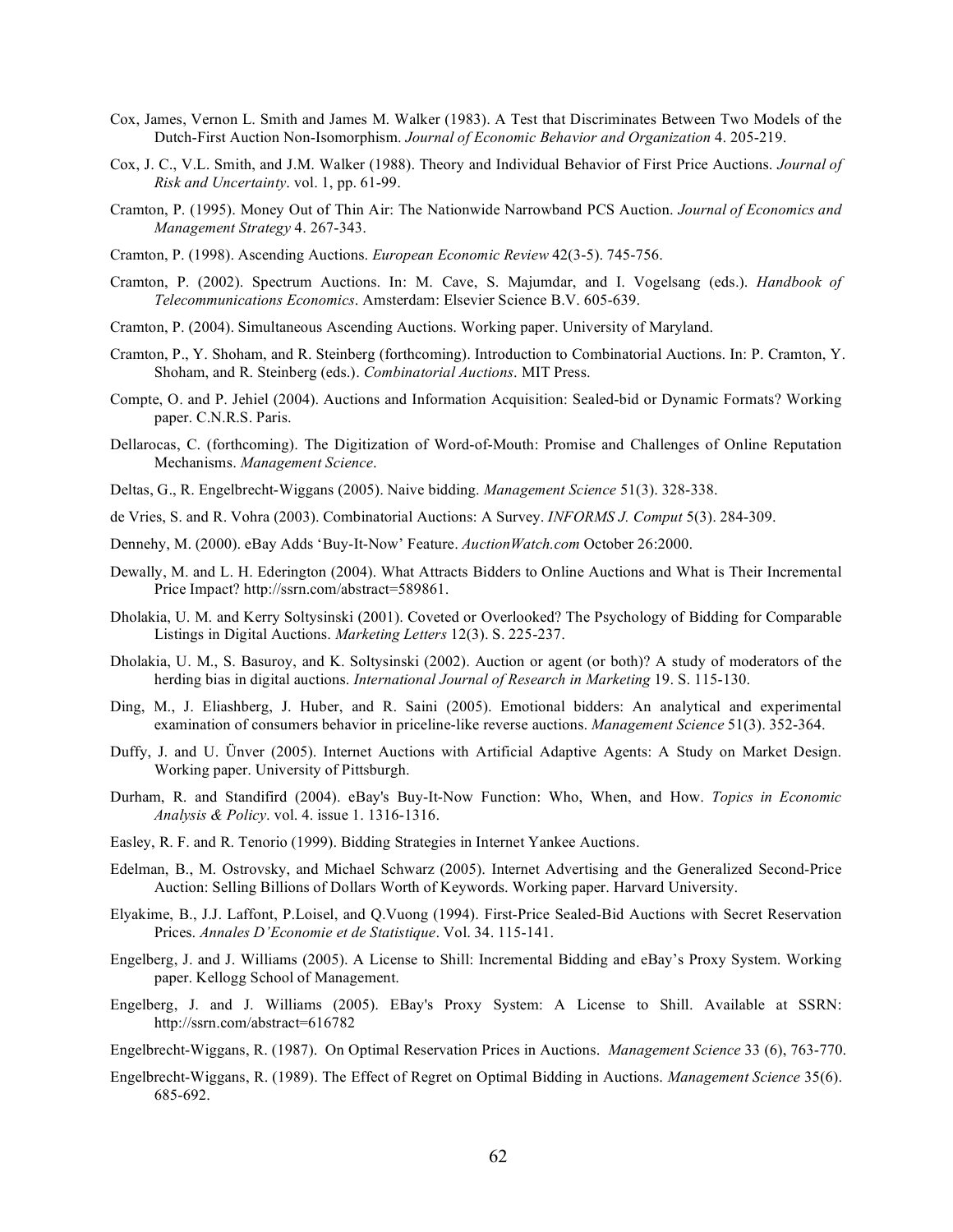- Engelbrecht-Wiggans, R. and T. Nonnenmacher (1999). A Theoretical Basis for 19th-Century Changes to the Port of New York Imported Goods Auction. *Explorations in Economic History*. Elsevier. vol. 36(3). 232-245.
- Engelbrecht-Wiggans, R., E. Haruvy, and E. Katok (2005). Market Design for Procurement: Empirical and theoretical investigation of buyer-determined multi-attribute mechanisms. Working Paper. http://lema.smeal.psu.edu/katok/ma.pdf.
- Engelbrecht-Wiggans, R. and Charles M. Kahn (1998). Multi-unit Auctions with Uniform Prices. *Economic Theory* 12. 227-258.
- Engelbrecht-Wiggans, R., C. Kahn (2005). Low-revenue equilibria in simultaneous ascending-bid auctions. *Management Science* 51(3). 508-518.
- Engelbrecht-Wiggans, R. and E. Katok (2005a). Regret in Auctions: Theory and Evidence. Working Paper. http://lema.smeal.psu.edu/katok/regretTheory\_post.pdf.
- Engelbrecht-Wiggans, R. and E. Katok (2005b). A Tough Test of Risk Aversion in First Price Sealed Bid Auctions. Working Paper. http://lema.smeal.psu.edu/katok/riskAversion\_post.pdf.
- Engelbrecht-Wiggans, R., J. A. List, and David H. Reiley (forthcoming). Demand Reduction in Multi-unit Auctions with Varying Numbers of Bidders: Theory and Field Experiments. *International Economic Review*.
- Engelmann, D. and V. Grimm (2004). Bidding Behavior in Multi-Unit Auctions An Experimental Investigation and some Theoretical Insights. http://home.cerge-ei.cz/engelmann/WorkingPapers/DerExGEB.pdf.
- Etzion, H., E. Pinker, and A. Seidmann (2003). Analyzing the simultaneous use of auctions and posted prices for online selling. Working paper CIS-03-01. University of Rochester.
- Fehr, E.,and K. Schmidt (1999). A Theory of Fairness, Competition, and Cooperation. *Quarterly Journal of Economics* 114. 817-868.
- Füllbrunn, S. and A. Sadrieh (2006). Sudden Termination Auctions. Working Paper. University of Magdeburg.
- Graham, D. A., R. C. Marshall, and Jean-Francois Richard (1990). Phantom Bidding Against Heterogeneous Bidders. *Economics Letters* 32. 13-17.
- Gray, S. and D. Reiley (2004). Measuring the Benefits to Sniping on eBay: Evidence from a Field Experiment. Working paper. University of Arizona.
- Grimm, V., F. Riedel, and E. Wolfstetter (2003). Low Price Equilibrium in Multi–Unit Auctions: The GSM Spectrum Auction in Germany. *International Journal of Industrial Organization.*21. 1557-1569.
- Grosskopf, B., Y. Bereby-Meyer, and M. H. Bazerman (2003). On the Robustness of the Winner's Curse Phenomenon. Harvard Business School. Working Paper No. 03119.
- Güth, W., F. Mengel, and A. Ockenfels (2005). The Dynamics of Trust and Trustworthiness on EBay. An Evolutionary Analysis of Buyer Insurance and Seller Reputation. Working paper. University of Cologne.
- Gupt, S. and J. Gallien (2004). Temporary and Permanent Buyout Prices in Online Auctions. http://hdl.handle.net/1721.1/7468.
- Haile, P.A. (2000). Partial Pooling at the Reserve Price in Auctions with Resale Opportunities. *Games and Economic Behavior*, 22, 231-48.
- Hasker, K., R. Gonzales, and R. C. Sickles (2004). An Analysis of Strategic Behavior and Consumer Surplus in eBay Auctions. Working Paper. Rice University. http://www.ruf.rice.edu/~rsickles/paper/auction.pdf.
- Hayne, S. C., C.A.P. Smith, and L. R. Vijayasarathy (2003a). Sniping in eBay: A Cultural Analysis. Working Paper. University of Colorado.
- Hayne, S. C., C.A.P. Smith and L. R. Vijayasarathy (2003b). Who Wins on eBay: An Analysis of Bidders and Their Bid Behaviours. *Electronic Markets* 13 (2003), 4. S.282-293.
- Häubl, G., P. T.L. Popkowski Leszczyc (2003). Minimum Prices and Product Valuations in Auctions. *Marketing Science Institute Reports*. Issue 3, No. 03-117. 115-141.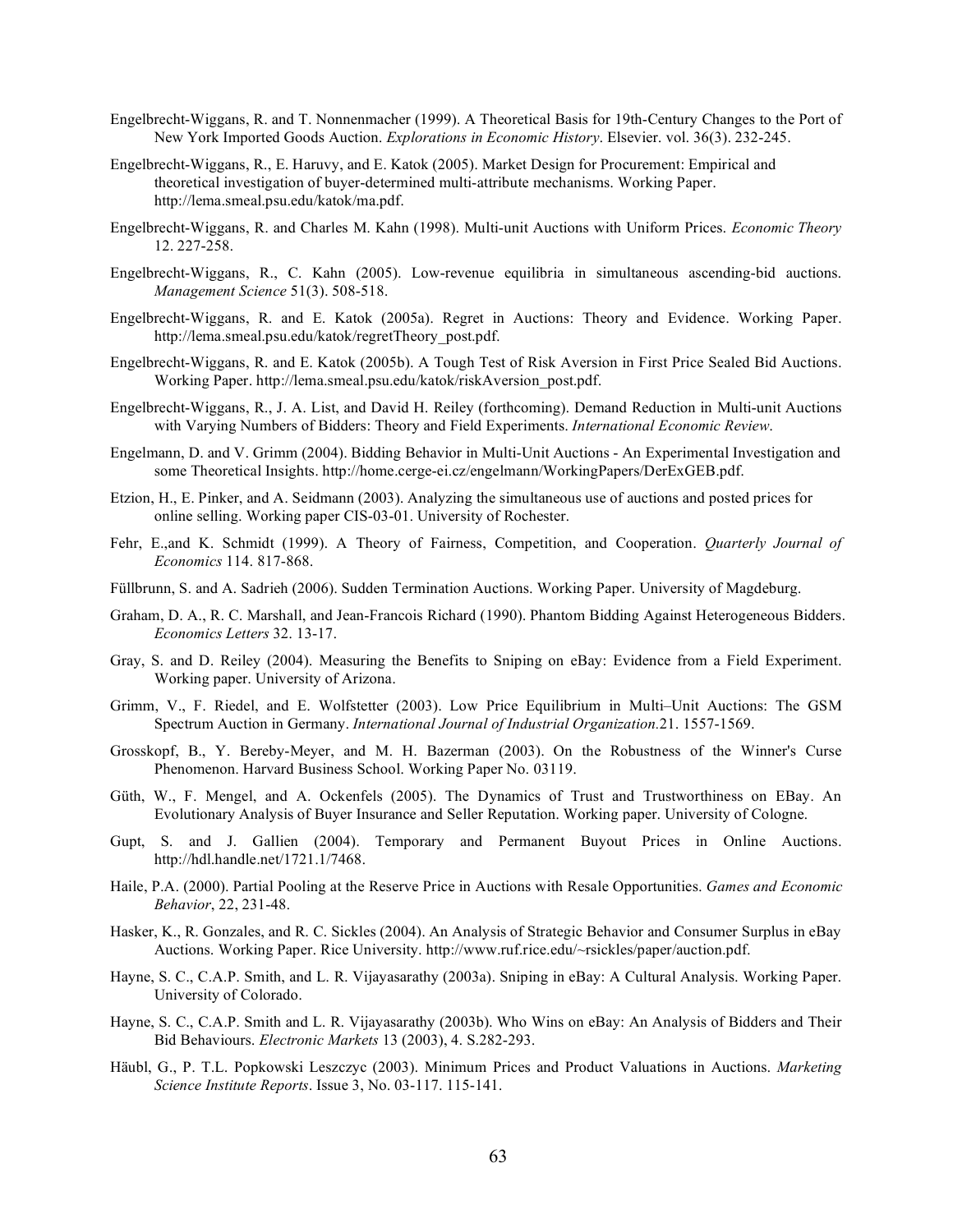- Häubl, G., P. T.L. Popkowski Leszczyc (2004). Bidding Frenzy: Intensity of Competitive Interaction Among Bidders and Product Valuation in Auctions. *Advances in Consumer Research*. Volume 31. 90-93.
- Hendricks, K., I. Onur, and T. Wiseman (2005). Preemption and Delay in eBay Auctions. Working Paper. University of Texas at Austin.
- Herschlag, M. and R. Zwick. 2000. Internet Auctions: A Popular and Professional Literature Review. *Quarterly Journal of Electronic Commerce* 1(2). 161‒186.
- Heyman, J. E., Y. Orhun, and D. Ariely (2004). Auction Fever: The Effect of Opponents and Quasi-Endowment on Product Valuations. *Journal of Interactive Marketing* 18(4), ??.
- Hian, C. C. (2003/2004). An Examination of Permanent Buy-now Auction on the Internet.
- Hidvegi, Z., W. Wang, and A. B. Whinston (2004). Buy-price English Auction. *Journal of Economic Theory.*
- Hof, R. (2001). The People's Company. *Businessweek Online*.
- Hoppe, T. and A. Sadrieh (2005). An Experimental Assessment of Confederate Reserve Price Bids in Online Auctions. Working paper. University of Magdeburg.
- Hossain, T. (2006). Learning by Bidding. Working paper. Hong Kong University of Science and Technology.
- Hossain, T. and J. Morgan (2004). A Test of Revenue Equivalence Theorem using Field Experiments on eBay. Working Paper. University of California at Berkeley. http://faculty.haas.berkeley.edu/rjmorgan/RET%20v7.pdf.
- Hossain, T. and J. Morgan (2006). ...Plus Shipping and Handling: Revenue (Non)Equivalence in Field Experiments on eBay. *Advances in Economic Analysis & Policy*.
- Houser, D. and J. Wooders (2005). Hard and Soft Closes: A Field Experiment on Auction Closing Rules. In: R. Zwick and A. Rapoport (eds.). *Experimental Business Research*. Vol. II. Kluwer Academic Publishers. 279- 287.
- Ivanova-Stenzel, R. and T. Salmon (2004). Bidder Preferences among Auction Institutions. *Economic Inquiry* 42. 223-236.
- Izmalkov, S. (2004). Shill bidding and optimal auctions. Working Paper. MIT.
- Jehiel, P. and B. Moldovanu (2001). Efficient Design with Interdependent Values. *Econometrica* 69. 1237-1259.
- Jin, G. Z. and A. Kato (2004). Consumer Frauds and the Uninformed: Evidence from An Online Field Experiment. Working Paper. University of Maryland. http://www.glue.umd.edu/~ginger/research/eBay-Jin-Kato-0305.pdf.
- Jin, G. Z. and A. Kato (2005). Quality and Reputation: Evidence from An Online Field Experiment. Working Paper. University of Maryland.
- Kagel, J. H. (1995) Auctions: A Survey of Experimental Research. In: J. H. Kagel & A. E. Roth (Eds.). *The Handbook of Experimental Economics*. 501-585. Princeton University Press. Princeton, NJ.
- Kagel, J. H. and D. Levin (2001). The Winner's Curse and Public Information in Common Value Auctions. *American Economic Review* 76. 849-920.
- Kagel, J. and Dan Levin (1993). Independent Private Value Auctions: Bidder Behavior, in First-, Second- and Third Price Auctions with Varying Numbers of Bidders. *Economic Journal*. July 1993. 103. 868-879.
- Kagel, J. H. and D. Levin (1995). Comparative Static Effects of Number of Bidders and Public Information on Behavior in Second-price Common Value Auctions. *International Journal of Game Theory* 24. 293-319.
- Kagel, J. H. and D. Levin (2001). Behavior in Multi-unit Demand Auctions: Experiments with Uniform Price and Dynamic Auctions. *Econometrica* 69 (2). 413-454.
- Kagel, J. and D. Levin (2002). Common Value Auctions and the Winner's Curse. Princeton University Press.
- Katar, R. and D. H. Reiley (2005). Public Versus Secret Reserve Prices in eBay Auctions: Results from a Pokémon Field Experiment. Working paper. University of Arizona.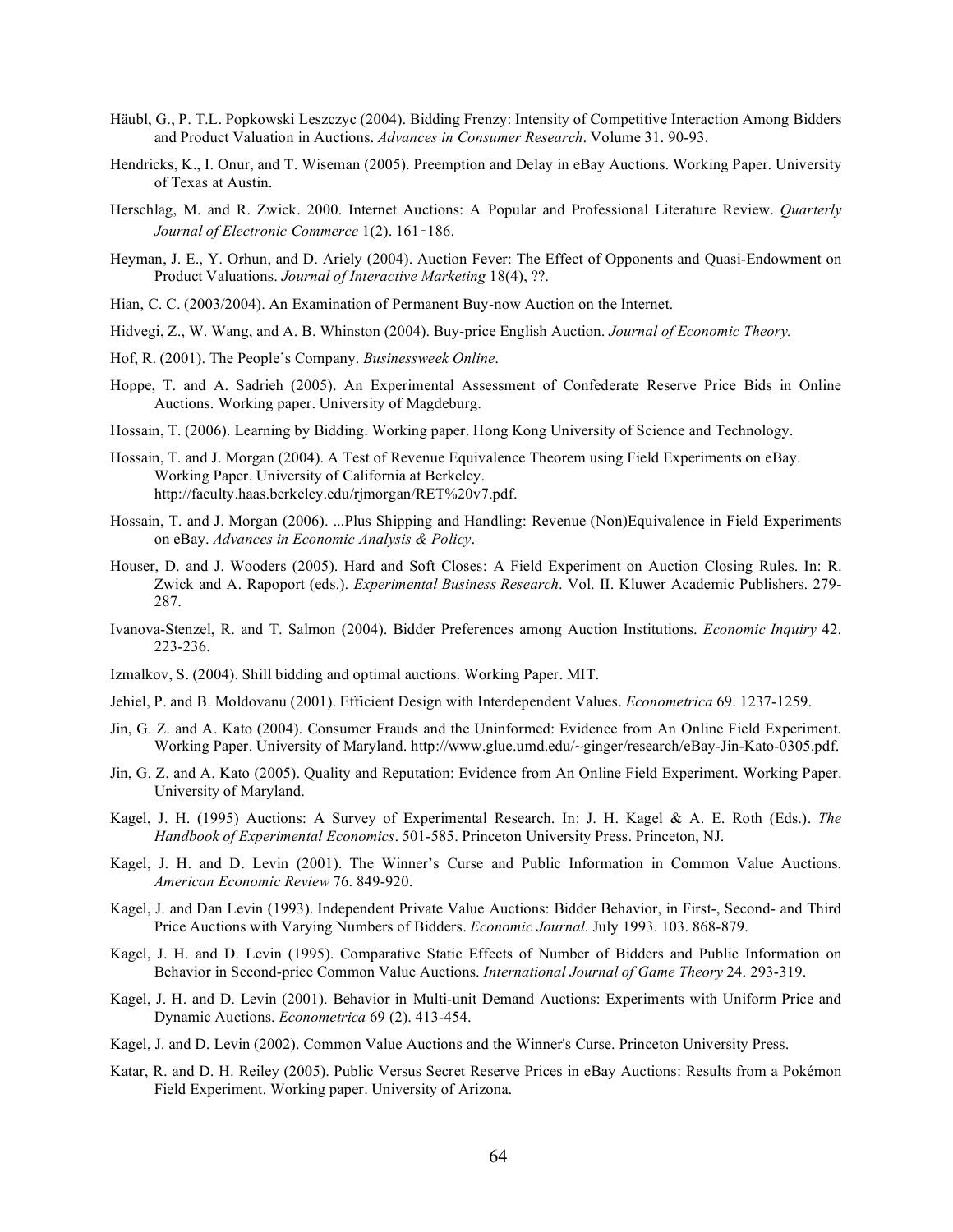- Katok, E. and A. M. Kwasnica (2004). Time is Money: The Effect of Clock Speed on Seller's Revenue in Dutch Auctions. Working paper. Penn State University.
- Katok, E. and A. E. Roth (2004). Auctions of Homogenous Goods with Increasing Returns: Experimental Comparison of Alternative "Dutch" Auctions. *Management Science* 50(8).1044-1063.
- Katzman, B. and T. Matthews (2006). The Role of Varying Risk Attitudes in an Auction with a Buyout Option. *Economic Theory* 27. 597-613
- Kauffman, R. J. and Charles A. Wood (2003). Running up the Bid: Detecting, Predicting, and Preventing Reserve Price Shilling in Online Auctions. Working paper. MIS Research Center. Carlson School of Management. University of Minnesota. http://misrc.umn.edu/workingpapers/fullPapers/2003/0304\_022003.pdf
- Kauffman, R. J. and C. A. Wood (2004). Doing Their Bidding: An Empirical Examinations of Factors that Affect a Buyer's Utility in Internet Auctions. http://www.misrc.umn.edu/workingpapers/fullPapers/2002/0204\_041903.pdf
- Kirchkamp, O. and P. Reiss (2004). The Overbidding-Myth and the Underbidding-Bias. SFB 504 Working Paper No. 04-32. University of Mannheim. http://www.kirchkamp.de/pdf/04-32.pdf
- Kirkegaard, R. (2005). "The Phantom Made Me Jump! Preemptive Jump Bidding in (Takeover) Auctions." Working paper, Brock University, October.
- Kirkegaard, R. and P.B. Overgaard (2003). Buy-Out Prices in Online Auctions: Multi-Unit Demand. mimeo, University of Aarhus.
- Klemperer, P.(1999). Auction Theory: A Guide to the Literature. *Journal of Economic Surveys* 13. 227-286.
- Kosmopoulou, G. and D. G. De Silva (2005). The Effect of Shill Bidding upon Prices: Experimental Evidence. Available at SSRN: http://ssrn.com/abstract=643143.
- Kirchkamp, O., E. Poen, and J.P. Reiss (2004): Outside options: Another reason to choose the first-price auction. Working paper. University of Magdeburg
- Krishna, V. (2002). Auction Theory. Academic Press.
- Ku, G., D. Malhotra, and J. Keith Murnighan (2005). Towards a Competitive Arousal Model of Decision-Making: A Study of Auction Fever in Live and Internet Auctions. *Organizational Behavior and Human Decision Processes* 96. 89-103.
- Kwasnica, A., J. Ledyard, D. Porter, and C. DeMartini (2005). A new and improved design for multi-object iterative auctions. *Management Science* 51(3). 419-434.
- Kwon, R., G. Anandalingam, and L. H. Ungar (2005). Iterative combinatorial auctions with bidder-determined combinations. *Management Science* 51(3). 407-418.
- Levin, D., and J. L. Smith (1996). Optimal Reservation Prices in Auctions. *Economic Journal* 106, 1271-1282.
- Li, H. and G. Tan (2000). Hidden Reserve Prices with Risk Averse Bidders. University of British Columbia. Working Paper.
- List, J. (2003). Does Market Experience Eliminate Market Anomalies? *Quarterly Journal of Economics* 118(1). 41- 71.
- List, J. A. and D. Lucking-Reiley (2000). Demand Reduction in Multi-Unit Auctions: Evidence from a Sportscard Field Experiment. *American Economic Review* 90(4). 961-972.
- List, J. A. and D. Lucking-Reiley (2002). Bidding Behavior and Decision Costs in Field Experiments. Economic Inquiry.October 2002. vol. 40, no. 44. 611-619.
- Liu, D., J. Chen, and A. B. Whinston (2005). Designing Online Auctions with Past Performance Information. Working paper. University of Texas at Austin.
- Lou, X. and H. Zhong (2003). When to Use Buy-price Auction?
- Lucking-Reiley, D., D. Bryan, N. Prasad, and D. Reeves (1999). Pennies from eBay: the Determinants of Price in Online Auctions. Working paper. University of Arizona.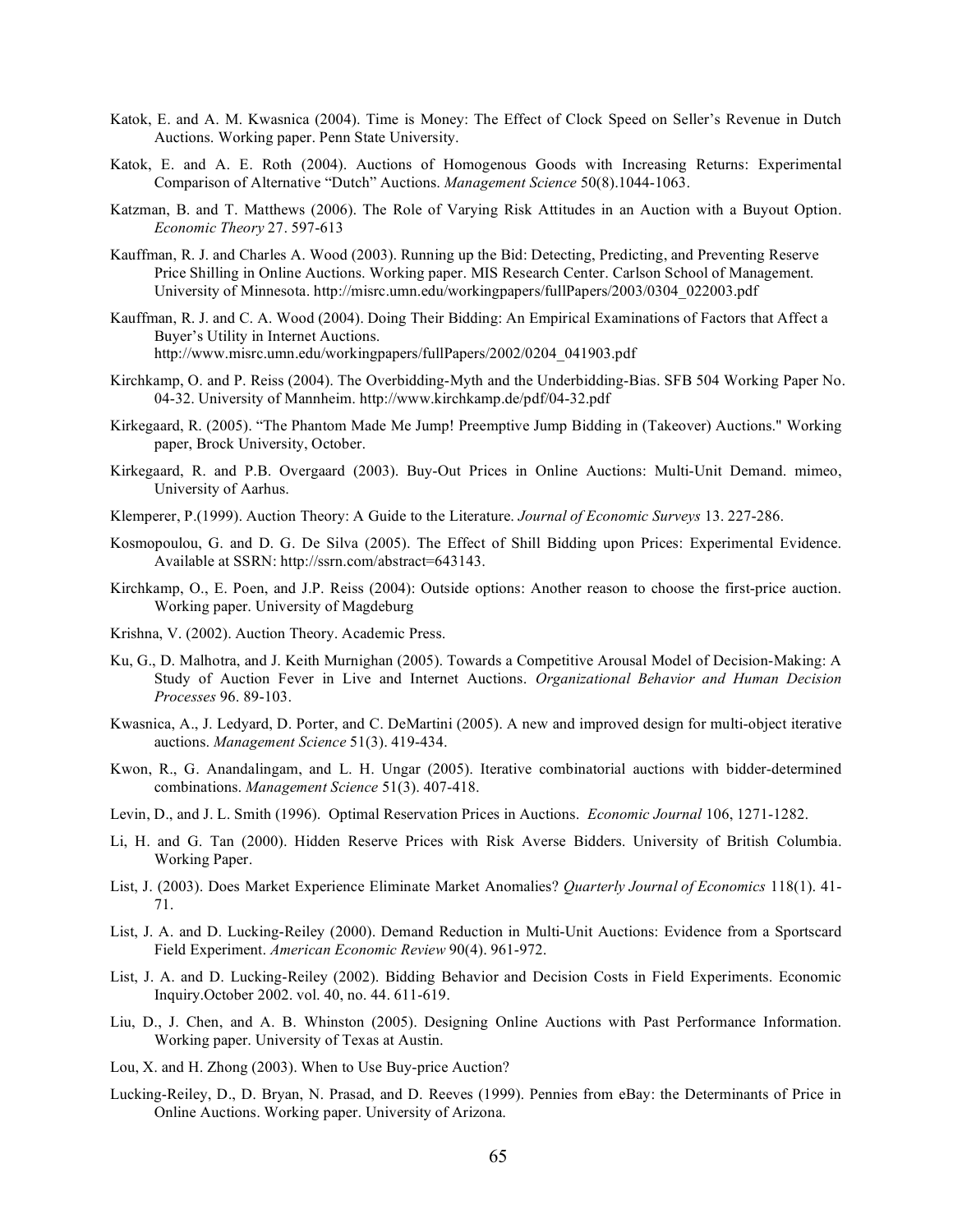- Lucking-Reiley, D. (2000a). Auctions on the Internet: What's Being Auctioned, and How? *Journal of Industrial Economics* 48. 227-252.
- Lucking-Reiley, D. (2000b). Vickrey Auctions in Practice: From Nineteenth-Century Philately to Twenty-First-Century E-Commerce. *Journal of Economic Perspectives* 14(3). 183-192.
- Maskin, E. (2004). The Unity of Auction Theory: Milgrom's Masterclass. *Journal of Economic Literature* XVII. 1102-1115.
- Maskin, E. and J.G. Riley (1984). Optimal Multi-unit Auctions. In: F. Hahn (ed.). *The Economics of Missing Markets, Information and Games*. Oxford: Oxford University Press. 312-335.
- Matthews, S. (1995). Comparing Auctions for Risk Averse Buyers: A Buyer's Point of View. *Econometrica* 55. 633- 646.
- Mathews, T. (2003). A Risk Averse Seller in a Continuous Time Auction with a Buyout Option. *Brazilian Electronic Journal of Economics*.
- Mathews, T. (2004). The Impact of Discounting on an Auction with a Buyout Option: a Theoretical Analysis Motivated by eBay's Buy-It-Now Feature. *Journal of Economics* 81(1). 25-52.
- Mathews, T and B. Katzman. (2004). The Role of Varying Risk Attitudes in an Auction with a Buyout Option. mimeo. California State University-Northridge.
- Matthews, T. (2005). Bidder Welfare in an Auction with a Buyout Option. http://buslab5.csun.edu/tmathews/pdf/BidderWelfare.pdf.
- Mathews, T. and B. Katzman (2006). The Role of Varying Risk Attitudes in an Auction with a Buyout Option. *Economic Theory* 27. 597-613.
- McAfee, R.P. (1993). Mechanism design by competing sellers. *Econometrica* 61. 1281-1312.
- McAfee, R.P., and J. McMillan (1987). Auctions with Entry. Economics Letters 23 (4), 343-347.
- McAfee, R.P. and J. McMillan (1996). Analyzing the Airwaves Auction. *Journal of Economic Perspectives* 10(1). 159-175.
- McAfee, R.P., D. Quan, and D. Vincent (2000). How to Set Minimum Acceptable Bids, With an Application on Real-Estate Auctions. Mimeo
- Melnik, M. and J. Alm (2002). Does a seller's e-commerce reputation matter? Evidence from eBay auctions. *The journal of industrial economics* 50(3). 337-349.
- Menezes, F.M. and P.K. Monteiro (2005). An Introduction to Auction Theory. Oxford University Press.
- Milgrom, P. (2004). Putting Auction Theory to Work. Cambridge University Press.
- Milgrom, P.R. and R.R. Weber. (1982). A Theory of Auctions and Competitive Bidding. *Econometrica* 50(5). 1089- 1122.
- Milgrom, P.R. (forthcoming). Package Auctions and Package Exchanges: the 2004 Fisher-Schultz Lecture. *Econometrica*.
- Morgan, J., K. Steiglitz and G. Reis (2003). The spite motive and equilibrium behavior in auctions. *Contributions to Economic Analysis & Policy* 2(1), Article 5. http://www.bepress.com/bejeap/contributions/vol2/iss1/art5).
- Myerson, R.B. (1981). Optimal Auction Design. Mathematics of Operations Research 6. 58-73.
- Nagareda, T. (2003). Announced Reserve Prices, Secret Reserve Prices, and Winner's Curse. http://www.e.u-tokyo.ac.jp/cirje/research/workshops/micro/micropaper02/gs/nagareda.pdf
- Namazi, A. (2005). Emergent Behavior and Criticality in Online Auctions. Ph.D. Dissertation. University of Cologne.
- National Consumer League (2002). http://www.nclnet.org/shoppingonline/auctionsurvey.htm
- Ockenfels, A. (2003). Reputationsmechanismen auf Internet-Marktplattformen: Theorie und Empirie. *Zeitschrift für Betriebswirtschaft*73(3). 295-315.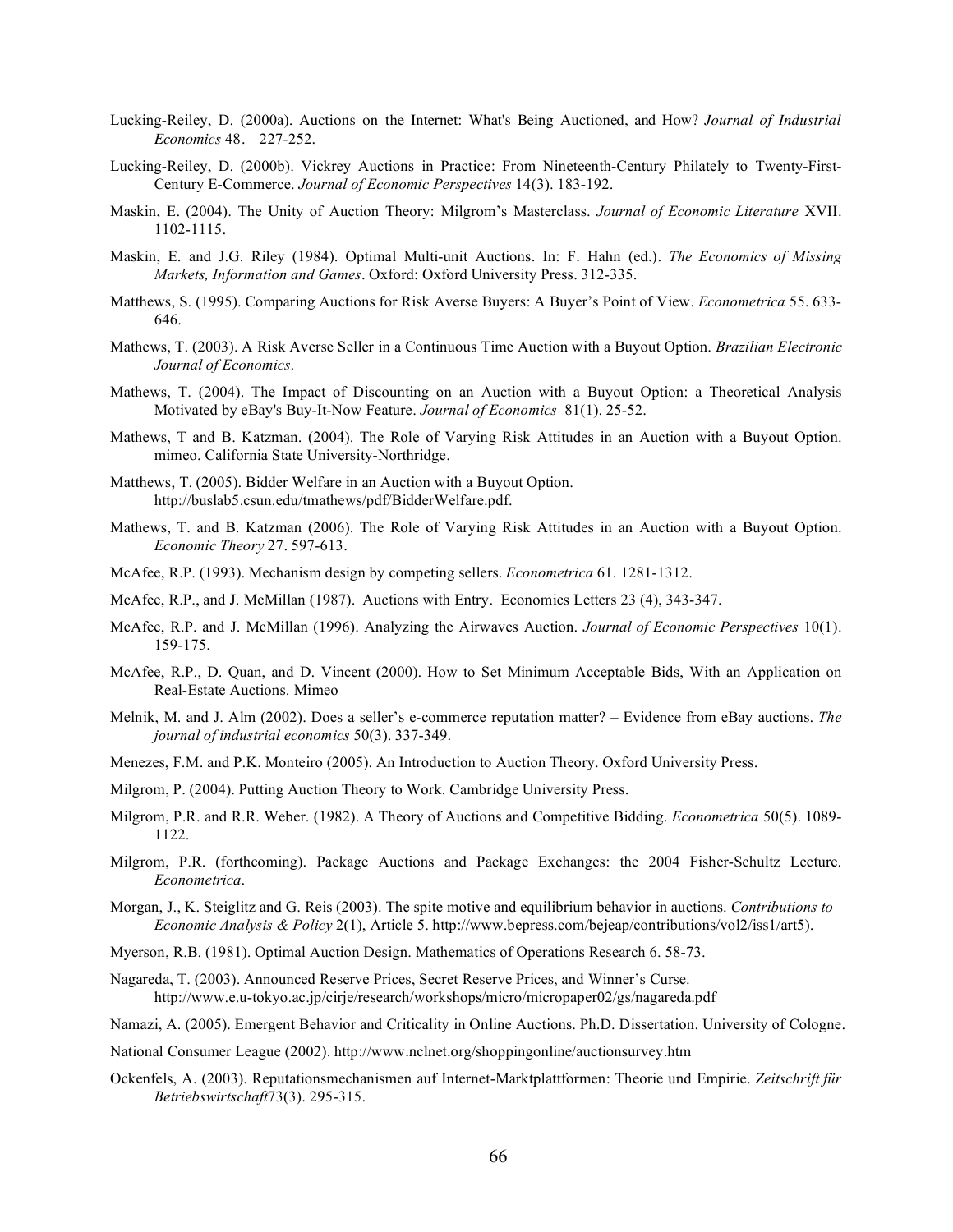- Ockenfels, A. (2003). New Institutional Structures on the Internet: The Economic Design of Online Auctions. In: M.J. Holler, H. Kliemt, D. Schmidtchen, and M. Streit (eds.). *Jahrbuch für Neue Politische Ökonomie* 20. 57- 78. Tübingen: Mohr Siebeck.
- Ockenfels, A. (2005). Bidding in Private Value eBay Auctions: A Controlled Field Experiment. Mimeo. Economics Department. University of Cologne.
- Ockenfels, A. and A. E. Roth (2002). The Timing of Bids in Internet Auctions: Market Design, Bidder Behavior, and Artificial Agents. *Artificial Intelligence Magazine* Fall 2002. 79-87.
- Ockenfels, A. and A. E. Roth (forthcoming). Late and Multiple Bidding in Second Price Internet Auctions: Theory and Evidence Concerning Different Rules for Ending an Auction. *Games and Economic Behavior*.
- Ockenfels, A. and R. Selten (2005). Impulse Balance Equilibrium and Feedback in First Price Auctions. *Games and Economic Behavior* 51. 155-179.
- Ow, T. T., C. A. Wood (2004). Trust Versus The Winner´s Curse The Effects of Bidder Experience on Prices in Online Auctions. Working Paper. University of Notre Dame. http://www.nd.edu/~cwood1/research/BidderX.pdf.
- Park, Y.-H., and E. Bradlow (2004). An Integrated Model for Whether, Who, When and How Much in Internet Auctions. Working paper. Wharton School, University of Pennsylvania.
- Peters, M. and S. Severinov (1997): Competition Among Sellers who offer Auctions Instead of Prices. *Journal of Economic Theory* 75(1). 141-179.
- Peters, M. and S. Severinov (forthcoming): Internet Auctions with Many Traders. *Journal of Economic Theory*.
- Rasmusen, E. (2003). Strategic Implications of Uncertainty Over One's Own Private Value in Auctions. Working paper. Indiana University. http://php.indiana.edu/~erasmuse/papers/auction.pdf.
- Reiley, D. H. (forthcoming). Field Experiments on the Effects of Reserve Prices in Auctions: More Magic on the Internet. *RAND Journal of Economic Research*.
- Reiss, J.P. (2004). Optimal auctions with public outside options. Working paper. University of Magdeburg.
- Reiss, J.P. and J.R. Schoendube (2002). Entry and bidding behavior in sequential procurement auctions. Working Paper. University of Magdeburg.
- Resnick, P. and R. Zeckhauser (2002). Trust Among Strangers in Internet Transactions: Empirical Analysis of eBay's Reputation System. In: M. R. Baye (editor). *The Economics of the Internet and E-Commerce*, Advances in Applied Microeconomics 11. Amsterdam. Elsevier Science.
- Reynolds, S. S., J. Wooders (2003). Auctions with a Buy Price. Working Paper. University of Arizona. http://www.u.arizona.edu/~sreynold/buynow.pdf.
- Reynolds, S. S. and John C. Wooders. Auctions with a Buy Price (2004). Eller College Working Paper No. 1010-05. http://ssrn.com/abstract=655362.
- Riley, J.G. and W.F. Samuelson (1981). Optimal Auctions. *American Economic Review* 71. 381-392.
- Roth, A. E. (2002). The Economist as Engineer: Game Theory, Experimental Economics and Computation as Tools of Design Economics. *Econometrica* 70(4). 1341-1378.
- Roth, A. E. and Ockenfels, A. (2000). Last Minute Bidding and the Rules for Ending Second-Price Auctions: Theory and Evidence from a Natural Experiment on the Internet. NBER working paper 7729.
- Roth, A. E. and A. Ockenfels (2002). Last-Minute Bidding and the Rules for Ending Second-Price Auctions: Evidence from eBay and Amazon Auctions on the Internet. *American Economic Review* 92(4). 1093-1103.
- Roth, A. E., J.K. Murnighan, and F. Schoumaker (1988). The Deadline Effect in Bargaining: Some Experimental Evidence. *American Economic Review* 78(4). 806-823.
- Rothkopf, M.H., T.J. Teisberg, and E.P. Kahn (1990). Why are Vickrey Auctions Rare? *Journal of Political Economy* 98(1). 94-109.
- Samuelson, W. F. (1985). Competitive Bidding with Entry Costs. *Economics Letters* 17, 53-57.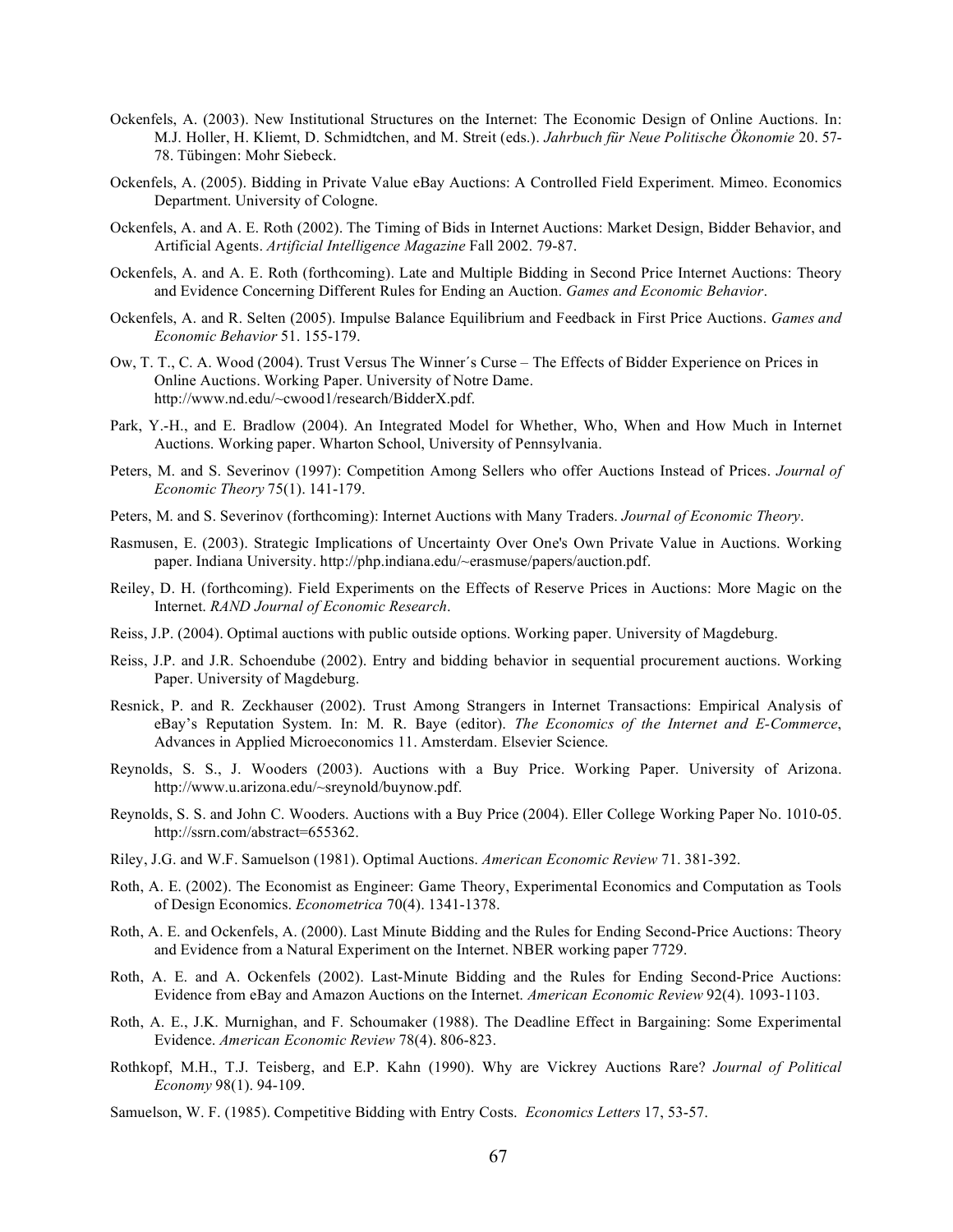Schindler, J. (2003). Late Bidding on the Internet. Working paper. University of Vienna.

- Seifert, S. (2006). Posted Price Offers in Internet Auction Markets. Lecture Notes in Economics and Mathematical Systems. Springer Verlag, Berlin.
- Shah, H. S., N. R. Joshi, and P. R. Wurman (2002). Mining for Bidding Strategies on eBay. Working Paper. Department of Computer Science. North Carolina University.
- Shmueli, G., R. P. Russo, and W. Jank (2005). Modeling Bid Arrivals in Online Auctions. Working paper. Robert H. Smith School of Business. University of Maryland.
- Simonsohn, U. (2005). Excess Entry Into High-Demand Markets: Evidence from the Timing of Online Auctions. Working paper. The Wharton School. University of Pennsylvania.
- Simonsohn, U. and D. Ariely (2004). e-Bay's Happy Hour: Nonrational Herding in On-Line Auctions. Working Paper. The Wharton School. University of Pennsylvania.
- Sinha, A. R. and Eric A.Greenleaf (2000). The Impact of Discrete Bidding and Bidder Aggressiveness on Sellers' Strategies in Open English Auctions: Reserves and Covert Shilling. *Marketing Science* 19(3). 244-265.
- Smith, V.L. (1976). Experimental economics: Induced value theory. *American Economic Review*, Papers and Proceedings. 274-279.
- Standifird, S., M. Roelofs, and Y. Durham (2004) eBay's "Buy-It-Now" function and the impact on bidder behavior. International Journal of Electronic Commerce 9(2). 167-176
- Stryszowska, M. (2005a). Late and Multiple Bidding in Simultaneous and Overlapping Second Price Internet Auctions. CentER discussion paper.
- Stryszowska, M. (2005b). On the Ending Rule in Sequential Internet Auctions. CentER discussion paper.
- Stryszowska, M. (2005c). Coordination Failure in Internet Auctions with Costly Bidding. CentER discussion paper.
- Tucker, J. M. and V. J. Massad (2003). An Examination of Seller Pricing Options at Online Auctions. Working Paper #2003-01. Shippensburg University. http://grove.ship.edu/research/wp/03tucker.pdf.
- Tung Y.A., R.D. Gopal, A.B. Whinston (2003). Multiple Online Auctions. *IEEE Computer*. 88-90.
- Varian, Hal R. (2006). Position Auctions. Working paper. Berkelee.
- Vickrey, W. (1961). Counterspeculation, Auctions and Competitive Sealed Tenders. *Journal of Finance* 16. 8-37.
- Vincent, D. R. (1995). Bidding Off the Wall: Why Reserve Prices May be Kept Secret. *Journal of Economic Theory* 65. 575-584.
- Wan, W., T. Hock-Hai, and L. Zhu (2003). Determinants of Buy-It-Now Auction Choice on eBay. Conference Paper. 7th Pacific Asia Conference on Information Systems, Adelaide, Australia. http://www.pacis2003.org/proceedings/authors.html#D.
- Wang, T. J. (2003). Is Last Minute Bidding Bad? Working paper. UCLA.
- Wang, W., Z. Hidvégi, and A. B. Whinston (2001). Shill Bidding in English Auctions.
- Wang, W., Z, Hidvégi, and Andrew B. Whinston (2004). Shill-Proof Fee (SPF) Schedule: the Sunscreen against Seller Self-Collusion in Online English Auctions. http://www.wenli.net/Application/Shill.pdf.
- Wang, X., A. L. Montgomery, and K. Srinivasan (2004). When Auction meets Fixed Price: A Theoretical and Empirical Examination of Buy-it-Now Auctions. Working Paper. Carnegie Mellon University. http://www.andrew.cmu.edu/user/alm3/papers/buyitnow.pdf
- Ward, S. G. and J. M. Clark (2002). Bidding Behavior in On-line Auctions: An Examination of the eBay Pokemon Card Market. *International Journal of Electronic Commerce* 6(4). 139-155.
- Wilcox, R. T. (2000). Experts and Amateurs: The Role of Experience in Internet Auctions. *Marketing Letters* 11(4). 363-374.
- Wintr, L. (2004). Some Evidence on Late Bidding in eBay Auctions. Working paper. Clark University, Worcester MA.